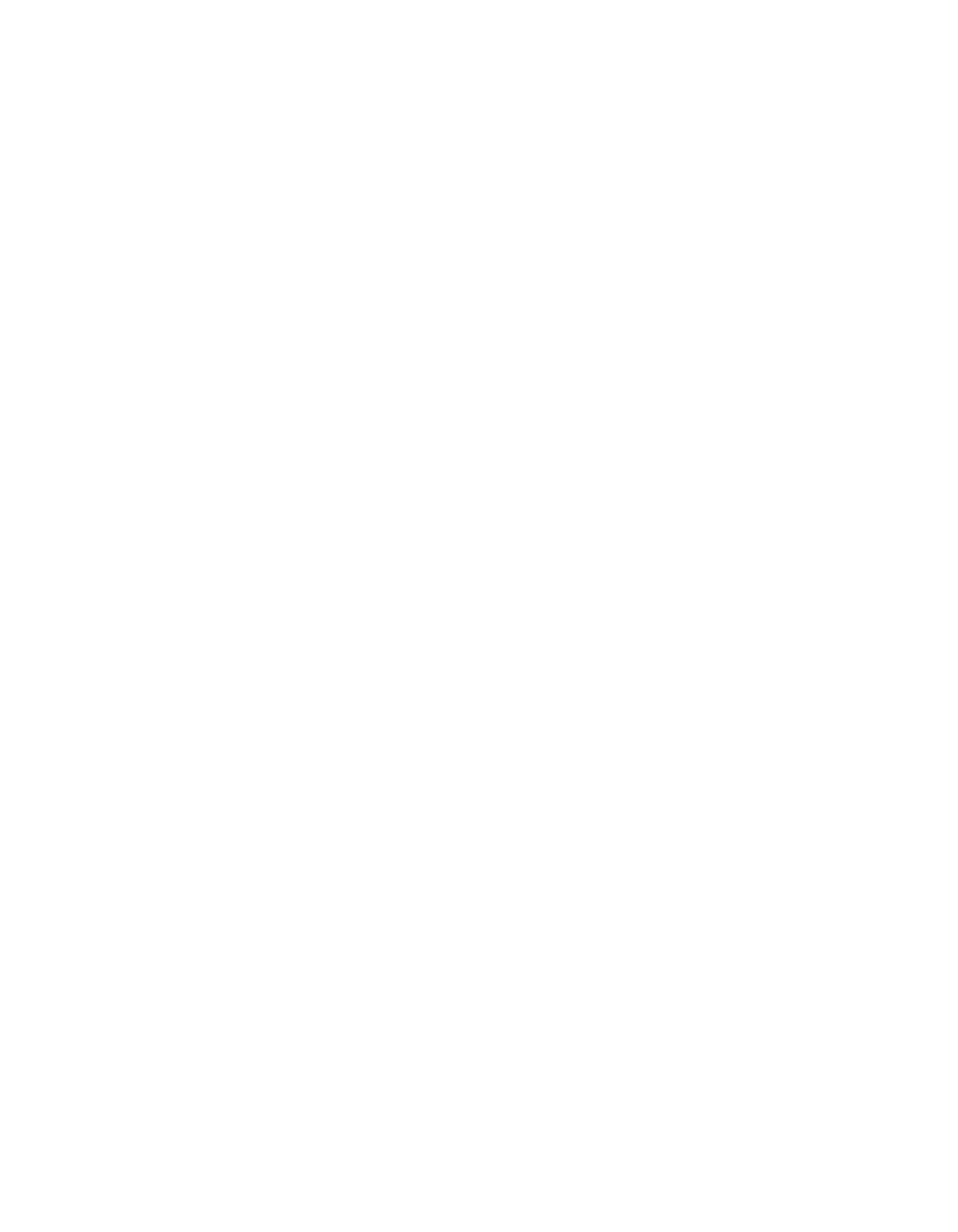# **Contents**

| How to interpret the clustered Data ONTAP commands, options, |
|--------------------------------------------------------------|
|                                                              |
| How 7-Mode commands map to clustered Data ONTAP commands  6  |
| How 7-Mode options map to clustered Data ONTAP commands  38  |
| How 7-Mode configuration files map to clustered Data ONTAP   |
|                                                              |
|                                                              |
|                                                              |
| How to send comments about documentation and receive update  |
|                                                              |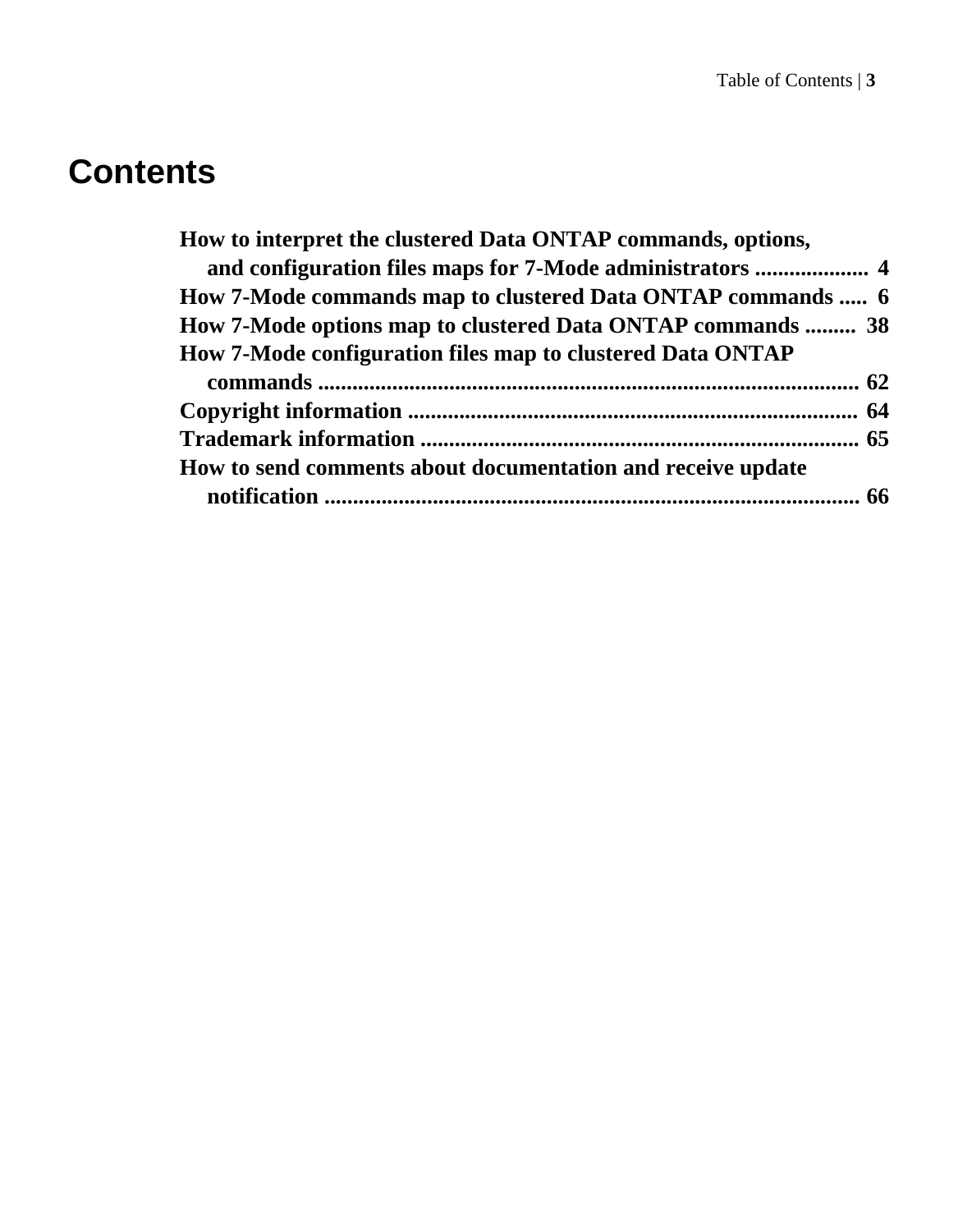# <span id="page-3-0"></span>**How to interpret the clustered Data ONTAP commands, options, and configuration files maps for 7-Mode administrators**

If you are moving from Data ONTAP running in 7-Mode to clustered Data ONTAP, you might find it handy to refer to the maps, which show the clustered Data ONTAP equivalents of 7-Mode commands, options, and configuration files.

### **What mapping information is included**

The Command Map for 7-Mode Administrators includes the following mappings of 7-Mode commands, options, and configuration files to their clustered Data ONTAP equivalents:

- [How 7-Mode commands map to clustered Data ONTAP commands](#page-5-0) on page 6
- [How 7-Mode options map to clustered Data ONTAP commands](#page-37-0) on page 38
- [How 7-Mode configuration files map to clustered Data ONTAP commands](#page-61-0) on page 62

#### **How to interpret 7-Mode-compatible shortcut commands**

Although the Data ONTAP command-line interface (CLI) is significantly reorganized for cluster operations, many of the commands have 7-Mode-compatible shortcut versions that require no change to scripts or other automated tasks. These shortcut versions are listed first and in **bold** in the tables here. Shortcut versions that are not 7-Mode-compatible are listed next, followed by the full, longform version of the commands:

| 7-Mode<br>command | <b>Clustered Data ONTAP command</b> |
|-------------------|-------------------------------------|
| aggr add          | aggr add                            |
|                   | aggr add-disks                      |
|                   | storage aggregate add-disks         |

If no **bold** shortcut is listed, a 7-Mode-compatible version is not available. Not all forms of any given command are shown in the table. The CLI is extremely flexible, allowing multiple abbreviated forms.

#### **Understanding the different clustered Data ONTAP shells for CLI commands**

A cluster has three different shells for CLI commands:

The *clustershell* is the native shell, started automatically when you log in to the cluster. It provides all the commands you need to configure and manage the cluster.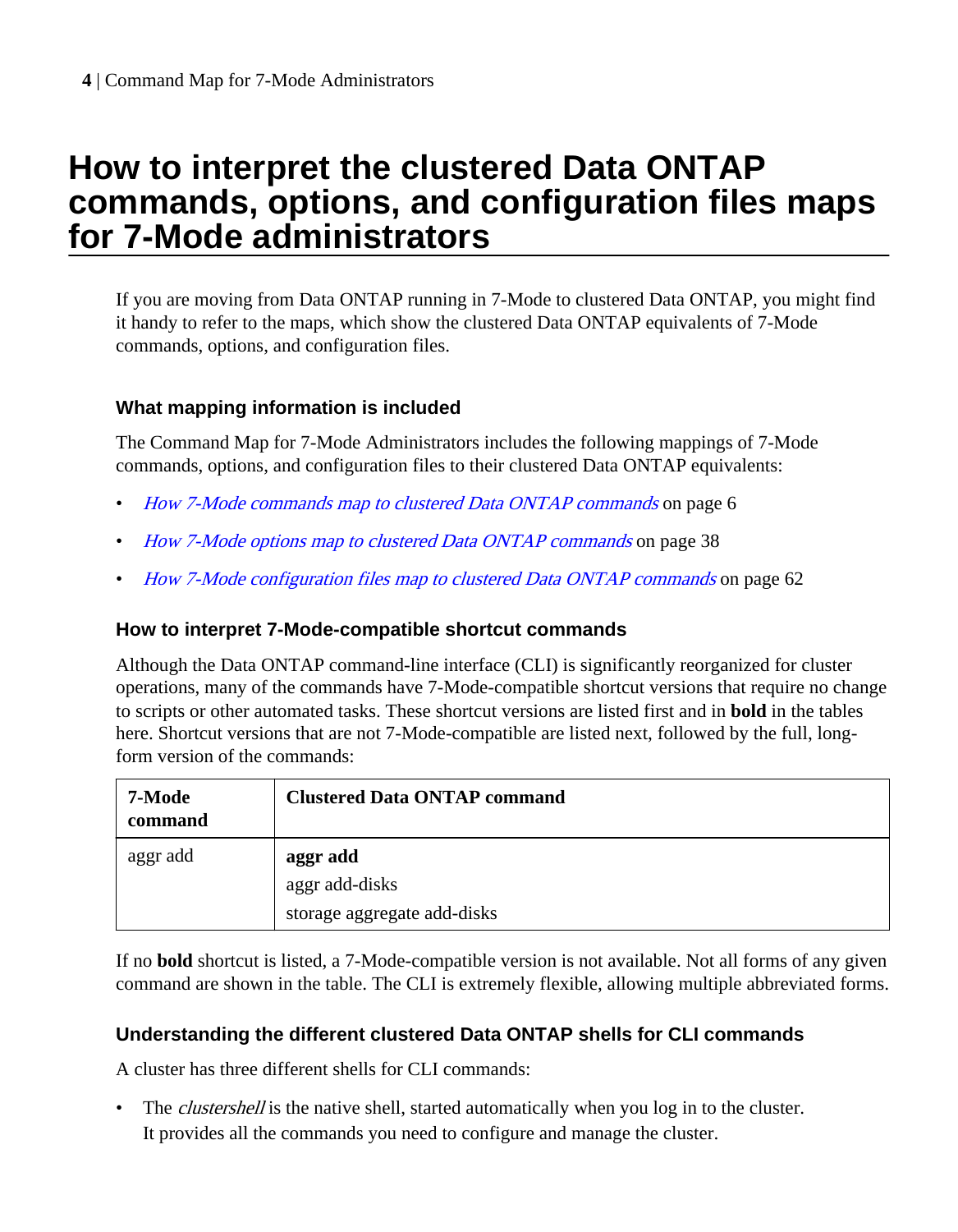How to interpret the clustered Data ONTAP commands, options, and configuration files maps for 7- Mode administrators | **5**

- The *nodeshell* is a special shell that enables you to run a subset of 7-Mode commands. These commands take effect only at the node level. You can switch from the clustershell to a nodeshell session to run nodeshell commands interactively, or you can run a single nodeshell command from the clustershell. You can recognize a command as a nodeshell command if it has the (long) form system node run -node  ${nodename|local}$  commandname.
- The *systemshell* is a low-level shell used only for diagnostic and troubleshooting purposes. It is not intended for general administrative purposes. Access the systemshell only with guidance from technical support.

#### **Switching to nodeshell**

When you see a 7-Mode-compatible shortcut version of a nodeshell command, it is assumed that you are running the command from the nodeshell. To switch to the nodeshell, enter the following:

```
system node run -node {nodename|local}
```
Other forms of the nodeshell command must be run from the clustershell.

### **Where to go for more information**

For more information, see these guides at the NetApp Support Site:

- For information about clustershell commands, see the Clustered Data ONTAP Commands: Manual Page Reference.
- For information about nodeshell commands, see the *Data ONTAP Commands: Manual Page* Reference for 7-Mode, Volume 1.
- For information about how to execute CLI commands, navigate CLI command directories, set values in the CLI, and use queries, patterns, and wildcards, see the Clustered Data ONTAP System Administration Guide for Cluster Administrators.

#### **Related references**

[How 7-Mode commands map to clustered Data ONTAP commands](#page-5-0) on page 6 [How 7-Mode options map to clustered Data ONTAP commands](#page-37-0) on page 38 [How 7-Mode configuration files map to clustered Data ONTAP commands](#page-61-0) on page 62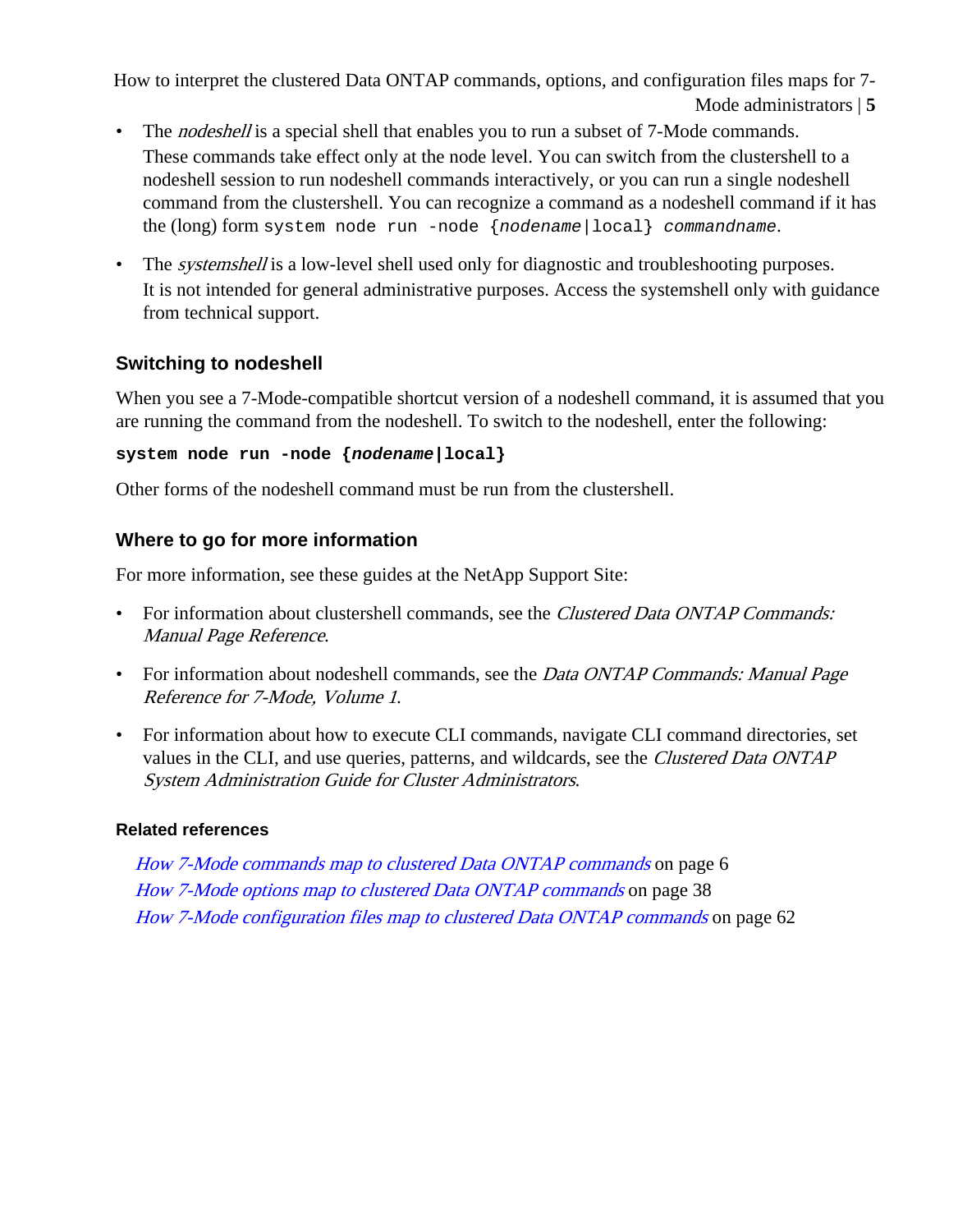# <span id="page-5-0"></span>**How 7-Mode commands map to clustered Data ONTAP commands**

You can use the tables provided to find the clustered Data ONTAP equivalents of 7-Mode commands, with the exception of the options command.

The next chapter lists the clustered Data ONTAP equivalents of the 7 Mode options command.

For information about how the tables in this chapter are organized, see *[Understanding the 7-Mode to](#page-3-0)* [clustered Data ONTAP command map](#page-3-0) on page 4.

| $\boldsymbol{A}$     | $\boldsymbol{B}$     | $C$ on page<br>8               | $D$ on page<br>10                 | $E$ on page<br>13 | Fon page<br>14                      |
|----------------------|----------------------|--------------------------------|-----------------------------------|-------------------|-------------------------------------|
| G<br>(no<br>entries) | $H$ on page<br>15    | I on page<br>16                | $\overline{J}$<br>(no<br>entries) | $K$ on page<br>18 | $L$ on page<br>19                   |
| $M$ on page<br>20    | $N$ on page<br>20    | $\boldsymbol{O}$ on page<br>21 | $P$ on page<br>22                 | Q on page<br>23   | $R$ on page<br>24                   |
| S on page<br>25      | Ton page<br>32       | $U$ on page<br>33              | Von page<br>34                    | $W$ on page<br>37 | $\boldsymbol{X}$<br>(no<br>entries) |
| Yon page<br>37       | Z<br>(no<br>entries) |                                |                                   |                   |                                     |

#### **Navigation table**

#### **A**

| 7-Mode<br>command     | <b>Clustered Data ONTAP command</b>                                |
|-----------------------|--------------------------------------------------------------------|
| acpadmin<br>configure | system node run -node { <i>nodename</i> local } acpadmin configure |
| acpadmin list_all     | system node run -node { <i>nodename</i> local } acpadmin list_all  |
| acpadmin stats        | system node run -node { <i>nodename</i> local } acpadmin stats     |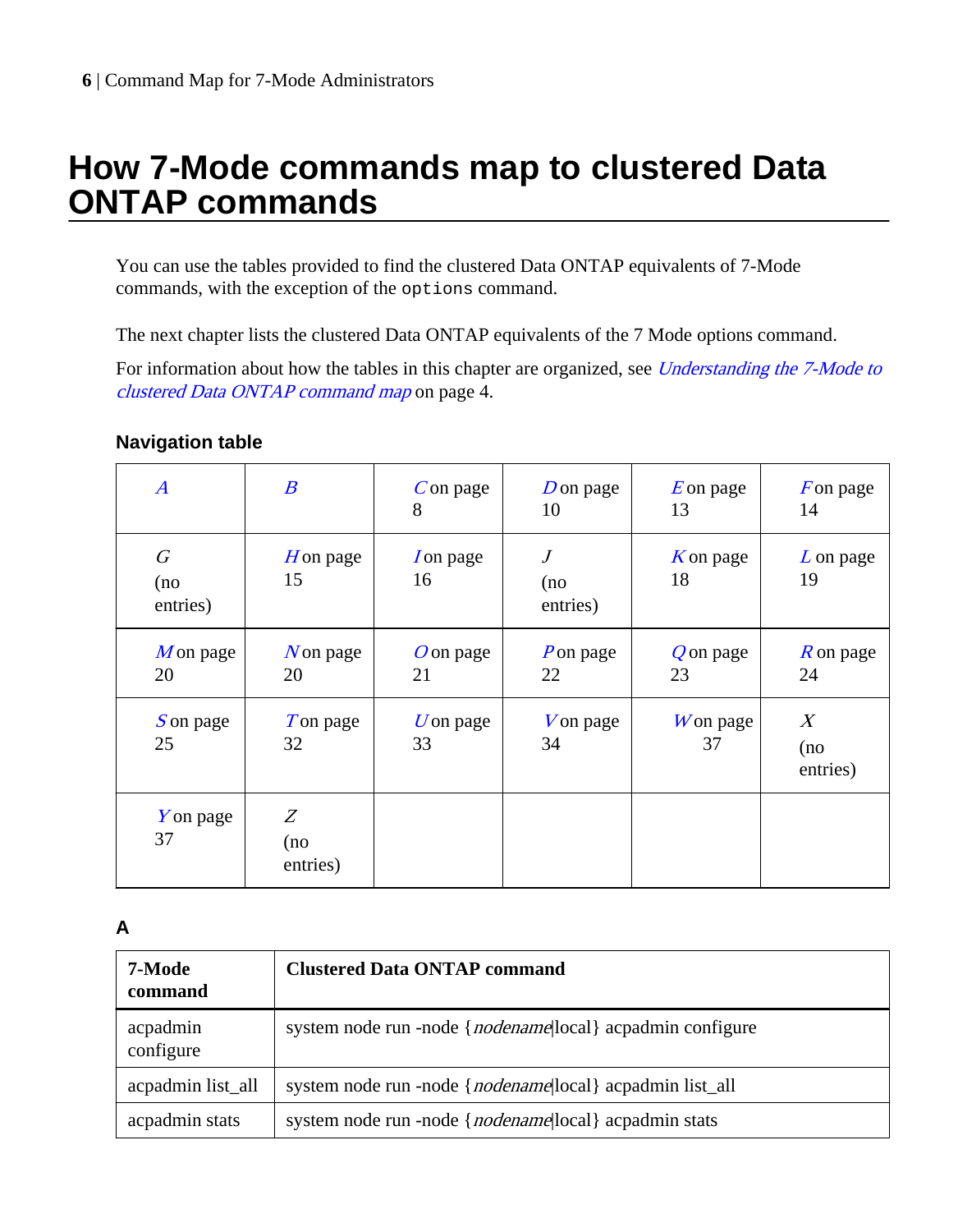| 7-Mode<br>command           | <b>Clustered Data ONTAP command</b>                      |
|-----------------------------|----------------------------------------------------------|
| aggr add                    | aggr add                                                 |
|                             | aggr add-disks                                           |
|                             | storage aggregate add-disks                              |
| aggr create                 | aggr create                                              |
|                             | storage aggregate create                                 |
| aggr destroy                | aggr delete                                              |
|                             | storage aggregate delete                                 |
| aggr media_scrub            | system node run -node { nodename local} aggr media_scrub |
| aggr offline                | aggr offline                                             |
|                             | storage aggregate offline                                |
| aggr online                 | aggr online                                              |
|                             | storage aggregate online                                 |
| aggr options                | aggr modify                                              |
|                             | storage aggregate {show   modify}                        |
| aggr rename                 | aggr rename                                              |
|                             | storage aggregate rename                                 |
| aggr restrict               | aggr restrict                                            |
|                             | storage aggregate restrict                               |
| aggr scrub                  | aggr scrub                                               |
|                             | storage aggregate scrub                                  |
| aggr show_space             | aggr show-space                                          |
|                             | storage aggregate show-space                             |
| aggr status                 | aggr show                                                |
|                             | storage aggregate show                                   |
| aggr verify                 | system node run -node { nodename local} aggr verify      |
| autosupport<br>destinations | autosupport destinations                                 |
|                             | system node autosupport destinations                     |
| autosupport                 | autosupport history                                      |
| history                     | system node autosupport history                          |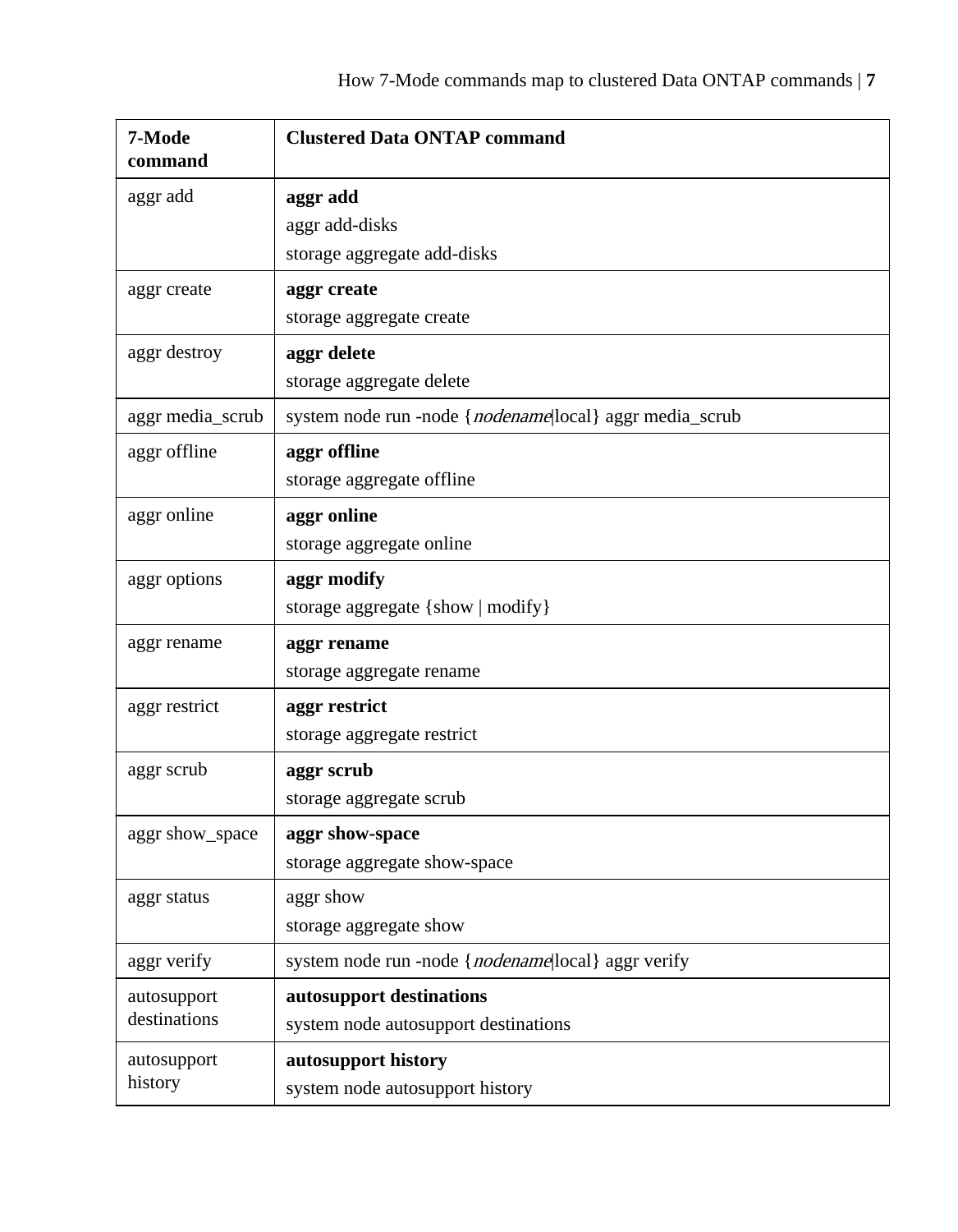## <span id="page-7-0"></span>**8** | Command Map for 7-Mode Administrators

| 7-Mode<br>command | <b>Clustered Data ONTAP command</b> |
|-------------------|-------------------------------------|
| autosupport       | autosupport manifest                |
| manifest          | system node autosupport manifest    |
| autosupport       | autosupport trigger                 |
| trigger           | system node autosupport trigger     |

## **B**

| 7-Mode<br>command | <b>Clustered Data ONTAP command</b>                          |
|-------------------|--------------------------------------------------------------|
| backup status     | system node run -node <i>nodename</i> -command backup status |
| backup terminate  | Not supported                                                |
| <sub>bmc</sub>    | Not supported                                                |
| bmc reboot        | Not supported                                                |
| bmc status        | Not supported                                                |
| bmc test          | Not supported                                                |

# **C**

| 7-Mode command          | <b>Clustered Data ONTAP command</b>                                                         |  |
|-------------------------|---------------------------------------------------------------------------------------------|--|
| edpd show-<br>neighbors | system node run -node { <i>nodename</i> [local } -command network device-<br>discovery show |  |
| cdpd show-stats         | system node run -node { <i>nodename</i> [local } -command cdpd show-stats                   |  |
| cdpd zero stats         | system node run -node <i>nodename</i> -command cdpd zero-stats                              |  |
| cf disable              | cf disable                                                                                  |  |
| cf enable               | cf enable                                                                                   |  |
| cf forcegiveback        | Not supported                                                                               |  |
| cf forcetakeover        | cf forcetakeover                                                                            |  |
| cf giveback             | cf giveback                                                                                 |  |
|                         | storage failover giveback                                                                   |  |
| cf hw assist            | cf hwassist status                                                                          |  |
|                         | storage failover hwassist show                                                              |  |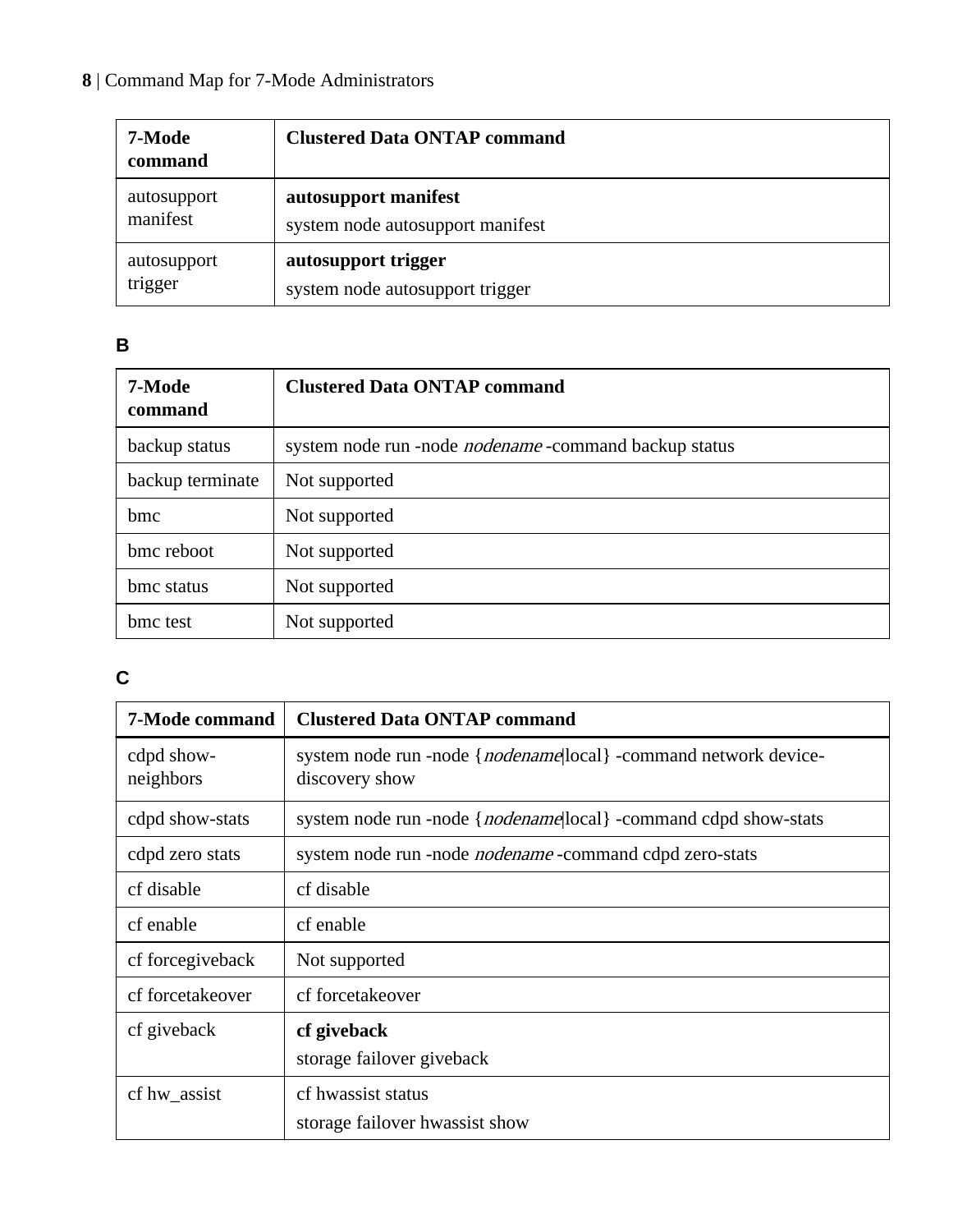| 7-Mode command      | <b>Clustered Data ONTAP command</b>                                                              |
|---------------------|--------------------------------------------------------------------------------------------------|
| cf monitor all      | cf monitor all                                                                                   |
|                     | storage failover show -instance                                                                  |
| cf partner          | cf partner                                                                                       |
|                     | storage failover show -fields partner-name                                                       |
| cf rsrctbl          | cf rsrctbl                                                                                       |
|                     | storage failover progress -table show                                                            |
| cf status           | cf status                                                                                        |
|                     | storage failover show                                                                            |
| cf takeover         | cf takeover                                                                                      |
|                     | storage failover takeover                                                                        |
| charmap             | vserver cifs character-mapping                                                                   |
| cifs access         | cifs access                                                                                      |
|                     | vserver cifs access                                                                              |
| cifs branchcache    | cifs branchcache                                                                                 |
|                     | vserver cifs branchcache                                                                         |
| cifs changefilerpwd | cifs changefilerpwd                                                                              |
|                     | vserver cifs changefilerpwd                                                                      |
| cifs domaininfo     | vserver cifs { show instance domain discovered-servers show -instance }                          |
| cifs gpresult       | vserver cifs group-policy show-applied                                                           |
| cifs gpupdate       | vserver cifs group-policy update                                                                 |
| cifs homedir        | vserver cifs home-directory                                                                      |
| cifs nbalias        | vserver cifs { add-netbios-aliases   remove-netbios-aliases   show-display-<br>netbios-aliases } |
| cifs prefdc         | vserver cifs domain preferred-dc                                                                 |
| cifs restart        | vserver cifs start                                                                               |
| cifs sessions       | vserver cifs sessions show                                                                       |
| cifs setup          | vserver cifs create                                                                              |
| cifs shares         | cifs shares                                                                                      |
|                     | vserver cifs share                                                                               |
| cifs stat           | statistics show -object cifs                                                                     |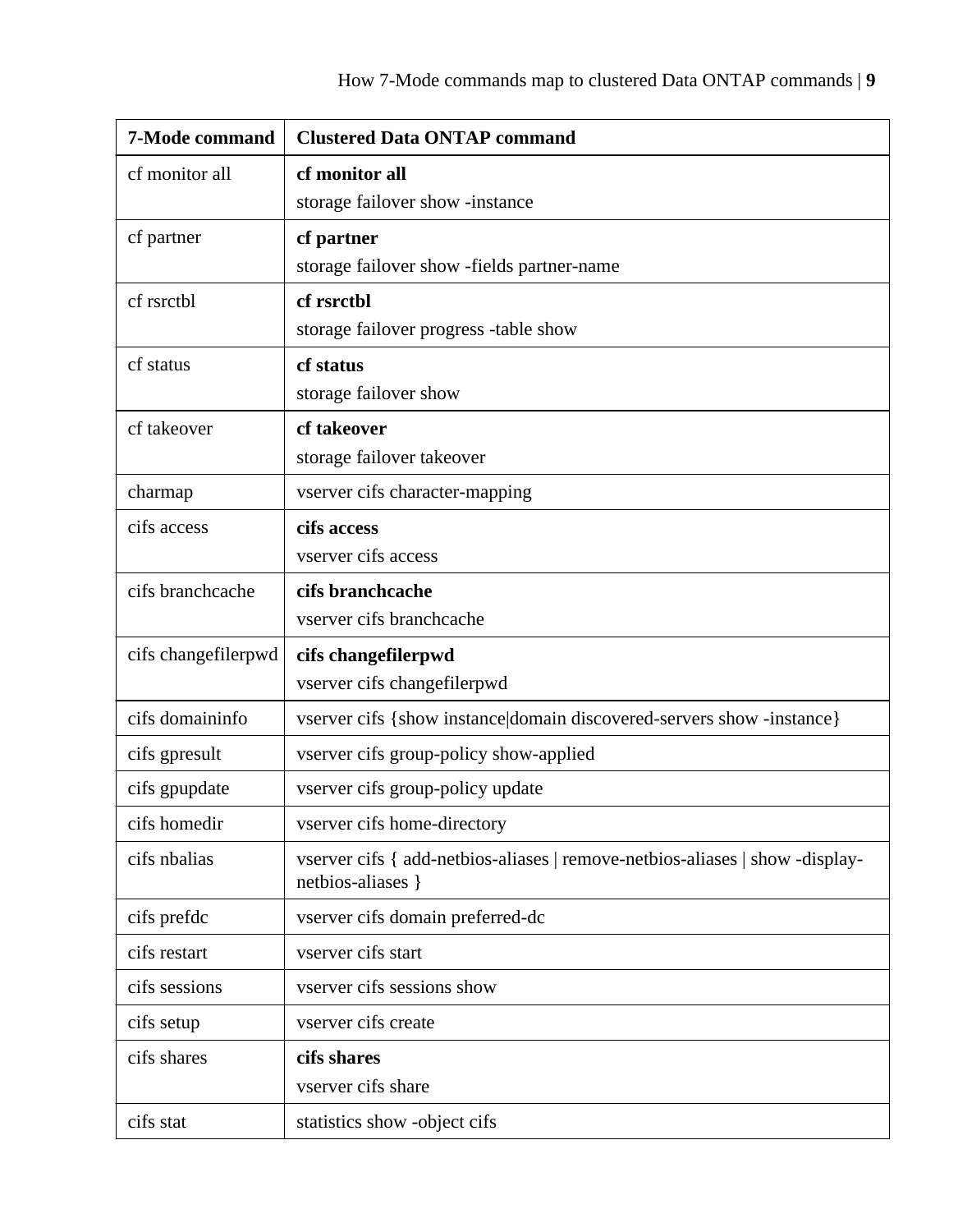## <span id="page-9-0"></span>**10** | Command Map for 7-Mode Administrators

| <b>7-Mode command</b> | <b>Clustered Data ONTAP command</b>                                  |
|-----------------------|----------------------------------------------------------------------|
| cifs terminate        | vserver cifs stop                                                    |
| cifs testdc           | vserver cifs domain discovered-servers                               |
| cifs resetde          | cifs resetdc<br>vserver cifs domain discovered-servers reset-servers |
| clone clear           | Not supported                                                        |
| clone start           | volume file clone create                                             |
| clone stop            | Not supported                                                        |
| clone status          | volume file clone show                                               |
| config clone          | Not supported                                                        |
| config diff           | Not supported                                                        |
| config dump           | Not supported                                                        |
| config restore        | Not supported                                                        |
| coredump              | system node coredump                                                 |

## **D**

| 7-Mode<br>command | <b>Clustered Data ONTAP command</b>                              |
|-------------------|------------------------------------------------------------------|
| date              | date                                                             |
|                   | $\{$ system $\ $ cluster $\}$ date $\{$ show $\ $ modify $\}$    |
| dcb priority      | system node run -node <i>nodename</i> -command dcb priority      |
| deb priority show | system node run -node <i>nodename</i> -command dcb priority show |
| dcb show          | system node run -node <i>nodename</i> -command dcb show          |
| df                | df                                                               |
| df [aggr name]    | df -aggregate <i>aggregate-name</i>                              |
| df [path name]    | df-filesys-name path-name                                        |
| $df - A$          | df -A                                                            |
| $df - g$          | $df - g$                                                         |
|                   | df -gigabyte                                                     |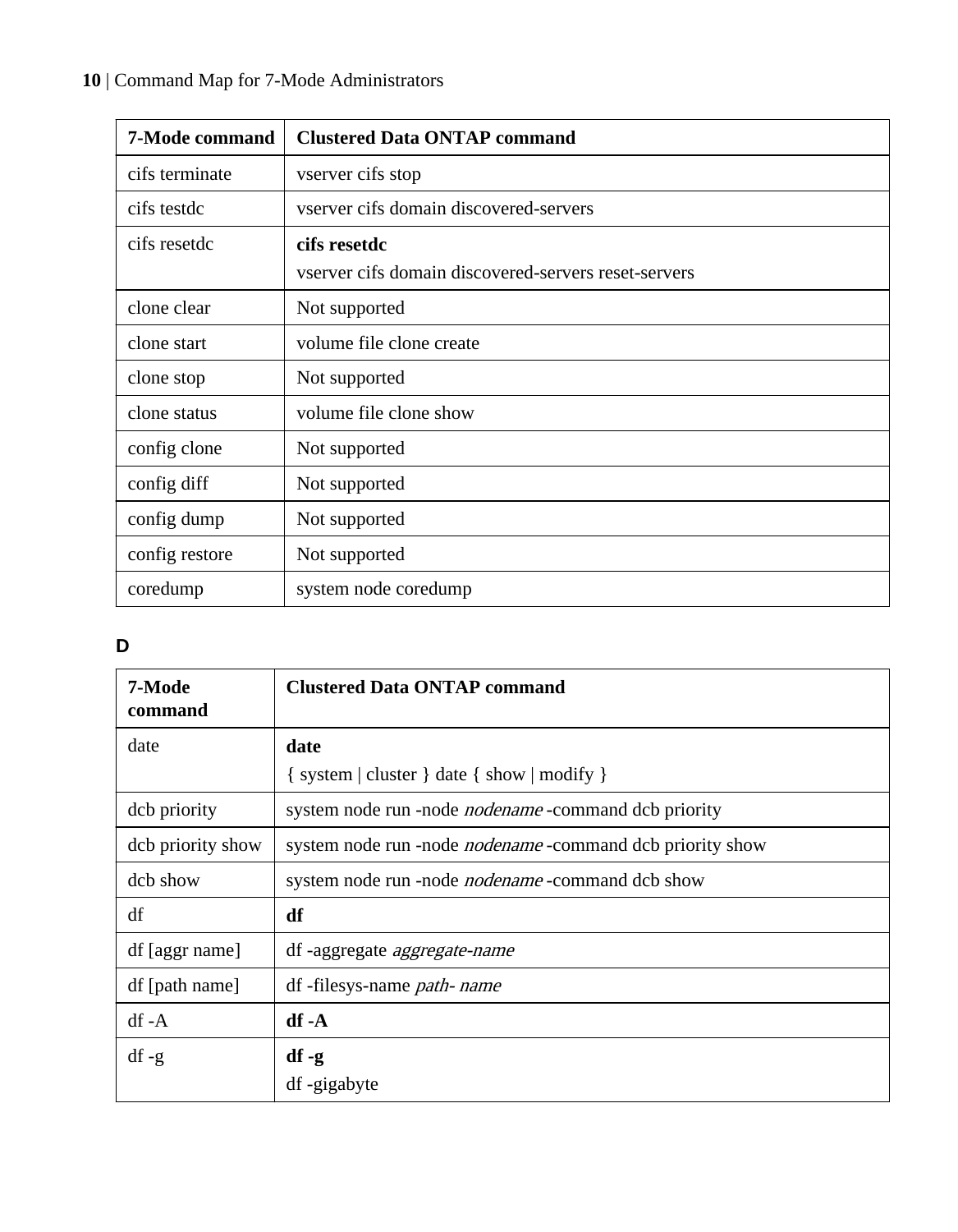| 7-Mode<br>command | <b>Clustered Data ONTAP command</b>                                                              |
|-------------------|--------------------------------------------------------------------------------------------------|
| df-h              | df-h                                                                                             |
|                   | df-autosize                                                                                      |
| $df -i$           | df -i                                                                                            |
| $df - k$          | df -k                                                                                            |
|                   | df-kilobyte                                                                                      |
| $df$ -L           | $df$ -L                                                                                          |
|                   | df-flexcache                                                                                     |
| df-m              | df-m                                                                                             |
|                   | df-megabyte                                                                                      |
| $df -r$           | df-r                                                                                             |
| $df - s$          | $df -s$                                                                                          |
| $df-S$            | $df-S$                                                                                           |
| $df - t$          | df-t                                                                                             |
|                   | df-terabyte                                                                                      |
| $df - V$          | $df - V$                                                                                         |
|                   | df-volumes                                                                                       |
| $df - x$          | $df -x$                                                                                          |
|                   | df -skip-snapshot-lines                                                                          |
| disk assign       | disk assign                                                                                      |
|                   | storage disk assign                                                                              |
| disk encrypt      | system node run -node runnodename -command disk encrypt                                          |
| disk fail         | disk fail                                                                                        |
|                   | storage disk fail                                                                                |
| disk maint        | disk maint {start   abort   status   list }                                                      |
|                   | system node run -node { nodename local} -command disk maint { start   abort  <br>status   list } |
| disk reassign     | disk reassign                                                                                    |
|                   | storage disk reassign                                                                            |
| disk remove       | disk remove                                                                                      |
|                   | storage disk remove                                                                              |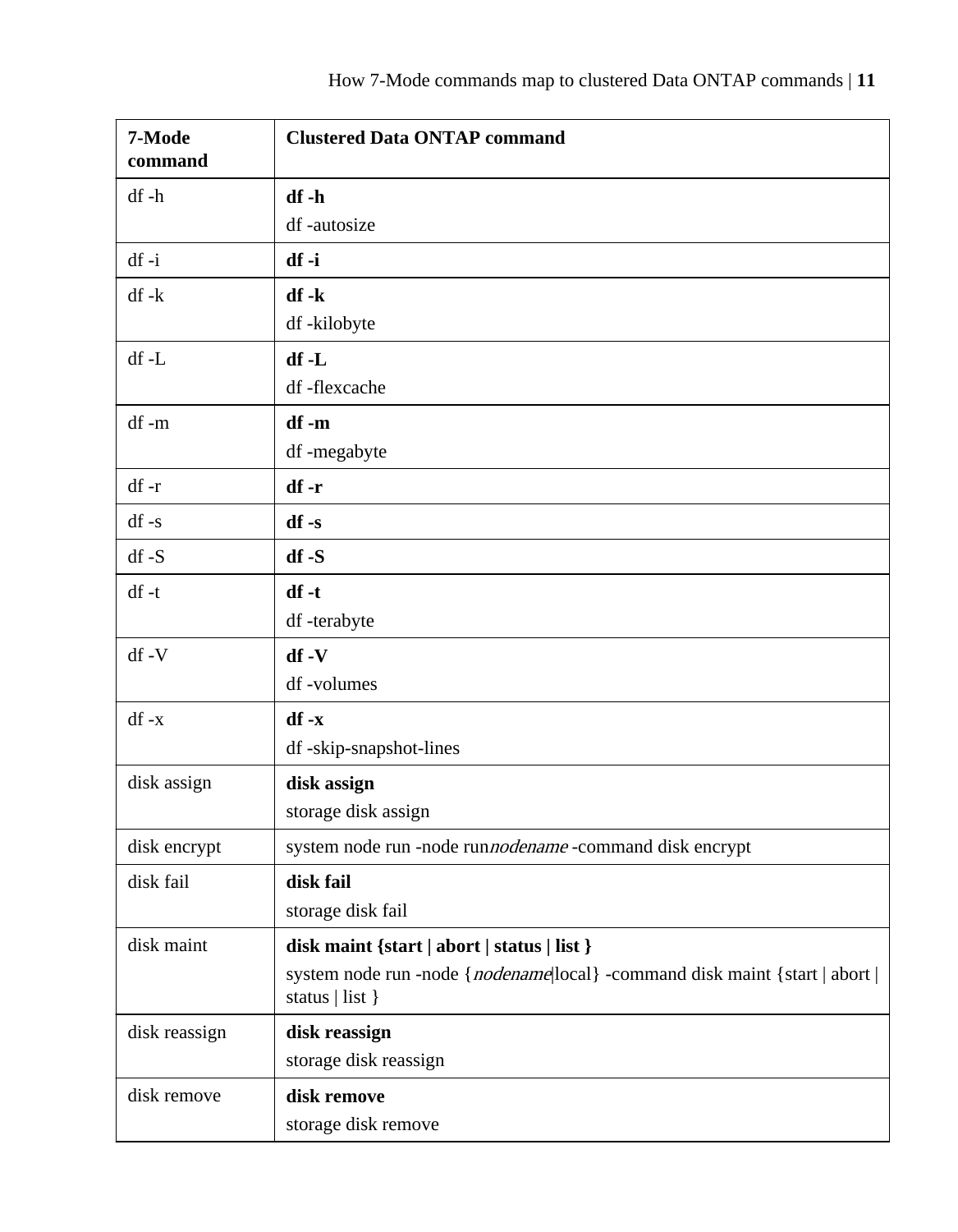| 7-Mode<br>command | <b>Clustered Data ONTAP command</b>                                                                                                            |
|-------------------|------------------------------------------------------------------------------------------------------------------------------------------------|
| disk replace      | disk replace                                                                                                                                   |
|                   | storage disk replace                                                                                                                           |
| disk sanitize     | system node run -node nodename -command disk sanitize                                                                                          |
| disk scrub        | storage aggregate scrub                                                                                                                        |
| disk show         | storage disk show                                                                                                                              |
| disk simpull      | system node run -node nodename -command disk simpull                                                                                           |
| disk simpush      | system node run -node nodename -command disk simpush                                                                                           |
| disk zero spares  | storage disk zerospares                                                                                                                        |
| disk_fw_update    | system node image modify                                                                                                                       |
| dns info          | dns show                                                                                                                                       |
| download          | system node image update                                                                                                                       |
| du [path name]    | du -vserver vservername -path pathname                                                                                                         |
|                   | volume file show-disk-usage -vserver vserver_name -path pathname                                                                               |
| du -h             | du -vserver vservername -path pathname -h                                                                                                      |
|                   | volume file show-disk-usage -vserver vserver_name -path pathname -h                                                                            |
| du-k              | du -vserver vservername -path pathname -k                                                                                                      |
|                   | volume file show-disk-usage -vserver vserver_name -path pathname -k                                                                            |
| du -m             | du -vserver vservername -path pathname -m                                                                                                      |
|                   | volume file show-disk-usage -vserver vserver_name -path pathname -m                                                                            |
| du -r             | du -vserver vservername -path pathname -r                                                                                                      |
|                   | volume file show-disk-usage -vserver vserver_name -path pathname -r                                                                            |
| du -u             | du -vserver vservername -path pathname -u                                                                                                      |
|                   | volume file show-disk-usage -vserver vserver_name -path pathname -u                                                                            |
| dump              | Not supported                                                                                                                                  |
|                   | Initiate backup using NDMP. See the Clustered Data ONTAP 8.3 Data<br>Protection Tape Backup and Recovery Guide for additional information. For |
|                   | dump-to-null functionality, set the NDMP environment variable                                                                                  |
|                   | DUMP_TO_NULL.                                                                                                                                  |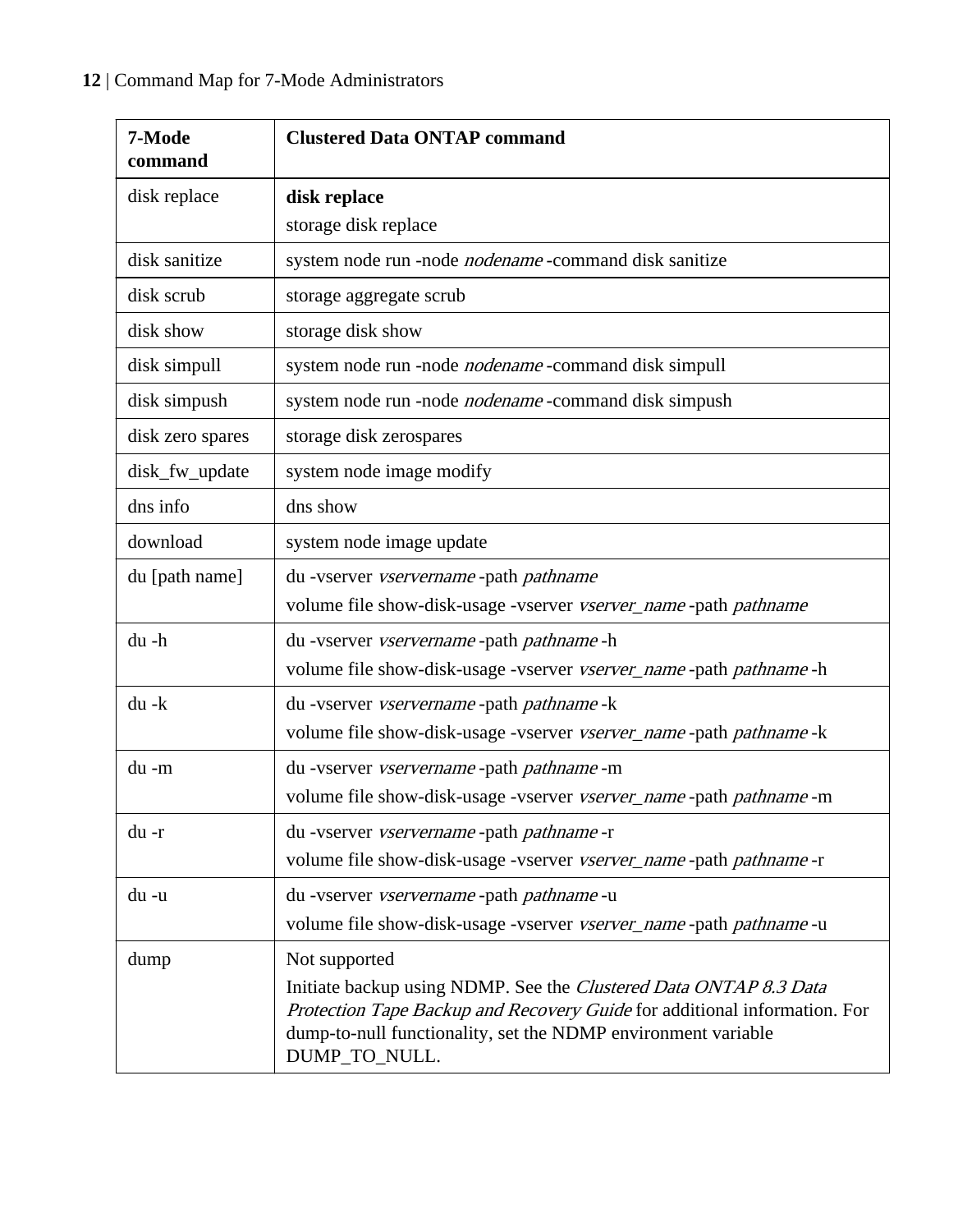<span id="page-12-0"></span>

| 7-Mode<br>command                       | <b>Clustered Data ONTAP command</b>                                       |
|-----------------------------------------|---------------------------------------------------------------------------|
| echo                                    | echo                                                                      |
| ems event status                        | ems event status<br>event status show                                     |
| ems log dump                            | event log show -time >time-interval                                       |
| ems log dump<br>value                   | event log show                                                            |
| environment<br>chassis                  | system node run -node { nodename local } -command environment chassis     |
| environment<br>status                   | system node run -node <i>nodename</i> -command environment status         |
| environment shelf                       | Not supported                                                             |
|                                         | Use the "storage shelf" command set.                                      |
| environment<br>shelf_log                | environment shelf_log                                                     |
|                                         | system node run -node { nodename local} -command environment shelf_log    |
| environment<br>shelf_stats              | system node run -node { nodename local } -command environment shelf_stats |
| environment                             | Not supported                                                             |
| shelf_power_statu<br>S                  | Use the "storage shelf" command set.                                      |
| environment<br>chassis                  | system node run -node { nodename local }-command environment chassis      |
| environment<br>chassis list-<br>sensors | system node run -node { nodename local } environment sensors show         |
| exportfs                                | vserver export policy [rule]                                              |
| exportfs -f                             | vserver export-policy cache flush                                         |
| exportfs -o                             | vserver export-policy rule                                                |
| exportfs-p                              | vserver export policy rule                                                |
| exportfs-q                              | vserver export policy [rule]                                              |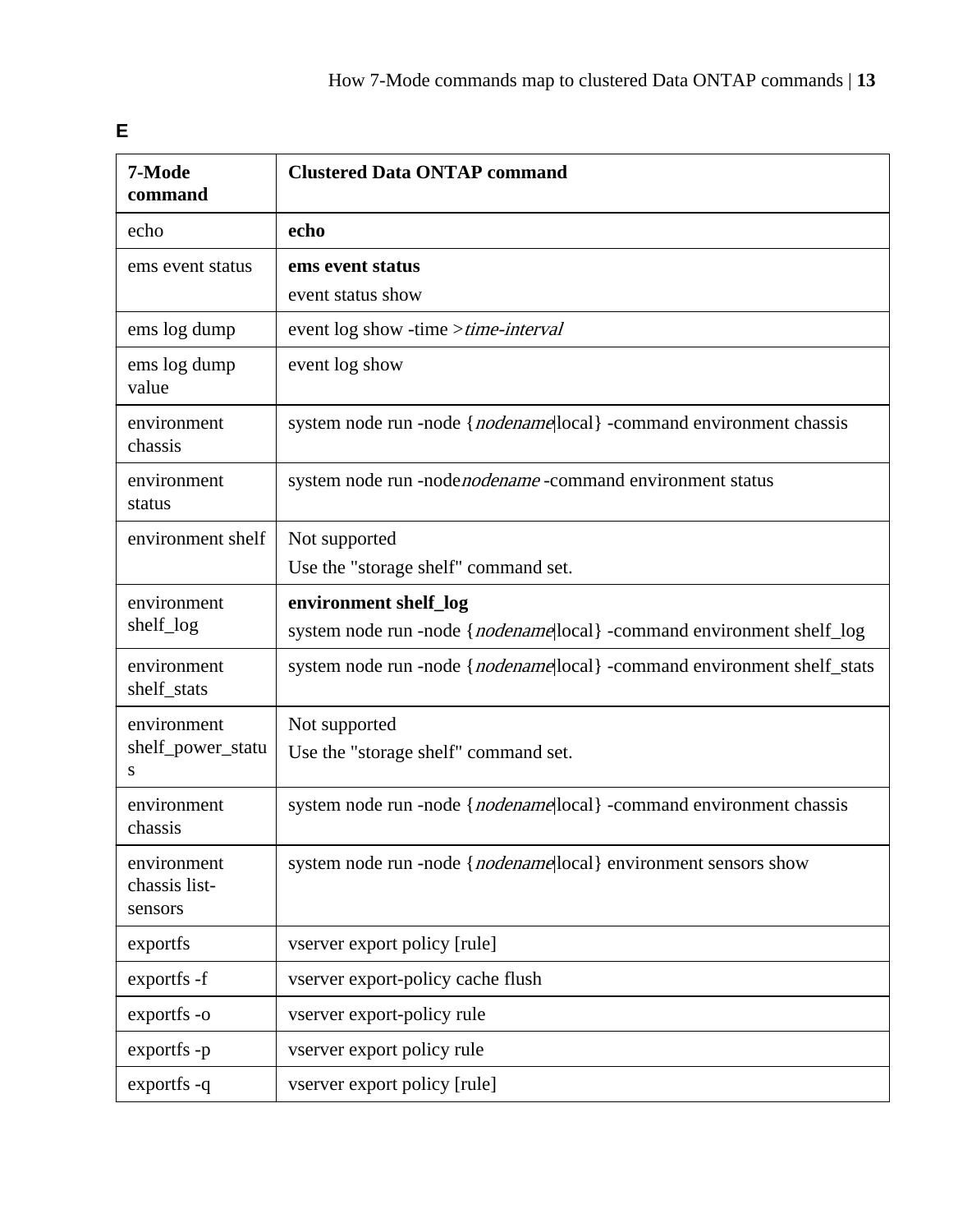| 7-Mode<br>command     | <b>Clustered Data ONTAP command</b>                                 |
|-----------------------|---------------------------------------------------------------------|
| fcadmin config        | system node run -node { nodename local } -command fcadmin config    |
| fcadmin link_stats    | system node run -node { nodename local} -command fcadmin link_stats |
| fcadmin fcal_stats    | system node run -node { nodename local} -command fcadmin fcal_stats |
| fcadmin<br>device_map | system node run -node { nodename local} -command fcadmin device_map |
| fcnic                 | Not supported                                                       |
| fcp config            | network fcp adapter modify                                          |
| fcp nameserver        | system node run -node { nodename local } -command fcp nameserver    |
| fcp nodename          | fcp nodename<br>vserver fcp nodename                                |
| fcp ping              | system node run -node { nodename local} -command fcp ping           |
| fcp portname          | fcp portname<br>vserver fcp portname                                |
| fcp show              | fcp show                                                            |
|                       | vserver fcp show                                                    |
| fcp start             | fcp start<br>vserver fcp start                                      |
| fcp stats             | fcp stats<br>fcp adapter stats                                      |
| fcp status            | fcp status<br>vserver fcp status                                    |
| fcp stop              | fcp stop<br>vserver fcp stop                                        |
| fcp topology          | system node run -node { nodename local} -command fcp topology       |
| fcp wwpn-alias        | fcp wwpn-alias<br>vserver fcp wwpn-alias                            |
| fcp zone              | system node run -node { nodename local} -command fcp zone           |
| fcp dump              | system node run -node { nodename local } -command fcp dump          |

## <span id="page-13-0"></span>**F**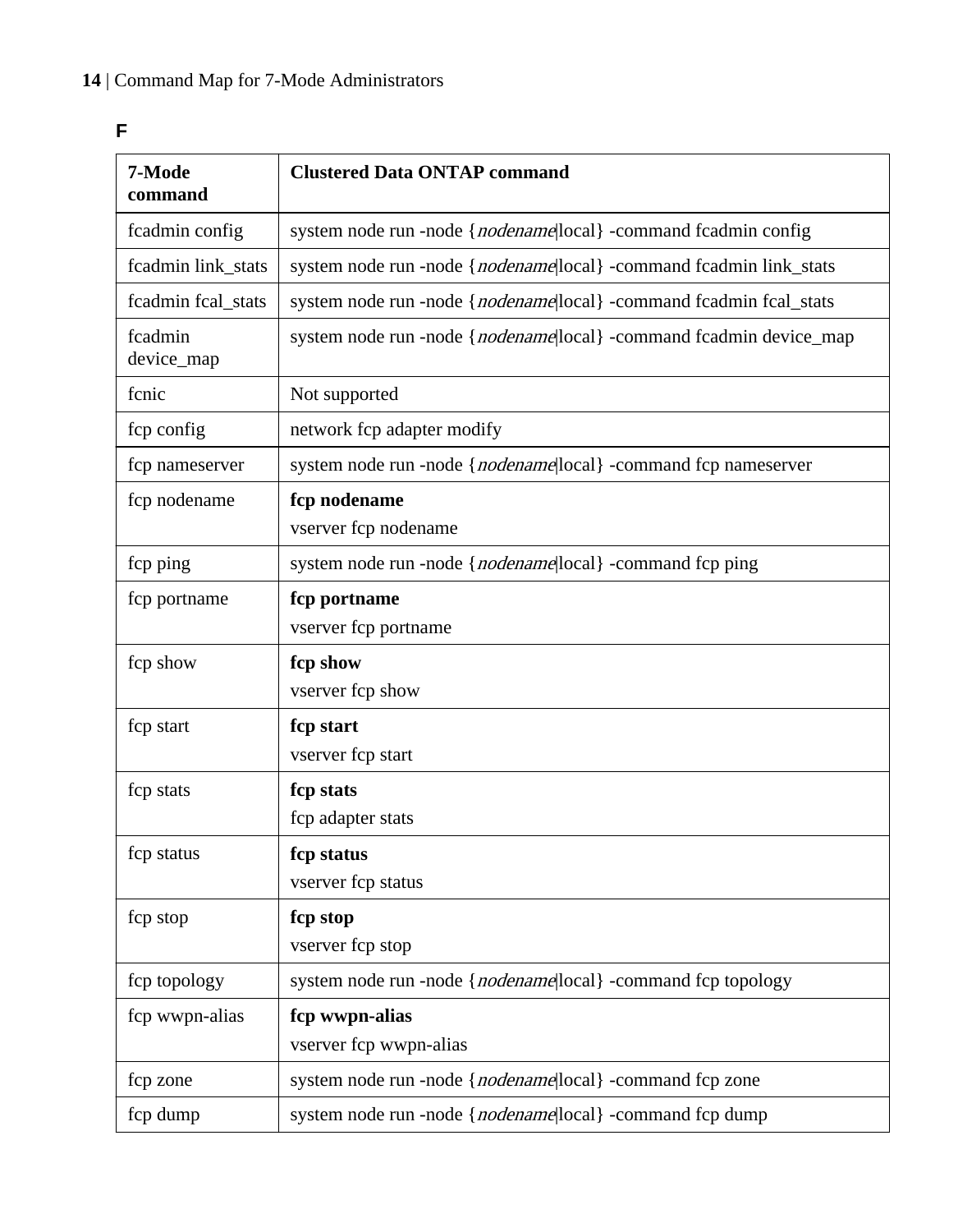<span id="page-14-0"></span>

| 7-Mode<br>command          | <b>Clustered Data ONTAP command</b>                                 |
|----------------------------|---------------------------------------------------------------------|
| fcp reset                  | system node run -node { nodename local} -command fcp reset          |
| fcstat link_stats          | system node run -node { nodename local } -command fcstat link_stats |
| fcstat fcal_stats          | system node run -node { nodename local} -command fcstat fcal_stats  |
| fcstat device_map          | system node run -node { nodename local } -command fcstat device_map |
| file reservation           | volume file reservation                                             |
| filestats                  | Not supported                                                       |
| flexcache                  | volume flexcache                                                    |
| fpolicy                    | fpolicy                                                             |
|                            | vserver fpolicy                                                     |
| fsecurity show             | vserver security file-directory show                                |
| fsecurity apply            | vserver security file-directory apply                               |
| fsecurity status           | vserver security file-directory job-show                            |
| fsecurity cancel           | vserver security file-directory job-stop                            |
| fsecurity remove-<br>guard | vserver security file-directory remove-slag                         |
| ftp                        | Not supported                                                       |

## **H**

| 7-Mode<br>command | <b>Clustered Data ONTAP command</b>                                                                |
|-------------------|----------------------------------------------------------------------------------------------------|
| halt              | system node halt -node <i>nodename</i>                                                             |
| halt-f            | system node halt inhibit -takeover true                                                            |
| halt-d            | system node halt -dump true                                                                        |
| help              | ?                                                                                                  |
|                   | <b>Note:</b> Type the question mark (?) symbol to execute this command in<br>clustered Data ONTAP. |
| hostname          | hostname                                                                                           |
|                   | system hostname                                                                                    |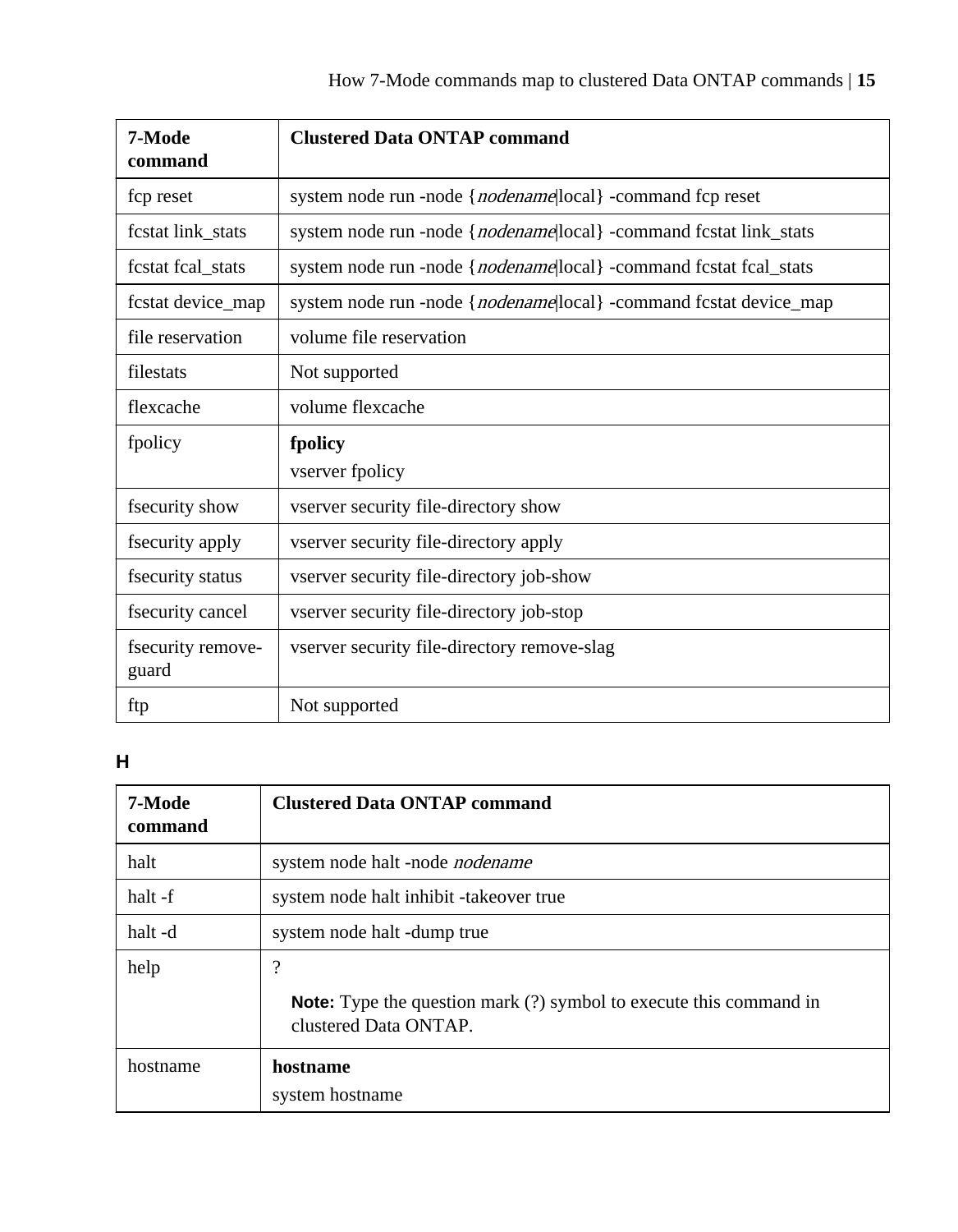## <span id="page-15-0"></span>**16** | Command Map for 7-Mode Administrators

| 7-Mode<br>command | <b>Clustered Data ONTAP command</b>          |
|-------------------|----------------------------------------------|
| httpstat          | Not supported<br>Use the statistics command. |

**I**

| 7-Mode<br>command       | <b>Clustered Data ONTAP command</b>                                   |
|-------------------------|-----------------------------------------------------------------------|
| if_addr_filter_i<br>nfo | system node run -note <i>nodename</i> -command if_addr_filter_info    |
| ifconfig                | network interface<br>network {interface   port}                       |
| ifconfig-a              | network interface show<br>network {interface   port} show             |
| ifconfig alias          | network interface create                                              |
| ifconfig down           | network interface modify -status-admin down                           |
| ifconfig<br>flowcontrol | network port modify -flowcontrol-admin                                |
| ifconfig<br>mediatype   | network port modify {-duplex-admin   -speed-admin}                    |
| ifconfig<br>mtusize     | network port modify -mtu                                              |
| ifconfig<br>netmask     | network interface modify -netmask                                     |
| ifconfig up             | network interface modify -status-admin up                             |
| ifgrp create            | network port ifgrp create                                             |
| ifgrp add               | network port ifgrp add -port                                          |
| ifgrp delete            | network port ifgrp remove-port                                        |
| ifgrp destroy           | network port ifgrp delete                                             |
| ifgrp favor             | system node run -node { <i>nodename</i> local } -command if grp favor |
| ifgrp nofavor           | system node run -node { nodename local } -command if grp nofavor      |
| ifgrp status            | system node run -node { nodename local } -command ifgrp status        |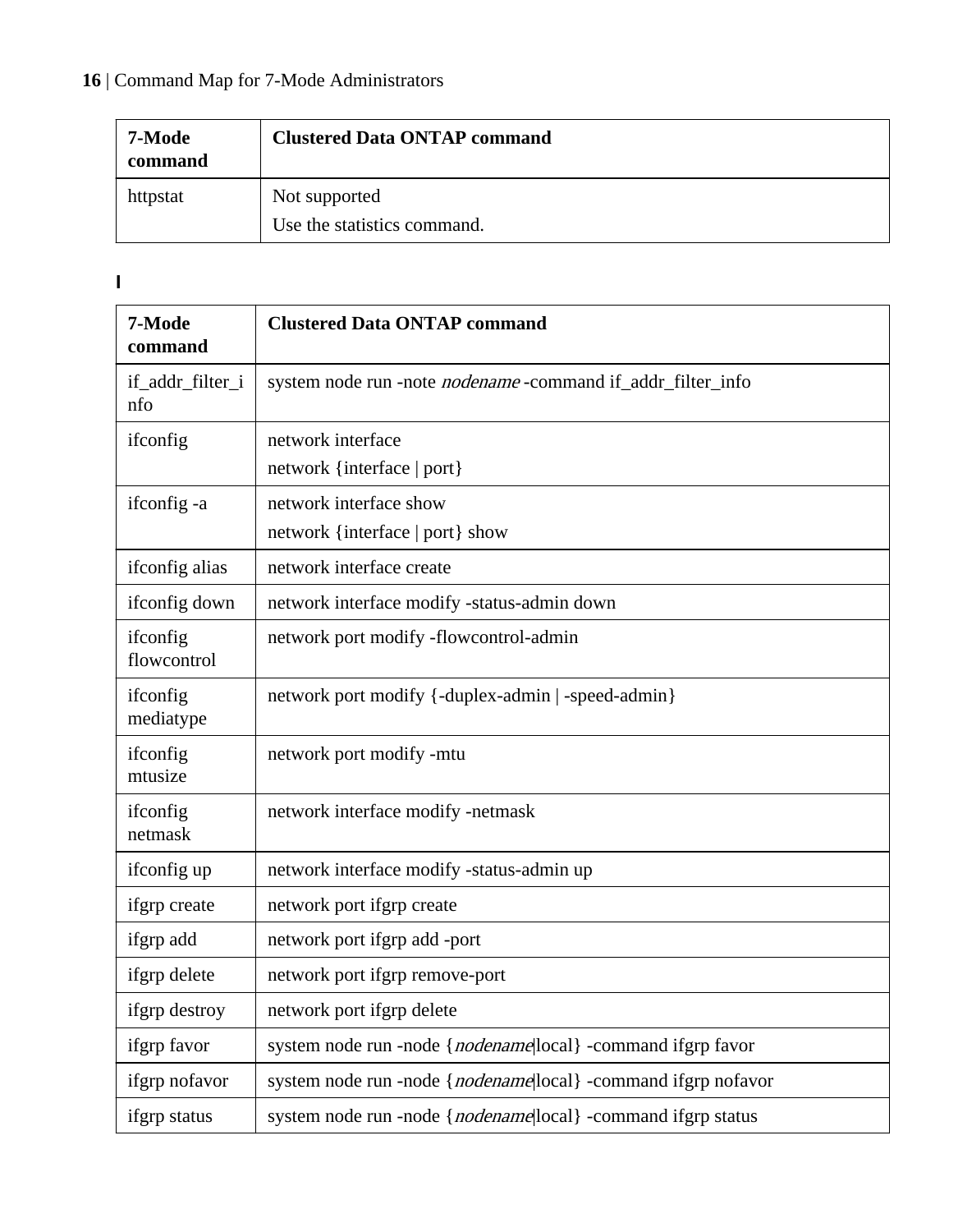| 7-Mode<br>command    | <b>Clustered Data ONTAP command</b>                         |
|----------------------|-------------------------------------------------------------|
| ifgrp stat           | system node run -node { nodename local} -command ifgrp stat |
| ifgrp show           | network port ifgrp show                                     |
| ifinfo               | system node run -node { nodename local } -command ifinfo    |
| ifstat               | system node run -node { nodename local } -command ifstat    |
| igroup add           | igroup add<br>lun igroup add                                |
| igroup alua          | lun igroup modify -alua                                     |
| igroup bind          | igroup bind                                                 |
|                      | lun igroup bind                                             |
| igroup destroy       | igroup delete                                               |
|                      | lun igroup delete                                           |
| igroup create        | igroup create                                               |
|                      | lun igroup create                                           |
| igroup remove        | igroup remove<br>lun igroup remove                          |
|                      |                                                             |
| igroup rename        | igroup rename<br>lun igroup rename                          |
| igroup set           | igroup                                                      |
|                      | lun igroup set                                              |
| igroup show          | igroup show                                                 |
|                      | lun igroup show                                             |
| igroup set<br>ostype | igroup modify -ostype                                       |
| igroup unbind        | igroup unbind                                               |
|                      | lun igroup unbind                                           |
| ipsec                | Not supported                                               |
| iscsi alias          | iscsi create                                                |
|                      | vserver iscsi create OR                                     |
|                      | iscsi modify                                                |
|                      | vserver iscsi modify                                        |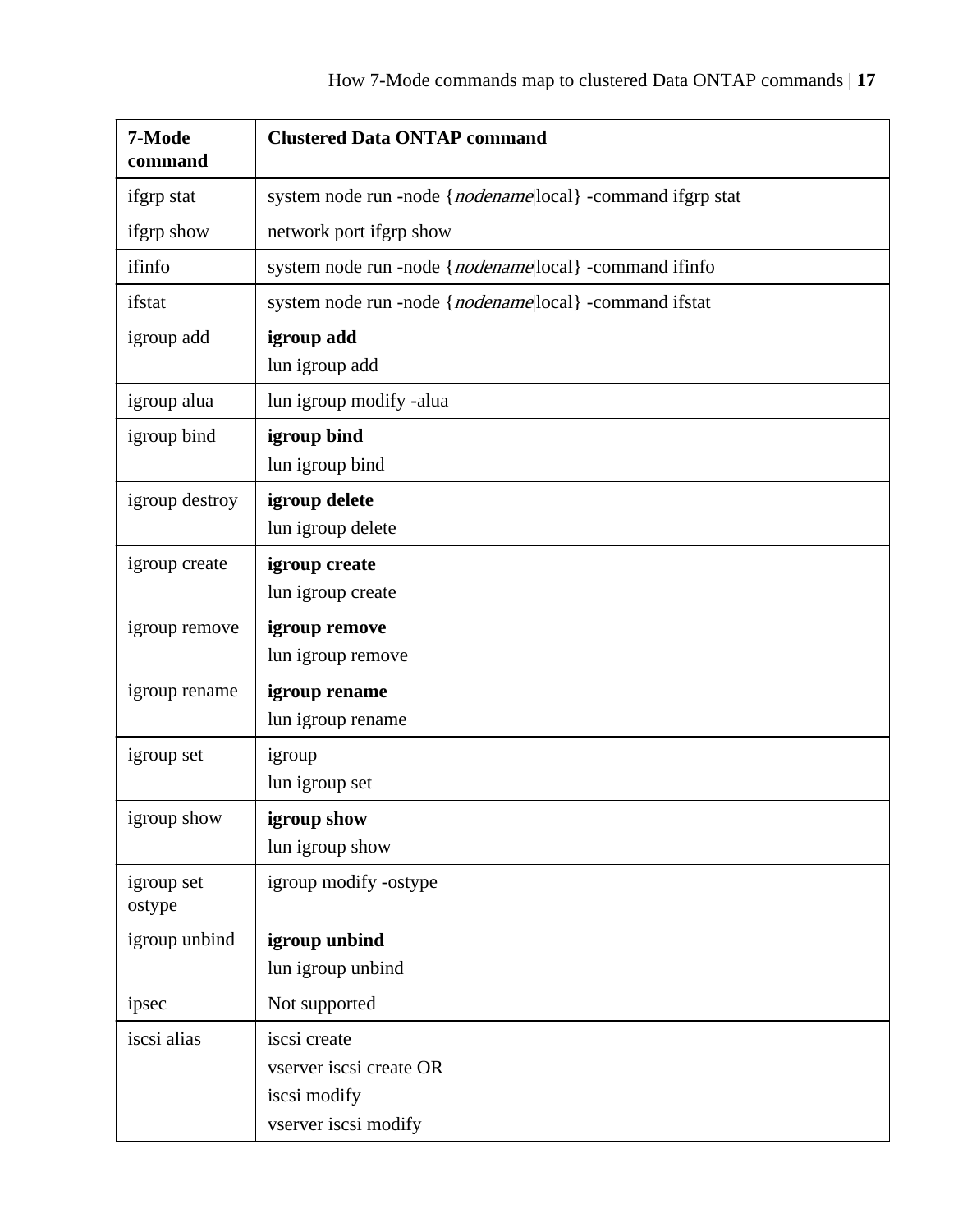<span id="page-17-0"></span>

| 7-Mode<br>command | <b>Clustered Data ONTAP command</b>              |
|-------------------|--------------------------------------------------|
| iscsi             | iscsi connection                                 |
| connection        | vserver iscsi connection                         |
| iscsi initiator   | iscsi initiator                                  |
|                   | vserver iscsi initiator                          |
| iscsi interface   | iscsi interface                                  |
|                   | vserver iscsi interface                          |
| iscsi isns        | iscsi isns                                       |
|                   | vserver iscsi isns                               |
| iscsi portal      | iscsi portal                                     |
|                   | vserver iscsi portal                             |
| iscsi security    | iscsi security                                   |
|                   | vserver iscsi security                           |
| iscsi session     | iscsi session                                    |
|                   | vserver iscsi session                            |
| iscsi show        | iscsi show                                       |
|                   | vserver iscsi show                               |
| iscsi start       | iscsi start                                      |
|                   | vserver iscsi start                              |
| iscsi stats       | statistics {start stop show} -object object      |
|                   | Note: Available at the advanced privilege level. |
| iscsi stop        | iscsi stop                                       |
|                   | vserver iscsi stop                               |

# **K**

| 7-Mode<br>command | <b>Clustered Data ONTAP command</b>                                      |
|-------------------|--------------------------------------------------------------------------|
| key manager       | system node run -node { nodename local } -command key_manager            |
| keymgr            | system node run -node { <i>nodename</i>   local } -command keymgr        |
|                   | For management interface keys, use the "security certificates" commands. |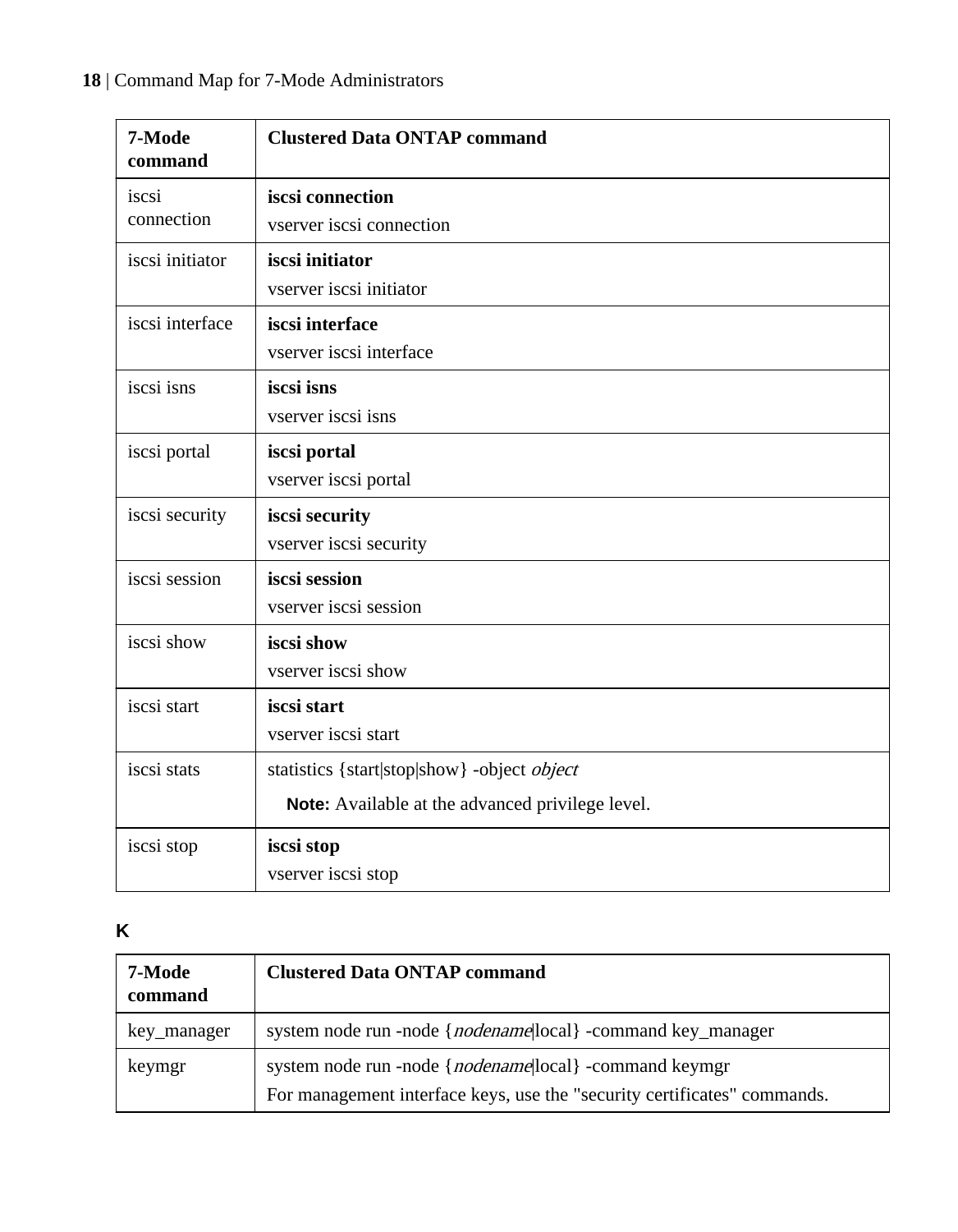| 7-Mode<br>command   | <b>Clustered Data ONTAP command</b>                     |
|---------------------|---------------------------------------------------------|
| license             | license show                                            |
|                     | system license show                                     |
| license add         | license add                                             |
|                     | system license add [-license-code ] V2_license_code     |
| license delete      | license delete                                          |
|                     | system license delete [-package ] package_name          |
| lock break          | vserver locks break                                     |
|                     | Note: Available at the advanced privilege level.        |
| lock status         | vserver locks show                                      |
| logger              | logger                                                  |
|                     | system node run -node { nodename local} -command logger |
| logout              | exit                                                    |
| lun clone           | volume file clone create                                |
| lun comment         | lun comment                                             |
| lun<br>config_check | Not supported                                           |
| lun create          | lun create -vserver vserver_name                        |
| lun destroy         | lun delete                                              |
| lun map             | lun map -vserver vserver_name                           |
| lun maxsize         | lun maxsize                                             |
| lun move            | lun move                                                |
| lun offline         | lun modify -state offline                               |
| lun online          | lun modify -state online                                |
| lun resize          | lun resize                                              |
| lun set             | lun set                                                 |
| lun setup           | lun create                                              |
| lun share           | Not supported                                           |

<span id="page-18-0"></span>**L**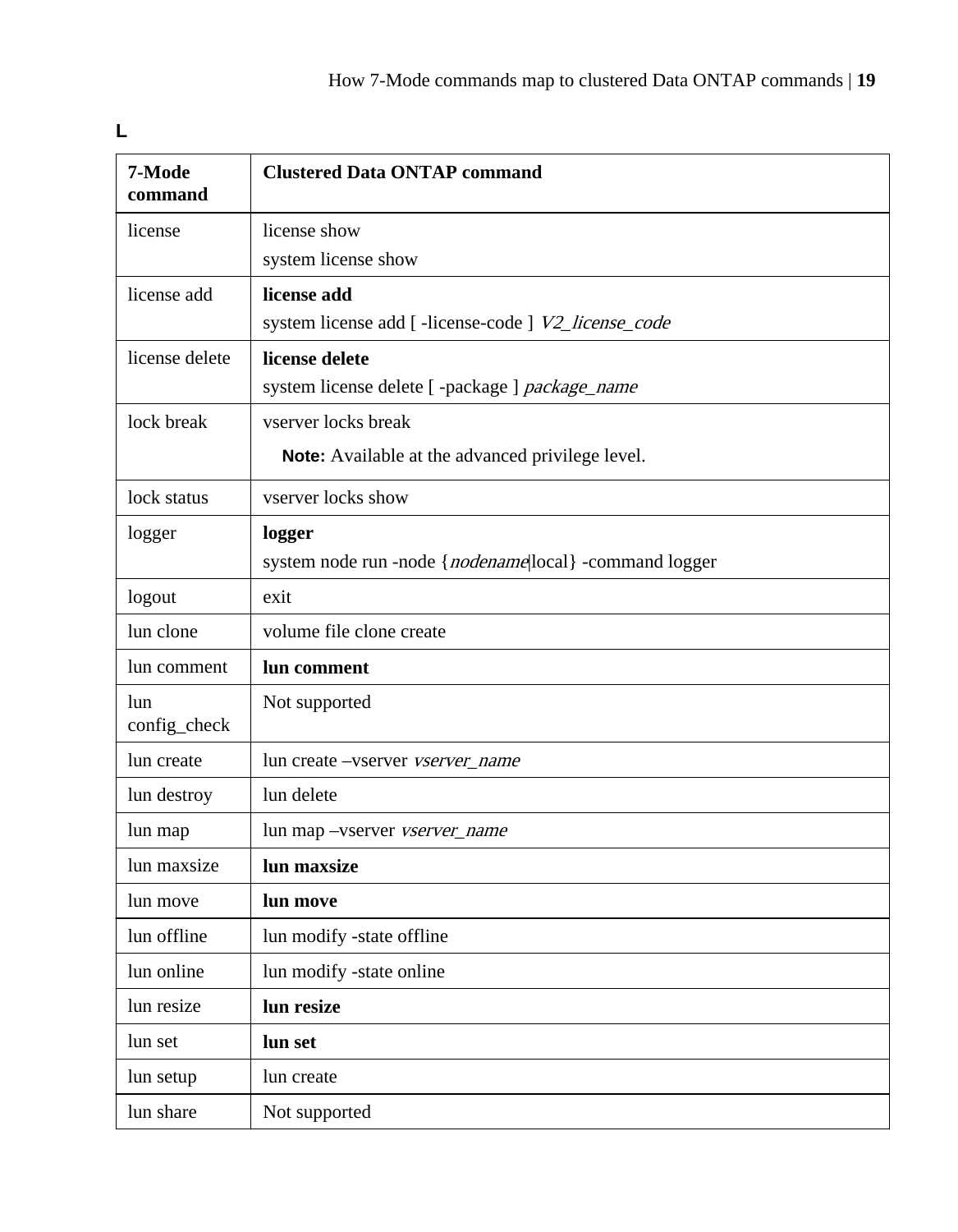## <span id="page-19-0"></span>**20** | Command Map for 7-Mode Administrators

| 7-Mode<br>command | <b>Clustered Data ONTAP command</b>                     |
|-------------------|---------------------------------------------------------|
| lun show          | lun show                                                |
| lun snap          | Not supported                                           |
| lun stats         | statistics show -object lun*                            |
|                   | <b>Note:</b> Available at the advanced privilege level. |
| lun unmap         | lun unmap                                               |

## **M**

| 7-Mode<br>command | <b>Clustered Data ONTAP command</b>                     |
|-------------------|---------------------------------------------------------|
| man               | man                                                     |
| maxfiles          | vol modify -max-number-of-files OR<br>vol -fields files |
| mt                | Not supported<br>Use the storage tape command set.      |

## **N**

| 7-Mode<br>command | <b>Clustered Data ONTAP command</b>                       |
|-------------------|-----------------------------------------------------------|
| nbtstat           | vserver cifs nbtstat                                      |
| ndmpd             | {system   server} services ndmp                           |
| ndmpcopy          | system node run -node { <i>nodename</i> [local } ndmpcopy |
| ndmpd on          | ndmpd on                                                  |
|                   | system services ndmpd on                                  |
| ndmpd off         | ndmpd off                                                 |
|                   | system services ndmpd off                                 |
| ndmpd status      | { system   vserver } services ndmp status                 |
| ndmpd probe       | { system   vserver } services ndmp probe                  |
| ndmpd kill        | { system   vserver } services ndmp kill                   |
| ndmpd killall     | {system   vserver} services ndmp kill-all                 |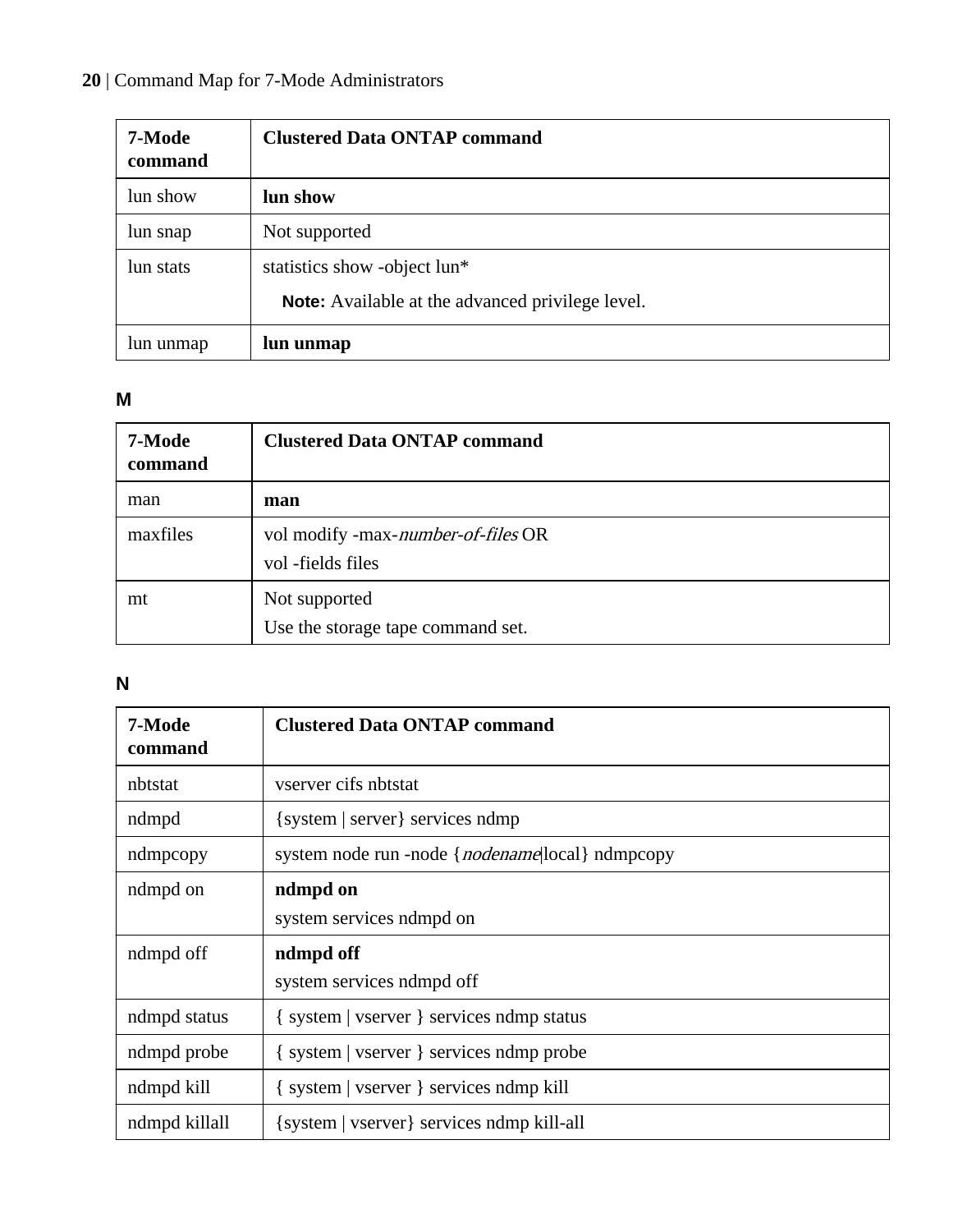<span id="page-20-0"></span>

| 7-Mode<br>command                | <b>Clustered Data ONTAP command</b>                             |
|----------------------------------|-----------------------------------------------------------------|
| ndmpd<br>password                | { system   vserver } services ndmp password                     |
| ndmpd version                    | { system   vserver } services ndmp version                      |
| ndp                              | system node run -node { nodename local} keymgr                  |
| netdiag                          | Not supported<br>Use the network interface or netstat commands. |
| netsat                           | system node run node <i>nodename</i> command netstat            |
| network<br>interface<br>failover | network interface show -failover                                |
| network port<br>vlan modify      | Not supported                                                   |
| nfs off                          | nfs off<br>vserver nfs off                                      |
| nfs on                           | nfs on<br>vserver nfs on                                        |
| nfs setup                        | vserver nfs create OR<br>vserver setup                          |
| nfs stat                         | statistics {start   stop   show} -object nfs*                   |
| nfs status                       | vserver nfs status                                              |
| nfs vstorage                     | vserver nfs modify -vstorage                                    |
| nfsstat                          | statistics show -object nfs*                                    |

# **O**

| 7-Mode<br>command | <b>Clustered Data ONTAP command</b> |
|-------------------|-------------------------------------|
| orouted           | Not supported                       |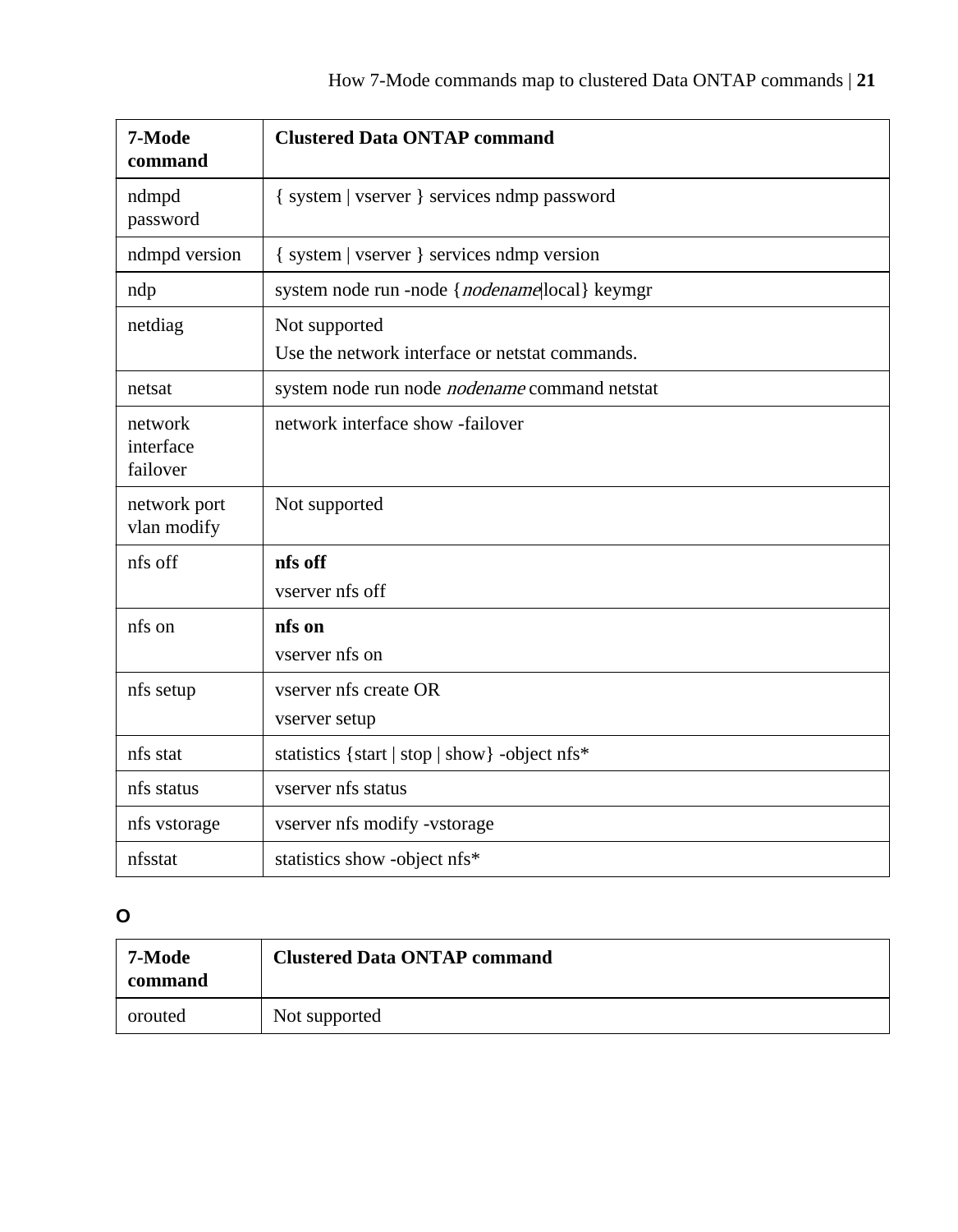| 7-Mode<br>command                 | <b>Clustered Data ONTAP command</b>                                       |
|-----------------------------------|---------------------------------------------------------------------------|
| partner                           | Not supported                                                             |
| passwd                            | security login password                                                   |
| perf report -t                    | statistics {start   stop   show} -object perf                             |
| ping {host}                       | network ping {-node <i>nodename</i>   -lif <i>lif-name</i> } -destination |
| ping {count}                      | network ping {-node <i>nodename</i>   -lif <i>lif-name</i> } -count       |
| ping -l interface                 | network ping -lif lif-name                                                |
| ping -v                           | network ping -node { nodename   -lif lif-name} -verbose                   |
| ping -s                           | network ping -node { nodename   -lif lif-name} -show-detail               |
| ping -R                           | network ping -node { nodename   -lif lif-name} -record-route              |
| pktt delete                       | system node run -node { nodename local} pktt delete                       |
| pktt dump                         | system node run -node { nodename local } pktt dump                        |
| pktt list                         | system node run -node { nodename local} pktt list                         |
| pktt pause                        | system node run -node { nodename local} pktt pause                        |
| pktt start                        | system node run -node { nodename local } pktt start                       |
| pktt status                       | system node run -node { nodename local} pktt status                       |
| pktt stop                         | system node run -node { nodename local} pktt stop                         |
| portset add                       | portset add                                                               |
|                                   | lun portset add                                                           |
| portset create                    | portset create                                                            |
|                                   | lun portset create                                                        |
| portset delete                    | portset delete                                                            |
|                                   | lun portset delete                                                        |
| portset remove                    | portset remove                                                            |
|                                   | lun portset remove                                                        |
| portset show                      | portset show                                                              |
|                                   | lun portset show                                                          |
| priority hybrid-<br>cache default | Not supported                                                             |

## <span id="page-21-0"></span>**P**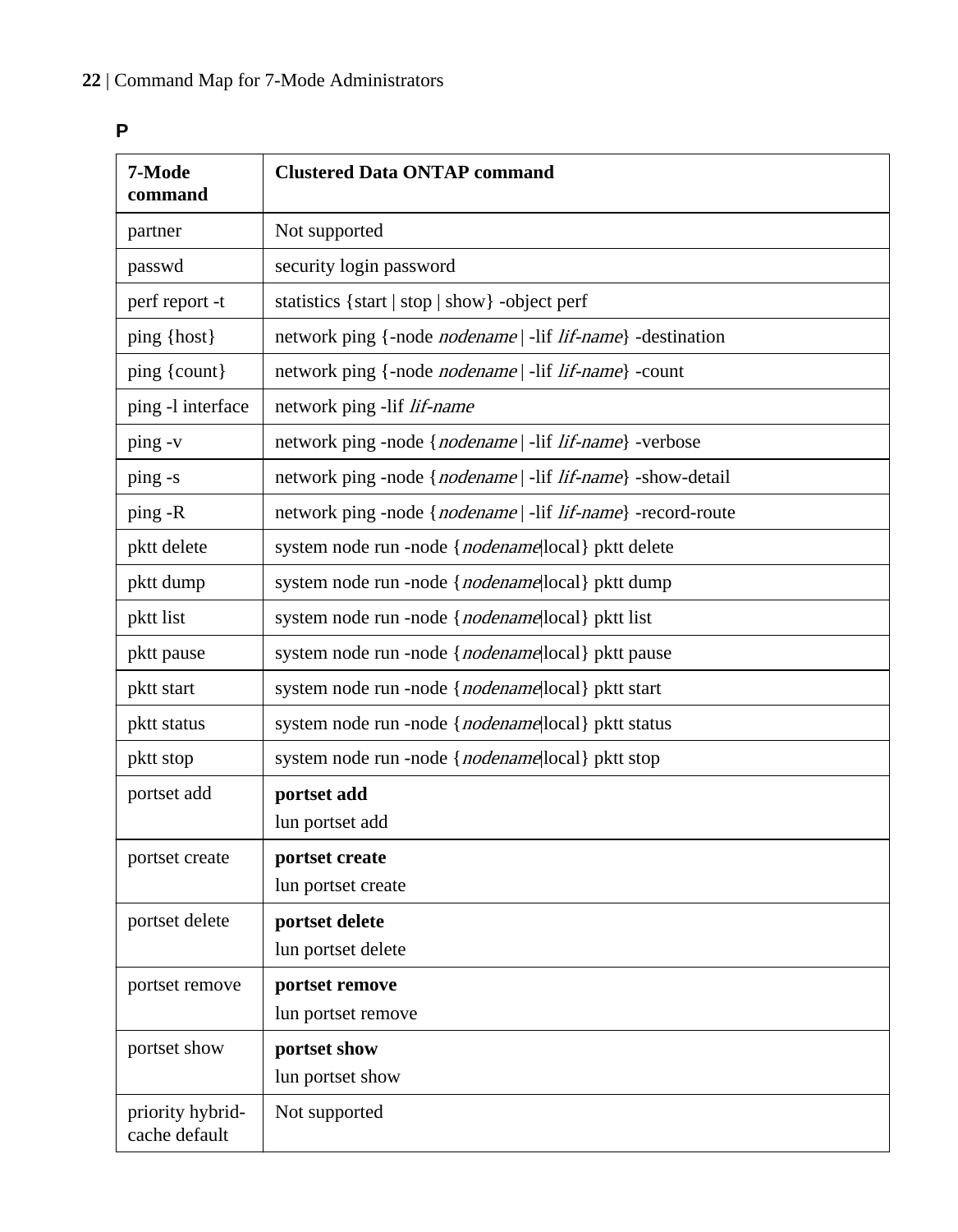<span id="page-22-0"></span>

| 7-Mode<br>command | <b>Clustered Data ONTAP command</b>                                                   |
|-------------------|---------------------------------------------------------------------------------------|
| priority hybrid-  | volume modify -volume <i>volume name</i> -vserver <i>vserver name</i> -caching-policy |
| cache set         | policy_name                                                                           |
| priority hybrid-  | volume show -volume <i>volume name</i> -vserver <i>vserver name</i> -fields caching - |
| cache show        | policy                                                                                |
| priv set          | set -privilege                                                                        |

## **Q**

| 7-Mode<br>command | <b>Clustered Data ONTAP command</b> |
|-------------------|-------------------------------------|
| qtree create      | qtree create                        |
|                   | volume qtree create                 |
| qtree oplocks     | qtree oplocks                       |
|                   | volume qtree oplocks                |
| qtree security    | qtree security                      |
|                   | volume qtree security               |
| qtree status      | qtree show                          |
|                   | volume qtree show                   |
| qtree stats       | qtree statistics                    |
|                   | volume qtree statistics             |
| quota allow       | quota modify -state                 |
|                   | volume quota modify -state on       |
| quota disallow    | quota modify -state                 |
|                   | volume quota modify -state off      |
| quota off         | quota off                           |
|                   | volume quota off                    |
| quota on          | quota on                            |
|                   | volume quota on                     |
| quota report      | quota report                        |
|                   | volume quota report                 |
| quota resize      | quota resize                        |
|                   | volume quota resize                 |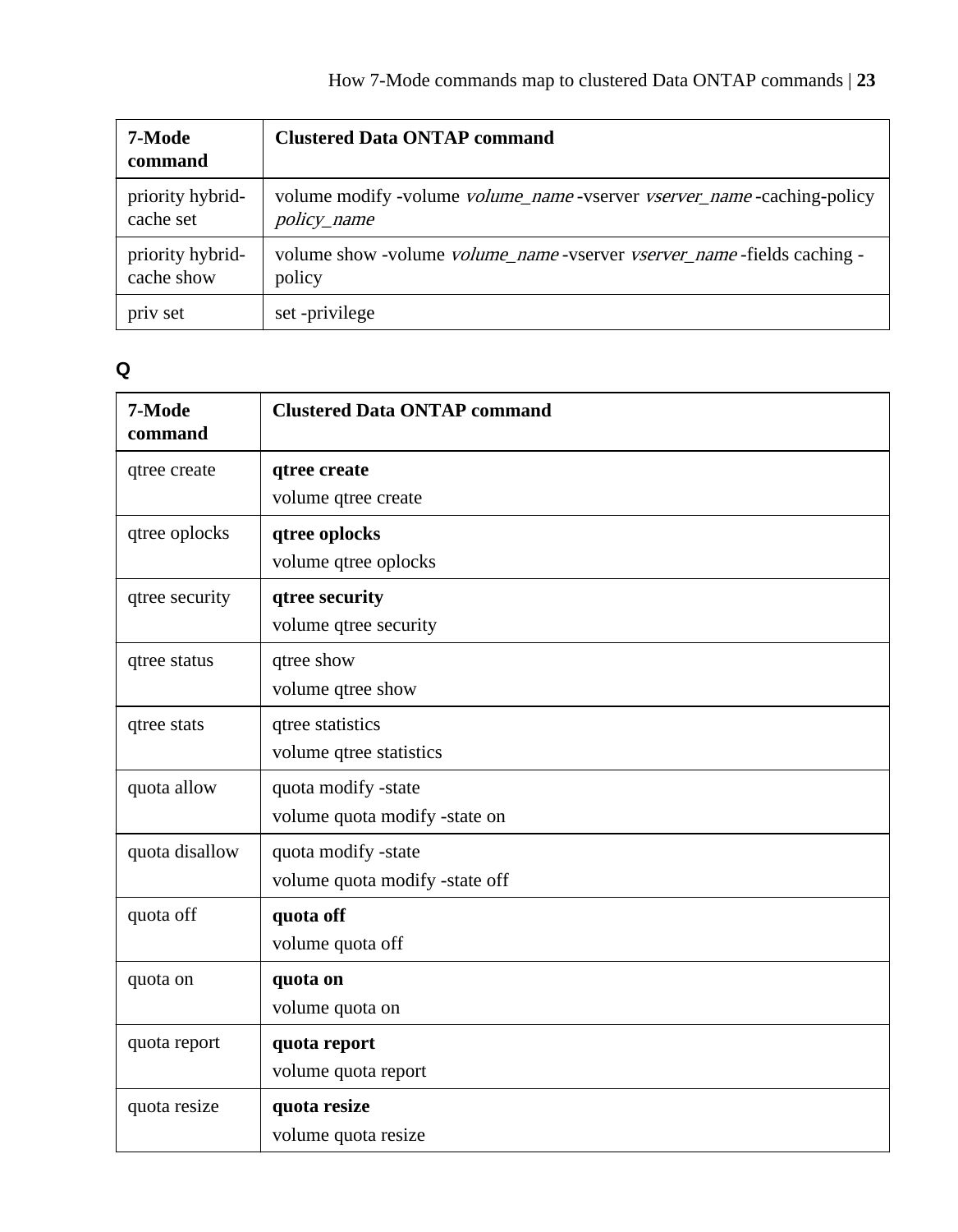## <span id="page-23-0"></span>**24** | Command Map for 7-Mode Administrators

| 7-Mode<br>command | <b>Clustered Data ONTAP command</b>                  |
|-------------------|------------------------------------------------------|
| quota status      | quota show<br>volume quota show                      |
| quota logmsg      | volume quota show -fields logging, logging -interval |

## **R**

| 7-Mode<br>command      | <b>Clustered Data ONTAP command</b>          |
|------------------------|----------------------------------------------|
| radius                 | Not supported                                |
| rdate                  | Not supported                                |
| rdfile                 | Not supported                                |
| reallocate off         | reallocate off                               |
| reallocate<br>measure  | reallocate measure                           |
| reallocate on          | reallocate on                                |
| reallocate<br>quiesce  | reallocate quiesce                           |
| reallocate<br>restart  | reallocate restart                           |
| reallocate<br>schedule | reallocate schedule                          |
| reallocate start       | reallocate start                             |
| reallocate status      | reallocate show                              |
| reallocate stop        | reallocate stop                              |
| reboot                 | reboot                                       |
|                        | system node reboot -node nodename            |
| reboot-d               | reboot -d                                    |
|                        | system node reboot -dump true -node nodename |
| reboot-f               | reboot -f                                    |
|                        | reboot -inhibit-takeover true -node nodename |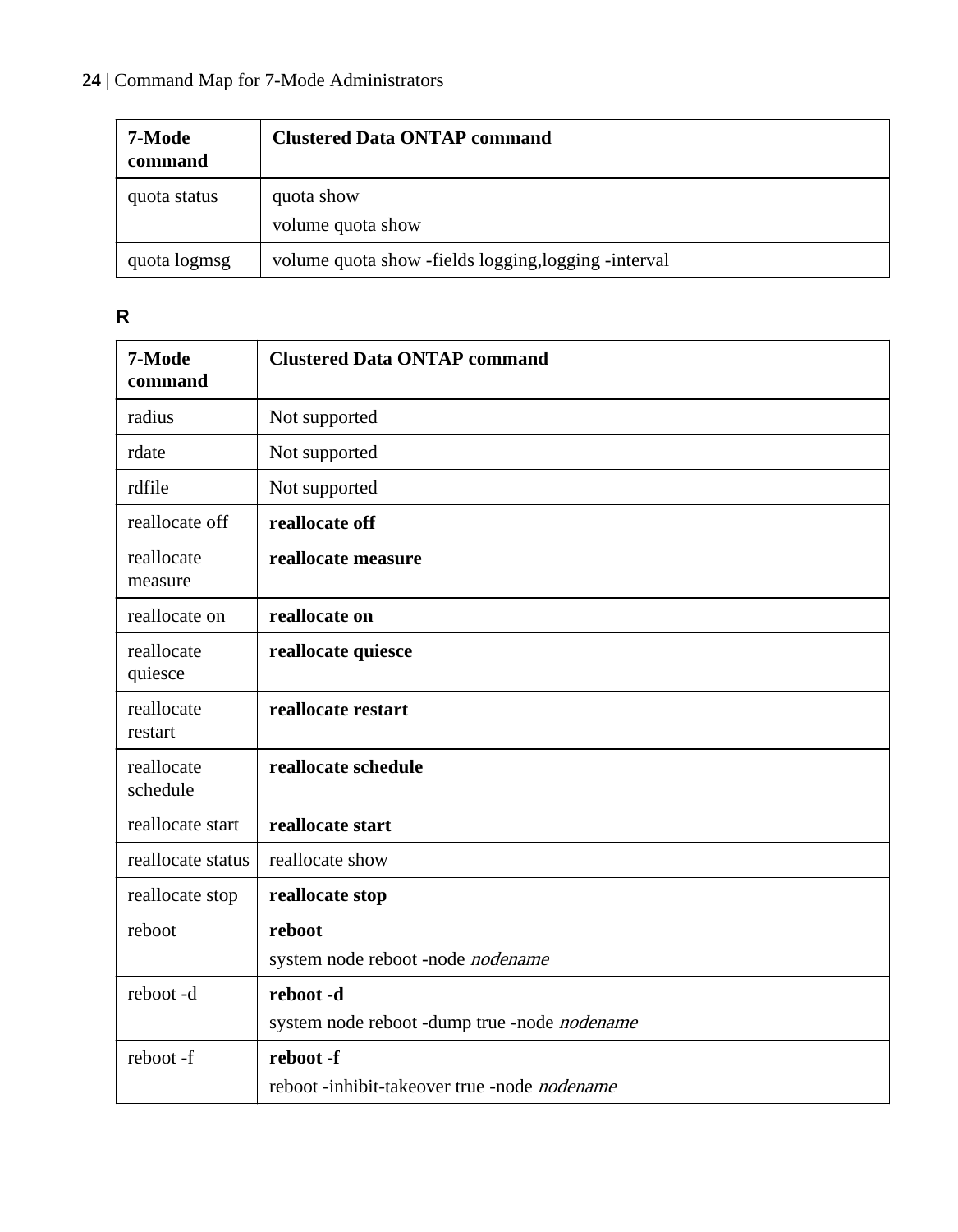<span id="page-24-0"></span>

| 7-Mode<br>command | <b>Clustered Data ONTAP command</b>                                                                                                            |
|-------------------|------------------------------------------------------------------------------------------------------------------------------------------------|
| restore           | Not supported                                                                                                                                  |
|                   | Initiate restore using NDMP. Refer to the "Clustered Data ONTAP 8.3"<br>Protection Tape Backup and Recovery Guide" for additional information. |
| restore backup    | system node restore-backup                                                                                                                     |
|                   | <b>Note:</b> Available at the advanced privilege level.                                                                                        |
| revert to         | system node revert-to node <i>nodename</i> -version                                                                                            |
| rlm               | Not supported                                                                                                                                  |
| route add         | route add                                                                                                                                      |
|                   | network route create                                                                                                                           |
| route delete      | route delete                                                                                                                                   |
|                   | network route delete                                                                                                                           |
| route -s          | network routing-groups route show                                                                                                              |

## **S**

| <b>7-Mode command</b>          | <b>Clustered Data ONTAP command</b>                                                       |
|--------------------------------|-------------------------------------------------------------------------------------------|
| sasadmin adapter_state         | system node run -node { <i>nodename</i> local } -command sasadmin<br>adapter_state        |
| sasadmin channels              | system node run -node { nodename local } -command sasadmin channels                       |
| sasadmin dev_stats             | system node run -node { <i>nodename</i>   local } -command sasadmin dev_stats             |
| sasadmin expander              | system node run -node { nodename local } -command sasadmin expander                       |
| sasadmin<br>expander_map       | system node run -node { <i>nodename</i>   local } -command sasadmin<br>expander_map       |
| sasadmin<br>expander_phy_state | system node run -node { <i>nodename</i>   local } -command sasadmin<br>expander_phy_state |
| sasadmin shelf                 | storage shelf                                                                             |
| sasadmin shelf_short           | storage shelf                                                                             |
| sasstat dev stats              | system node run -node { nodename local } -command sasstat dev_stats                       |
| sasstat adapter_state          | system node run -node { nodename local } -command sasstat adapter_state                   |
| sasstat expander               | system shelf show -port                                                                   |
| sasstat expander_map           | storage shelf show -module                                                                |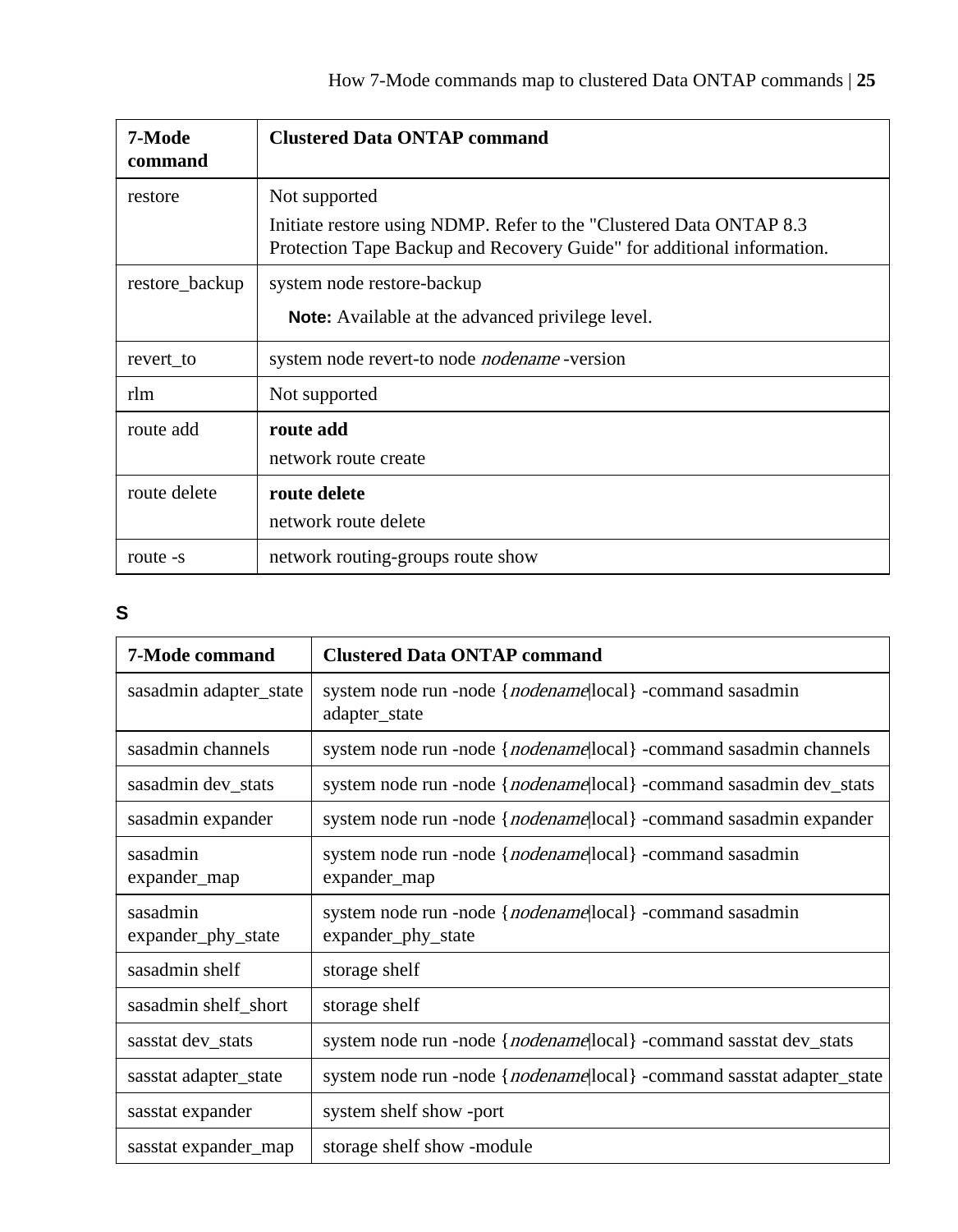| 7-Mode command                | <b>Clustered Data ONTAP command</b>                                 |
|-------------------------------|---------------------------------------------------------------------|
| sasstat<br>expander_phy_state | system node run -node { nodename local } sasstat expander_phy_state |
| sasstat shelf                 | storage shelf                                                       |
| savecore                      | system node coredump save-all                                       |
| savecore -i                   | system node coredump config show -i                                 |
| savecore -1                   | system node coredump show                                           |
| savecore -s                   | system node coredump status                                         |
| savecore -w                   | Not supported                                                       |
| savecore -k                   | system node coredump delete-all -type unsaved-kernel                |
| sectrace add                  | vserver security trace create                                       |
| sectrace delete               | vserver security trace delete                                       |
| sectrace show                 | vserver security trace filter show                                  |
| sectrace print-status         | vserver security trace trace-result show                            |
| secureadmin addcert           | security certificate install                                        |
| secureadmin disable<br>ssh    | security login modify                                               |
| secureadmin disable<br>ssl    | security ssl modify                                                 |
| secureadmin enable ssl        | security ssl modify                                                 |
| secureadmin setup             | security                                                            |
| secureadmin setup ssh         | security ssh {add   modify}                                         |
| secureadmin setup ssl         | security ssl {add   modify}                                         |
| secureadmin enable<br>ssh     | security login modify                                               |
| secureadmin status ssh        | security login show                                                 |
| secureadmin status ssl        | security ssl show                                                   |
| setup                         | Not supported                                                       |
| shelfchk                      | Not supported                                                       |
| showfh                        | showfh                                                              |
|                               | volume file show-filehandle                                         |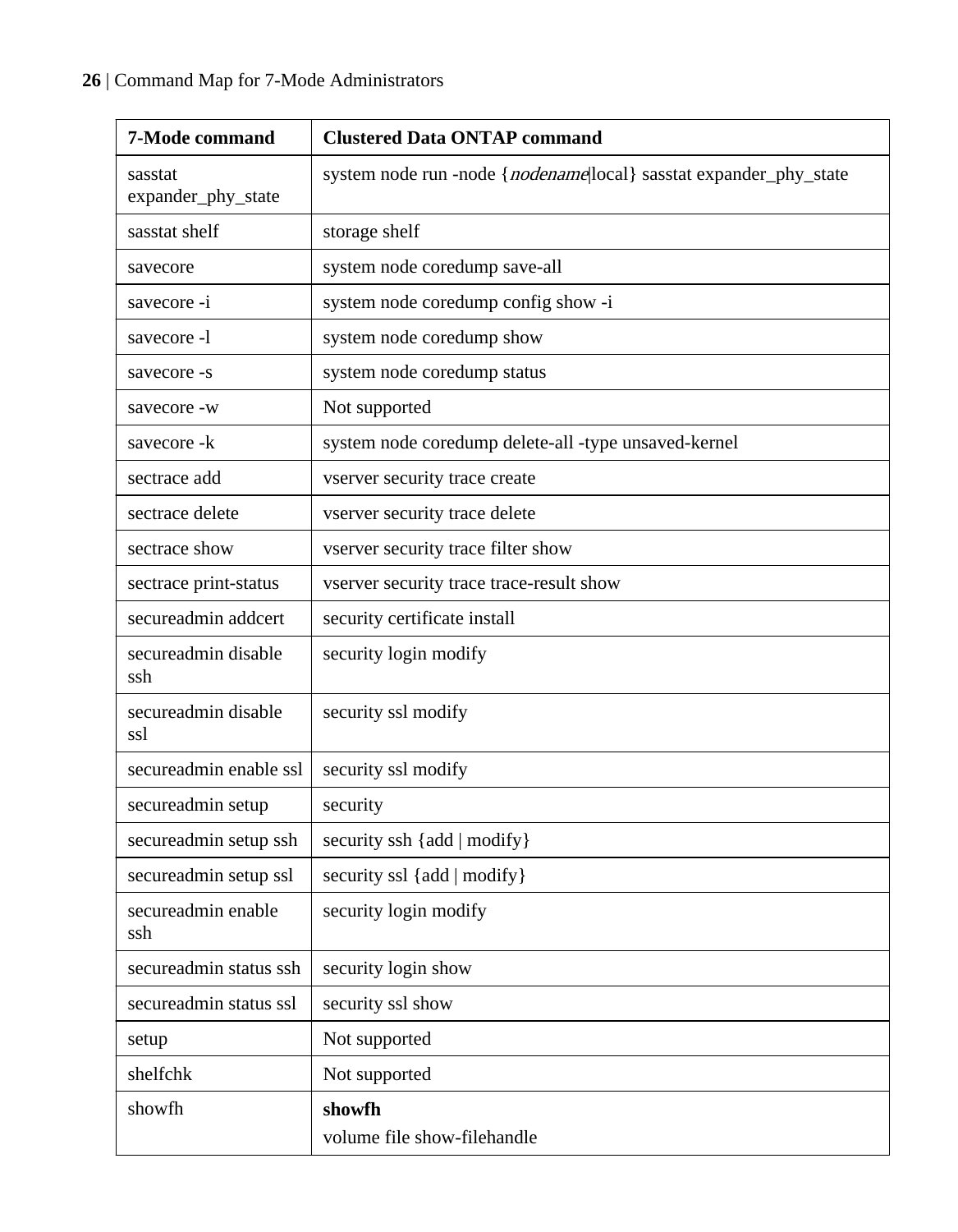| 7-Mode command   | <b>Clustered Data ONTAP command</b>                                                              |
|------------------|--------------------------------------------------------------------------------------------------|
| sis config       | sis config                                                                                       |
|                  | volume efficiency config                                                                         |
| sis off          | sis off                                                                                          |
|                  | volume efficiency off                                                                            |
| sis on           | sis on                                                                                           |
|                  | volume efficiency on                                                                             |
| sis revert_to    | sis revert_to                                                                                    |
|                  | volume efficiency revert-to                                                                      |
|                  | Note: Available at the advanced privilege level.                                                 |
| sis start        | sis start                                                                                        |
|                  | volume efficiency start                                                                          |
| sis stop         | sis stop                                                                                         |
|                  | volume efficiency stop                                                                           |
| smtape           | {system   server} smtape                                                                         |
| snap autodelete  | snap autodelete                                                                                  |
|                  | volume snapshot autodelete                                                                       |
| snap create      | snap create                                                                                      |
|                  | volume snapshot create                                                                           |
| snap delete      | snap delete                                                                                      |
|                  | volume snapshot delete                                                                           |
| snap delta       | Not supported                                                                                    |
| snap list        | snap show                                                                                        |
|                  | volume snapshot show                                                                             |
| snap reclaimable | volume snapshot compute -reclaimable                                                             |
|                  | Note: Available at the advanced privilege level.                                                 |
| snap rename      | snap rename                                                                                      |
|                  | volume snapshot rename                                                                           |
| snap reserve     | volume { modify   show } -fields percent-snapshot-space -volume<br>volume-name                   |
|                  | storage aggregate { modify   show } -fields percent-snapshot-space -<br>aggregate aggregate-name |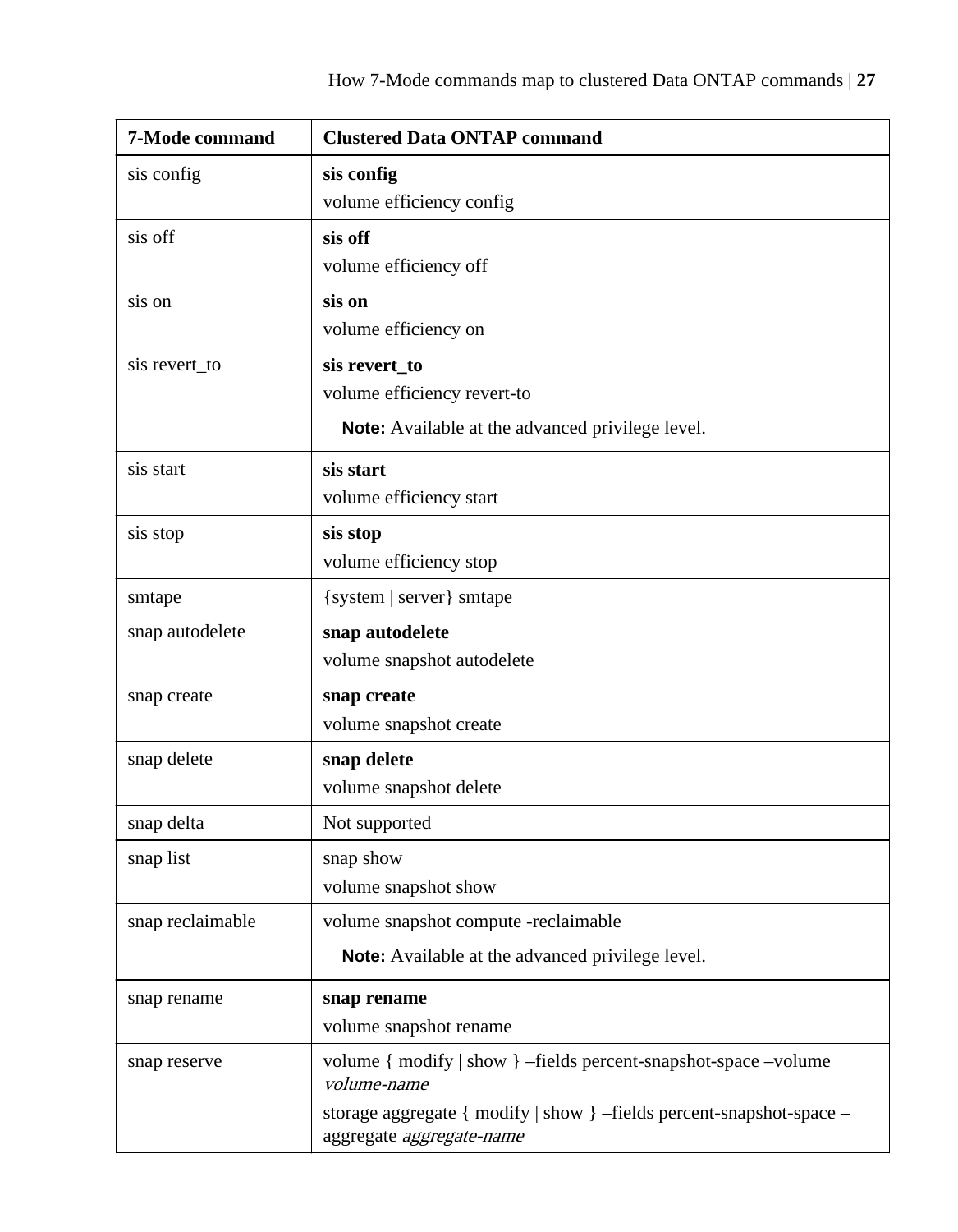| 7-Mode command             | <b>Clustered Data ONTAP command</b>              |
|----------------------------|--------------------------------------------------|
| snap restore               | snap restore                                     |
|                            | volume snapshot restore                          |
|                            | Note: Available at the advanced privilege level. |
| snap sched                 | volume snapshot policy                           |
| snap reclaimable           | volume snapshot compute-reclaimable              |
|                            | Note: Available at the advanced privilege level. |
| snapmirror abort           | snapmirror abort                                 |
| snapmirror break           | snapmirror break                                 |
| snapmirror<br>destinations | snapmirror list-destinations                     |
| snapmirror initialize      | snapmirror initialize                            |
| snapmirror migrate         | Not supported                                    |
| snapmirror off             | Not supported                                    |
| snapmirror on              | Not supported                                    |
| snapmirror quiesce         | snapmirror quiesce                               |
| snapmirror release         | snapmirror release                               |
| snapmirror resume          | snapmirror resume                                |
| snapmirror resync          | snapmirror resync                                |
| snapmirror status          | snapmirror show                                  |
| snapmirror throttle        | Not supported                                    |
| snapmirror update          | snapmirror update                                |
| snmp authtrap              | snmp authtrap                                    |
| snmp community             | snmp community                                   |
| snmp contact               | snmp contact                                     |
| snmp init                  | snmp init                                        |
| snmp location              | snmp location                                    |
| snmp traphost              | snmp traphost                                    |
| snmp traps                 | event route show -snmp-support true              |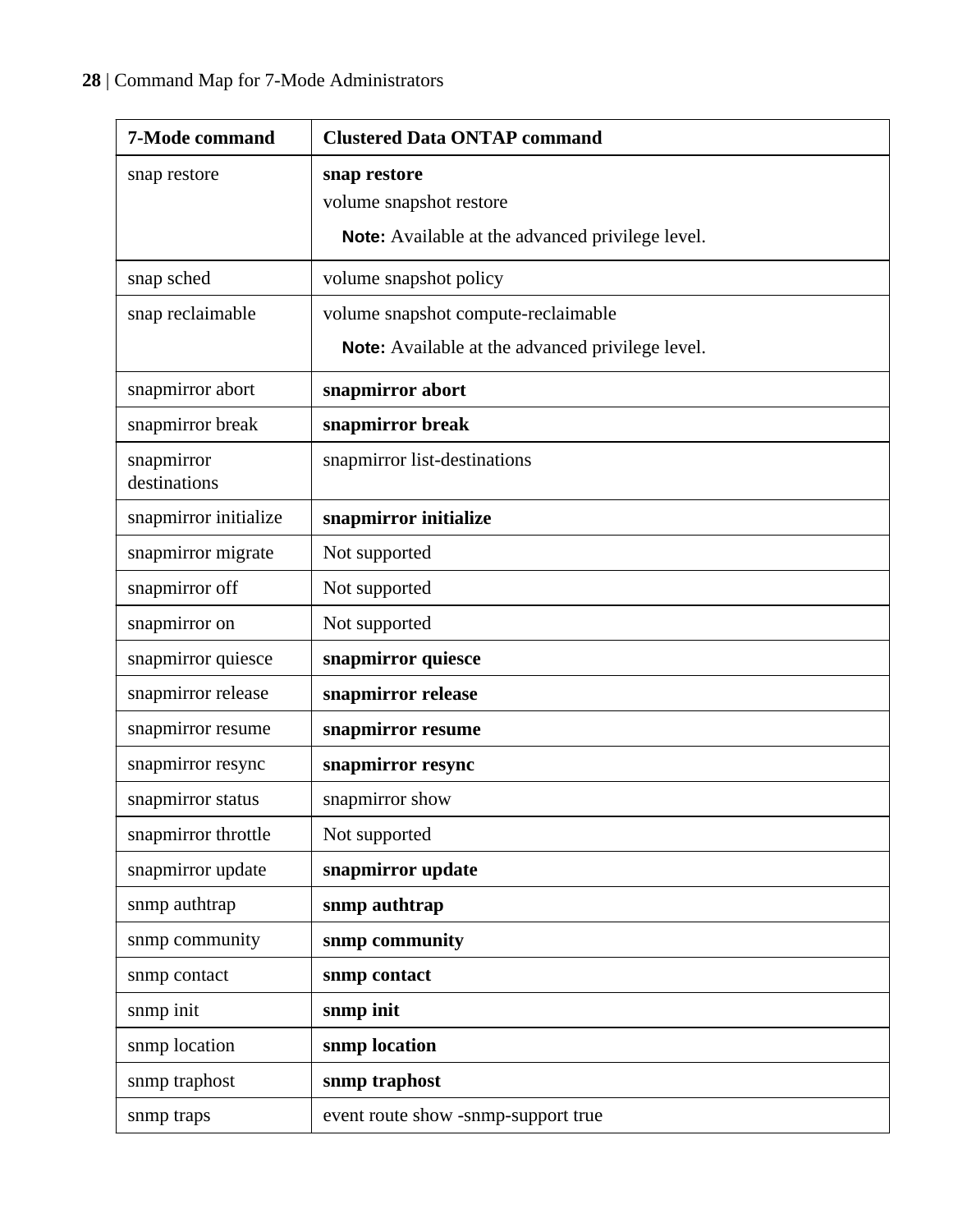| 7-Mode command                   | <b>Clustered Data ONTAP command</b>                      |
|----------------------------------|----------------------------------------------------------|
| software delete                  | system node image package delete                         |
| software get                     | system node image get                                    |
| software install                 | system node image update                                 |
| software list                    | system node image package show                           |
| software update                  | system node image update                                 |
| source                           | Not supported                                            |
| sp reboot                        | system service-processor reboot-sp                       |
| sp setup                         | system service-processor network modify                  |
| sp status                        | system service-processor show                            |
| sp status -d                     | system node autosupport invoke-splog                     |
| sp status -v                     | system node autosupport invoke-splog                     |
| sp update                        | system service-processor image update                    |
| sp update-status                 | system service-processor image update-progress           |
| statit                           | statistics { start   stop   show } -preset statit        |
| stats                            | statistics { start   stop   show } -object object        |
|                                  | Note: Available at the advanced privilege level.         |
| storage aggregate copy           | Not supported                                            |
| storage aggregate<br>media_scrub | system node run -node nodename -command aggr media_scrub |
| storage aggregate<br>snapshot    | Not supported                                            |
| storage aggregate split          | Not supported                                            |
| storage aggregate<br>undestroy   | Not supported                                            |
| storage alias                    | storage tape alias set                                   |
| storage array                    | storage array                                            |
| storage array modify             | storage array modify                                     |
| storage array remove             | storage array remove                                     |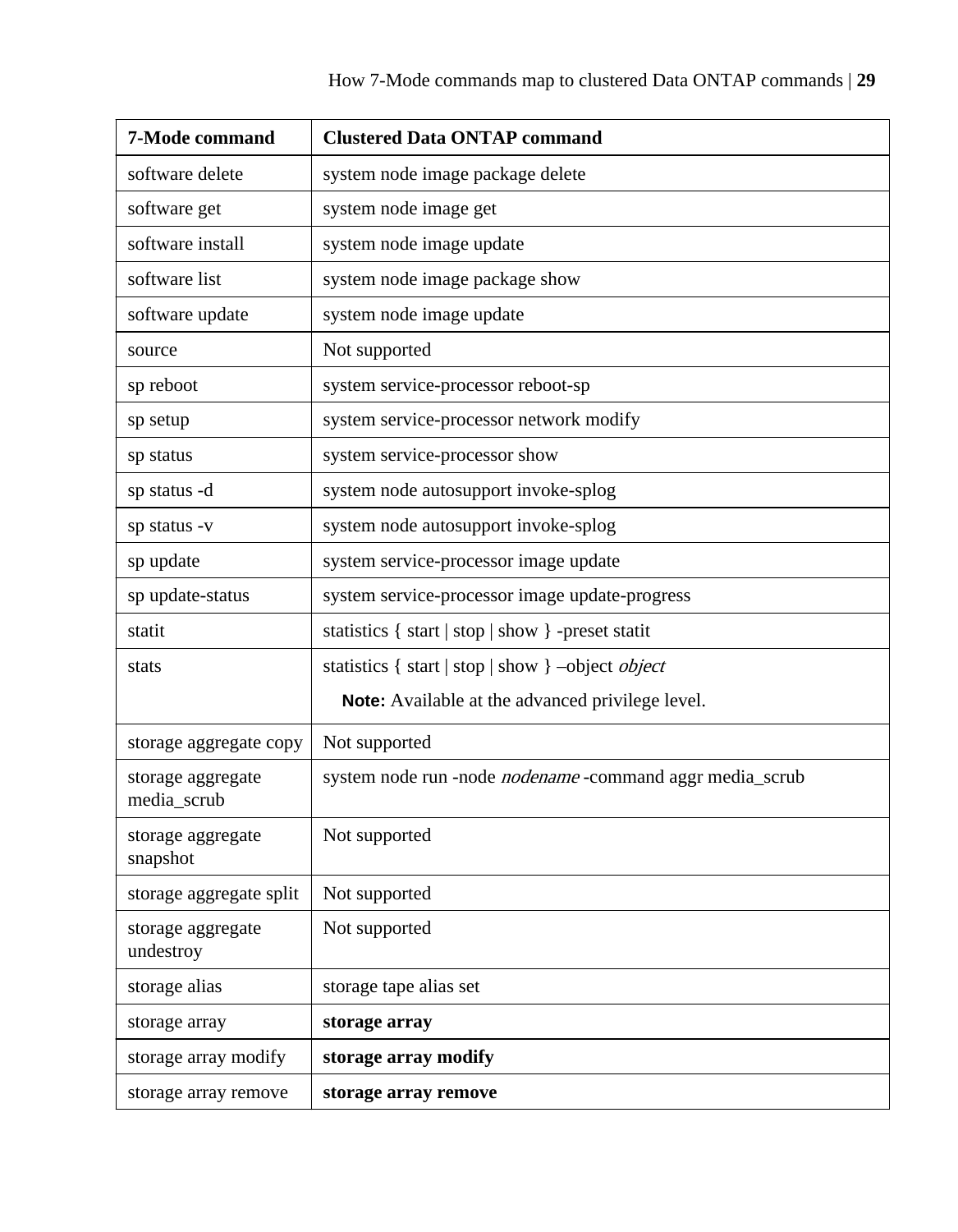| 7-Mode command                | <b>Clustered Data ONTAP command</b>                                         |
|-------------------------------|-----------------------------------------------------------------------------|
| storage array remove-<br>port | storage array port remove                                                   |
| storage array show            | storage array show                                                          |
| storage array show-<br>config | storage array config show                                                   |
| storage array show<br>luns    | Not supported                                                               |
| storage array show-<br>ports  | storage array port show                                                     |
| storage disable adapter       | system node run -node { nodename local} -command storage disable<br>adapter |
| storage download acp          | system node run -node { nodename local } -command storage download<br>acp   |
| storage download shelf        | storage firmware download                                                   |
|                               | Note: Available at the advanced privilege level.                            |
| storage enable adapter        | system node run -node { nodename local} -command storage enable<br>adapter  |
| storage load balance          | storage load balance                                                        |
| storage load show             | storage load show                                                           |
| storage show acp              | system node run -node { nodename local} -command storage show acp           |
| storage show adapter          | system node run -node { nodename local} -command storage show<br>adapter    |
| storage show bridge           | storage bridge show                                                         |
| storage show disk             | storage show disk<br>storage disk show                                      |
| storage show expander         | storage shelf                                                               |
| storage show fabric           | system node run -node { nodename local} -command storage show fabric        |
| storage show fault            | system node run -node <i>nodename</i> -command storage show fault           |
| storage show hub              | system node run -node { nodename local} -command storage show hub           |
| storage show initiators       | system node run -node { nodename local} -command storage show<br>initiators |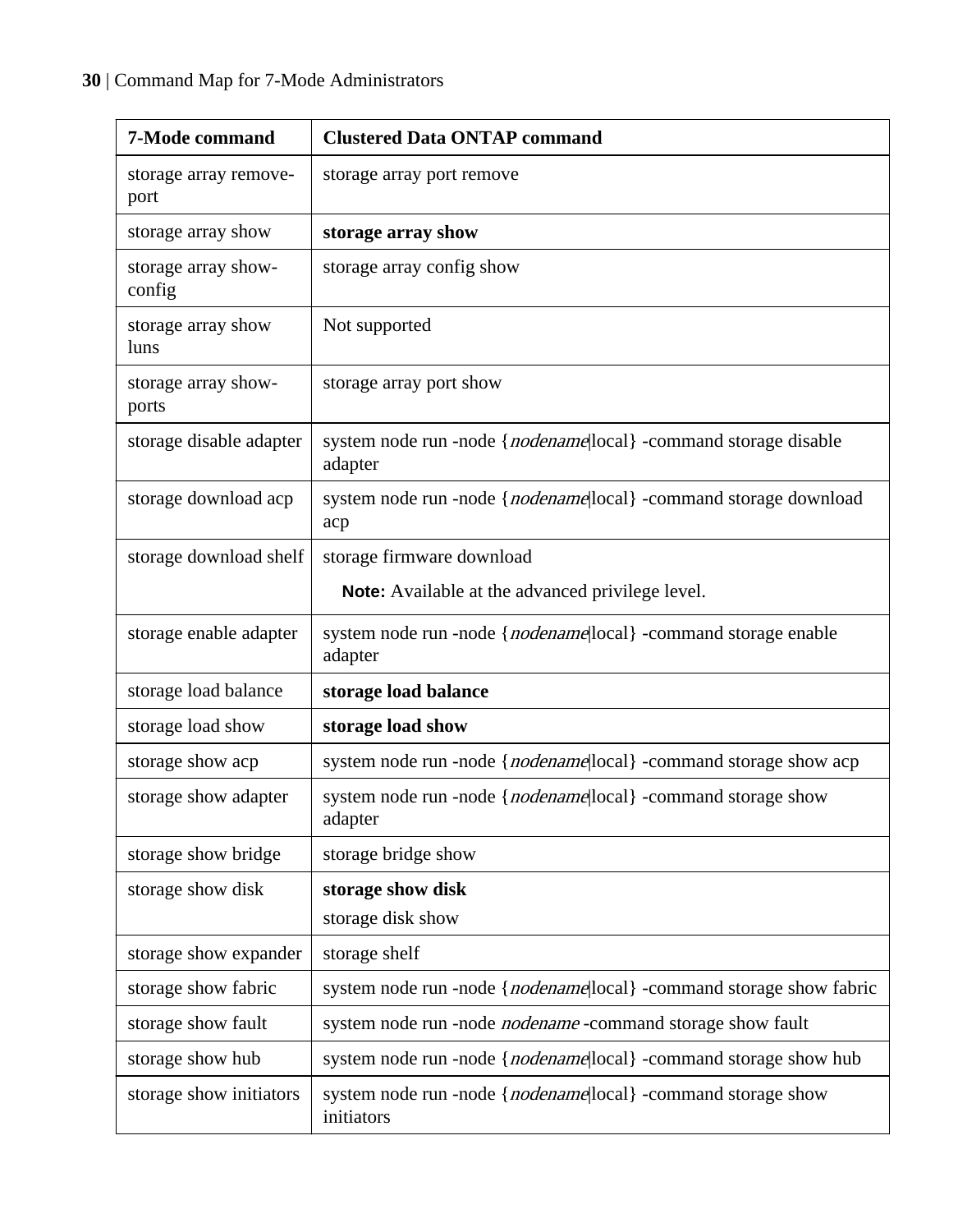| 7-Mode command          | <b>Clustered Data ONTAP command</b>                                                                                                                                                                                                                                                                                                                    |
|-------------------------|--------------------------------------------------------------------------------------------------------------------------------------------------------------------------------------------------------------------------------------------------------------------------------------------------------------------------------------------------------|
| storage show mc         | storage tape show-media-changer                                                                                                                                                                                                                                                                                                                        |
| storage show port       | storage switch                                                                                                                                                                                                                                                                                                                                         |
| storage show shelf      | storage shelf                                                                                                                                                                                                                                                                                                                                          |
| storage show switch     | storage switch show                                                                                                                                                                                                                                                                                                                                    |
| storage show tape       | storage tape show-tape-drive                                                                                                                                                                                                                                                                                                                           |
| storage stats tape      | statistics show -object tape                                                                                                                                                                                                                                                                                                                           |
| storage stats tape zero | statistics { start   stop   show } -object tape                                                                                                                                                                                                                                                                                                        |
| storage unalias         | storage tape alias clear                                                                                                                                                                                                                                                                                                                               |
| sysconfig               | Not supported                                                                                                                                                                                                                                                                                                                                          |
| sysconfig-a             | system node run -node { nodename local } -command sysconfig -a                                                                                                                                                                                                                                                                                         |
| sysconfig -A            | system node run -node { nodename local} -command sysconfig -A                                                                                                                                                                                                                                                                                          |
| sysconfig-c             | system controllers config-errors show                                                                                                                                                                                                                                                                                                                  |
| sysconfig-d             | system node run -node { nodename local} -command sysconfig -d                                                                                                                                                                                                                                                                                          |
| sysconfig-D             | system controller config pci show-add-on devices                                                                                                                                                                                                                                                                                                       |
| sysconfig-h             | system node run -node { nodename local} -command sysconfig -h                                                                                                                                                                                                                                                                                          |
| sysconfig-m             | storage tape show-media-changer                                                                                                                                                                                                                                                                                                                        |
| syconfig-M              | system node run -node { nodename local} -command sysconfig -M                                                                                                                                                                                                                                                                                          |
| sysconfig-p             | Not supported<br>Use the following commands as alternatives:<br>Hypervisor information: system node virtual-machine hypervisor<br>٠<br>show<br>System disks backing stores: system node virtual-machine instance<br>$\bullet$<br>show-system-disks<br>Virtual disks backing information: storage disk show -virtual-<br>$\bullet$<br>machine-disk-info |
| sysconfig-P             | system contoller config pci show-hierarchy                                                                                                                                                                                                                                                                                                             |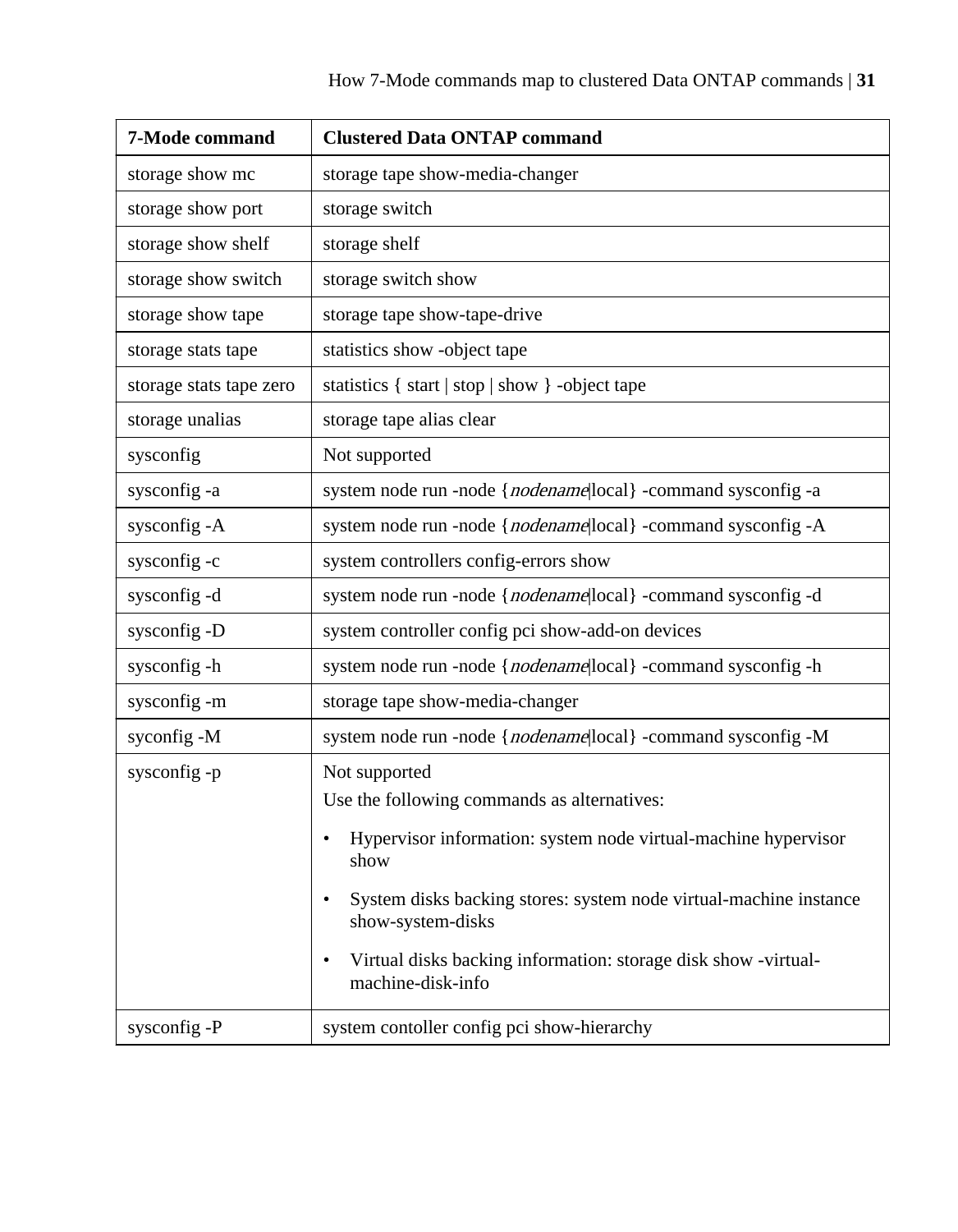<span id="page-31-0"></span>

| 7-Mode command                      | <b>Clustered Data ONTAP command</b>                                  |
|-------------------------------------|----------------------------------------------------------------------|
| sysconfig-r                         | Not supported                                                        |
|                                     | To view disk information, use the following commands:                |
|                                     | File system disks: storage aggregate showstatus<br>٠                 |
|                                     | Spare disks: storage aggregate show-sparedisks<br>٠                  |
|                                     | Broken disks: storage disk show -broken<br>٠                         |
|                                     | Disks in the maintenance center: storage disk show -maintenance<br>٠ |
| sysconfig-t                         | storage tape show                                                    |
| sysconfig-v                         | system node run -nodenodename -command sysconfig -v                  |
| sysconfig -V                        | system node run -node { nodename local} -command sysconfig -V        |
| sysstat                             | statistics {start   stop   show} -preset systat                      |
|                                     | Note: Available at the advanced privilege level.                     |
| system health alert                 | system health alert                                                  |
| system health<br>autosupport        | system health autosupport                                            |
| system health config                | system health config                                                 |
| system health node-<br>connectivity | system health node-connectivity                                      |
| system health policy                | system health policy                                                 |
| system health status                | system health status                                                 |
| system health<br>subsystem show     | system health subsystem show                                         |

## **T**

| 7-Mode<br>command | <b>Clustered Data ONTAP command</b>                                                       |
|-------------------|-------------------------------------------------------------------------------------------|
| timezone          | timezone                                                                                  |
| traceroute -m     | traceroute -m                                                                             |
|                   | network traceroute {-node <i>nodename</i>   -lif <i>lif-name</i> } -maxttl <i>integer</i> |
| traceroute -n     | traceroute -n                                                                             |
|                   | network traceroute -node { nodename  -lif lif-name }-numeric true                         |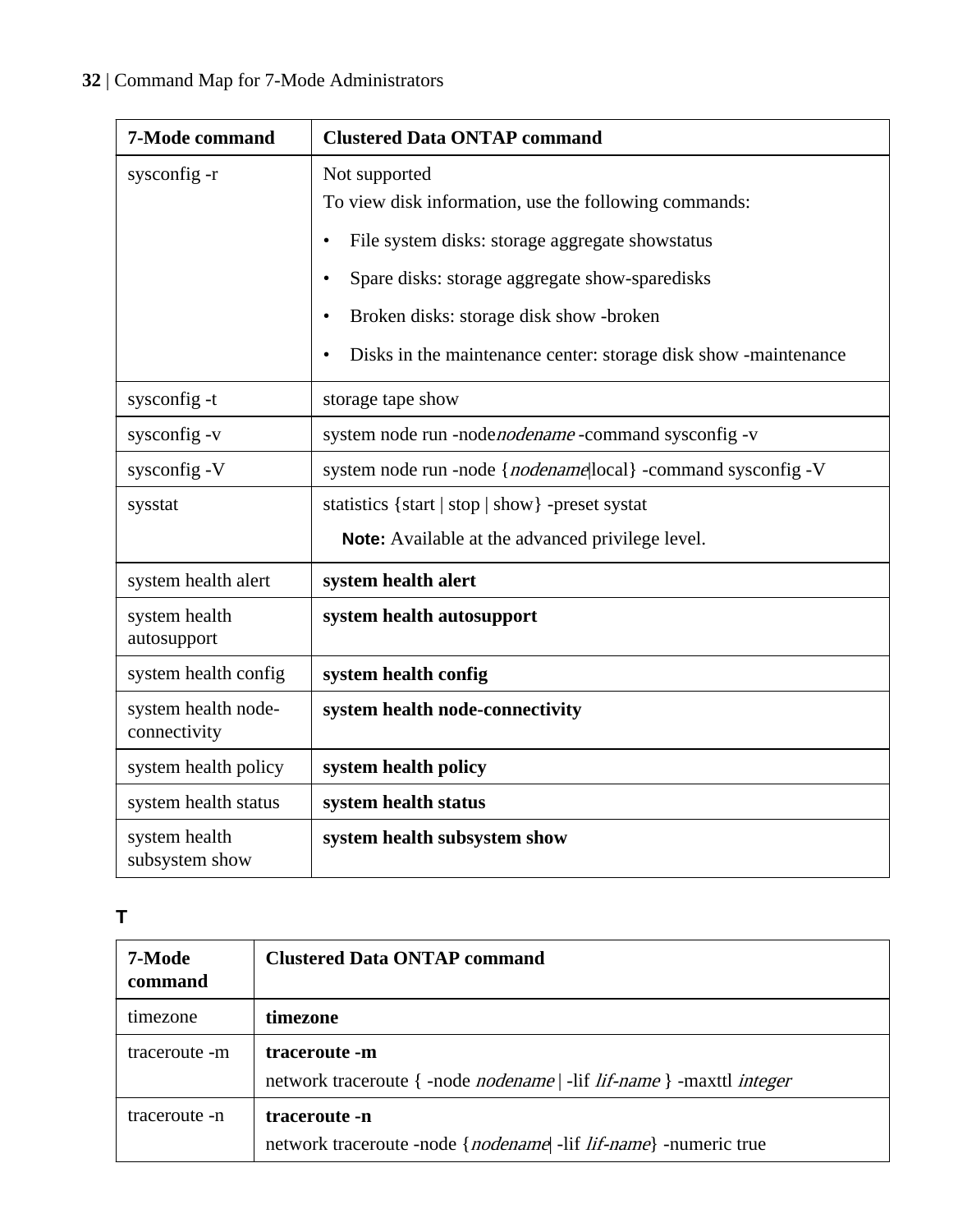<span id="page-32-0"></span>

| 7-Mode<br>command | <b>Clustered Data ONTAP command</b>                                                                           |
|-------------------|---------------------------------------------------------------------------------------------------------------|
| traceroute -p     | traceroute -p<br>network traceroute { -node <i>nodename</i>   -lif <i>lif-name</i> } -port <i>integer</i>     |
| traceroute -q     | traceroute -q<br>network traceroute { -node <i>nodename</i>   -lif <i>lif-name</i> } -nqueries <i>integer</i> |
| traceroute -s     | Not supported                                                                                                 |
| traceroute -v     | traceroute -v<br>network traceroute { -node <i>nodename</i>   -lif <i>lif-name</i> } -verbose [ true ]        |
| traceroute -w     | traceroute -w<br>network traceroute { -node <i>nodename</i>   -lif <i>lif-name</i> } -waittime <i>integer</i> |

# **U**

| <b>7-Mode command</b>          | <b>Clustered Data ONTAP command</b>                               |
|--------------------------------|-------------------------------------------------------------------|
| ucadmin                        | system node hardware unified-connect                              |
| ups                            | Not supported                                                     |
| uptime                         | system node show -fields uptime                                   |
| useradmin<br>domainuser add    | security login create                                             |
| useradmin<br>domainuser delete | security login delete                                             |
| useradmin<br>domainuser list   | security login show                                               |
| useradmin<br>domainuser load   | Not supported<br>Use "vserver cifs users-and-groups" command set. |
| useradmin group<br>add         | security login role create                                        |
| useradmin group<br>delete      | security login role delete                                        |
| useradmin group list           | security login role show                                          |
| useradmin group<br>modify      | security login role modify                                        |
| useradmin role add             | security login role create                                        |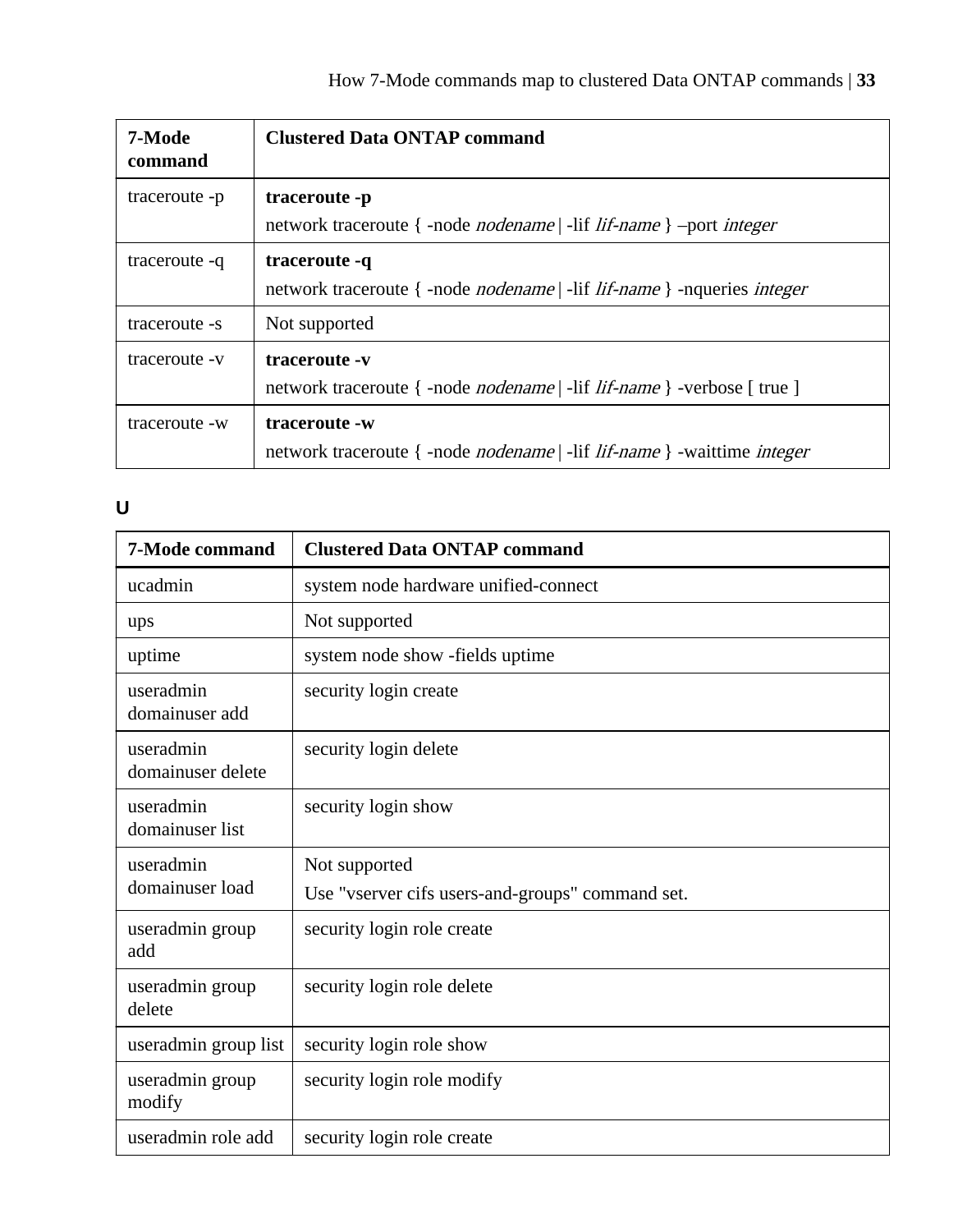## <span id="page-33-0"></span>**34** | Command Map for 7-Mode Administrators

| <b>7-Mode command</b>    | <b>Clustered Data ONTAP command</b> |
|--------------------------|-------------------------------------|
| useradmin role<br>delete | security login role delete          |
| useradmin role list      | security login role show            |
| useradmin role<br>modify | security login role modify          |
| useradmin user add       | security login create               |
| useradmin user<br>delete | security login delete               |
| useradmin user list      | security login show                 |
| useradmin user<br>modify | security login modify               |

## **V**

| 7-Mode<br>command | <b>Clustered Data ONTAP command</b>               |
|-------------------|---------------------------------------------------|
| version -b        | version -b                                        |
|                   | OR system image show                              |
| version -v        | version -v                                        |
|                   | OR system image show                              |
| vfiler            | Not supported                                     |
| vfiler run        | vserver                                           |
| vfiler start      | vserver start                                     |
| vfiler stop       | vserver stop                                      |
| vfiler status     | vserver show                                      |
| vfiler disallow   | vserver modify -disallowed-protocols              |
| vlan add          | network port vlan create                          |
| vlan create       | network port vlan create                          |
| vlan delete       | network port vlan delete                          |
| vlan modify       | Not supported                                     |
| vlan stat         | system node run -node nodename -command vlan stat |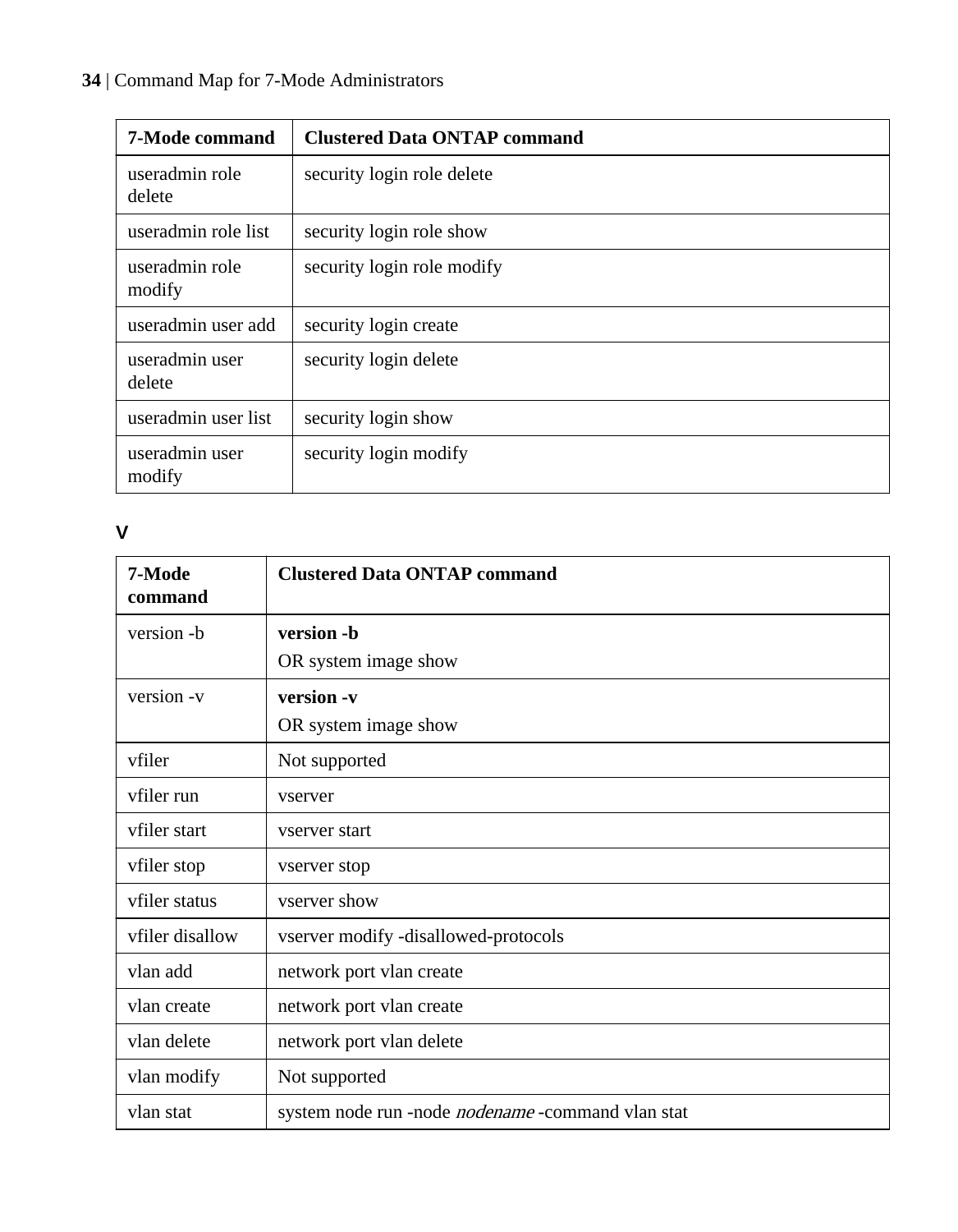| 7-Mode<br>command          | <b>Clustered Data ONTAP command</b>                |
|----------------------------|----------------------------------------------------|
| vmservices                 | system node run -node { nodename local} vmservices |
| volume add                 | Not supported                                      |
| volume autosize            | volume autosize                                    |
| volume clone               | volume clone                                       |
| volume clone<br>split      | volume clone split                                 |
| volume<br>container        | volume show -fields aggregate                      |
| volume copy                | volume copy                                        |
|                            | volume quota policy copy                           |
| volume create              | volume create                                      |
| vol destroy                | volume destroy                                     |
| volume file<br>fingerprint | Not supported                                      |
| volume<br>media scrub      | Not supported                                      |
| volume migrate             | Not supported                                      |
| vol mirror                 | Not supported                                      |
| volume move                | volume move                                        |
| volume offline             | volume offline                                     |
| volume online              | volume online                                      |
| volume options             | volume {show   modify}                             |
| volume quota<br>allow      | Not supported                                      |
| volume quota<br>disallow   | Not supported                                      |
| volume rename              | volume rename                                      |
| volume restrict            | volume restrict                                    |
| volume scrub               | Not supported                                      |
| volume size                | volume size                                        |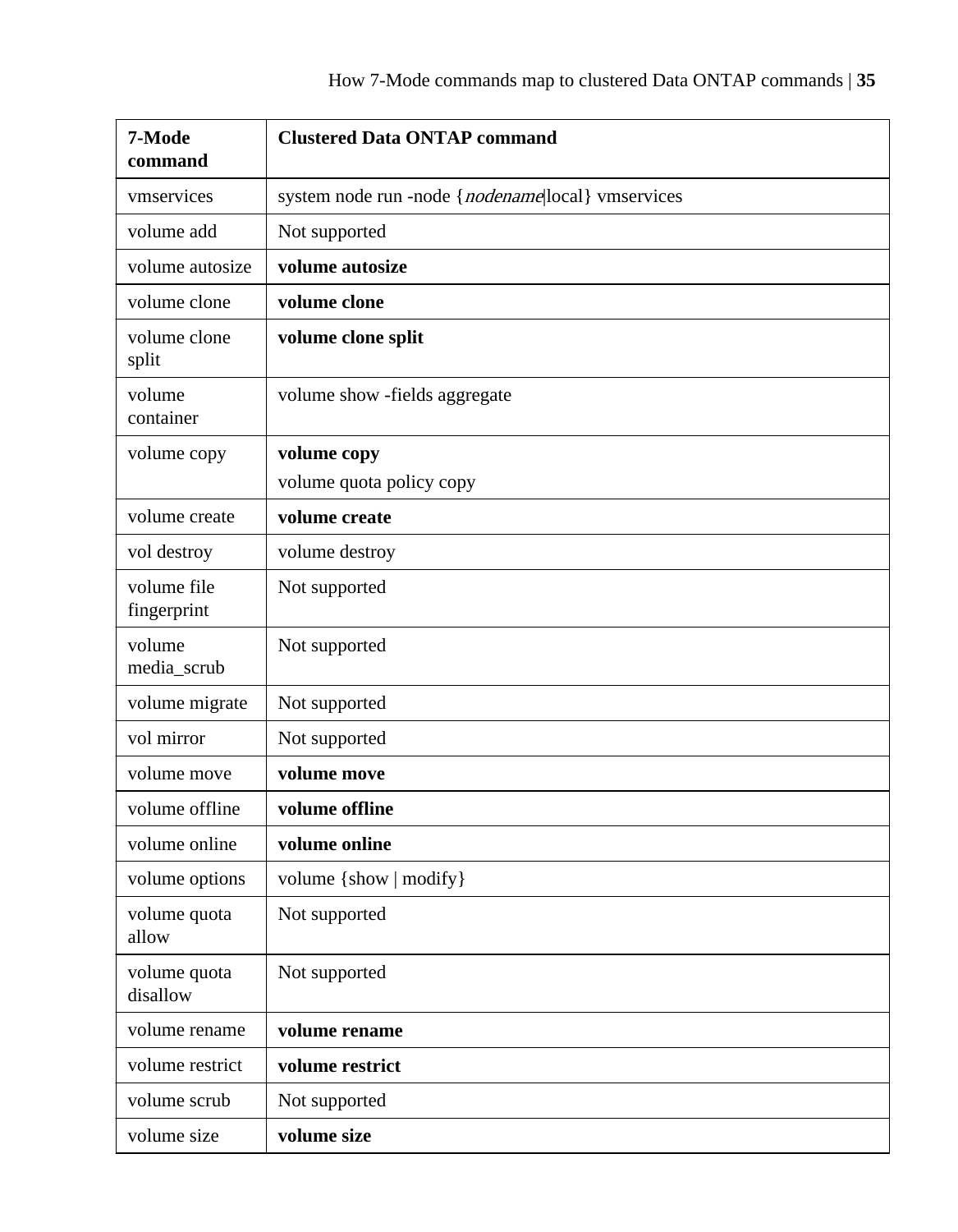| 7-Mode<br>command                      | <b>Clustered Data ONTAP command</b>                                                                                                                                                                                                                                                                                                                                                                                     |
|----------------------------------------|-------------------------------------------------------------------------------------------------------------------------------------------------------------------------------------------------------------------------------------------------------------------------------------------------------------------------------------------------------------------------------------------------------------------------|
| volume snapshot<br>delta               | Not supported                                                                                                                                                                                                                                                                                                                                                                                                           |
| volume snapshot<br>reserve             | Not supported<br>Alternative commands include the following:<br>For volumes, use: the "volume show -fields percent-snapshot-space" and<br>"volume modify -volume volumename -percent-snapshot-space percent"<br>commands.<br>For aggregates, use the "storage aggregate show -fields percent-snapshot-<br>space" and "storage aggregate modify -aggregate aggregate name -percent-<br>snapshot-space percent" commands. |
| volume split                           | Not supported                                                                                                                                                                                                                                                                                                                                                                                                           |
| volume status                          | volume show                                                                                                                                                                                                                                                                                                                                                                                                             |
| volume verify                          | Not supported                                                                                                                                                                                                                                                                                                                                                                                                           |
| volume wafliron                        | Not supported                                                                                                                                                                                                                                                                                                                                                                                                           |
| vscan                                  | vserver vscan                                                                                                                                                                                                                                                                                                                                                                                                           |
| vserver cifs<br>adupdate               | Not supported                                                                                                                                                                                                                                                                                                                                                                                                           |
| vserver cifs<br>broadcast              | Not supported                                                                                                                                                                                                                                                                                                                                                                                                           |
| vserver cifs<br>comment                | Not supported                                                                                                                                                                                                                                                                                                                                                                                                           |
| vserver cifs top                       | Not supported                                                                                                                                                                                                                                                                                                                                                                                                           |
| vserver iscsi<br>ip_tpgroup add        | Not supported                                                                                                                                                                                                                                                                                                                                                                                                           |
| vserver iscsi<br>ip_tpgroup<br>create  | Not supported                                                                                                                                                                                                                                                                                                                                                                                                           |
| vserver iscsi<br>ip_tpgroup<br>destroy | Not supported                                                                                                                                                                                                                                                                                                                                                                                                           |
| vserver iscsi<br>ip_tpgroup<br>remove  | Not supported                                                                                                                                                                                                                                                                                                                                                                                                           |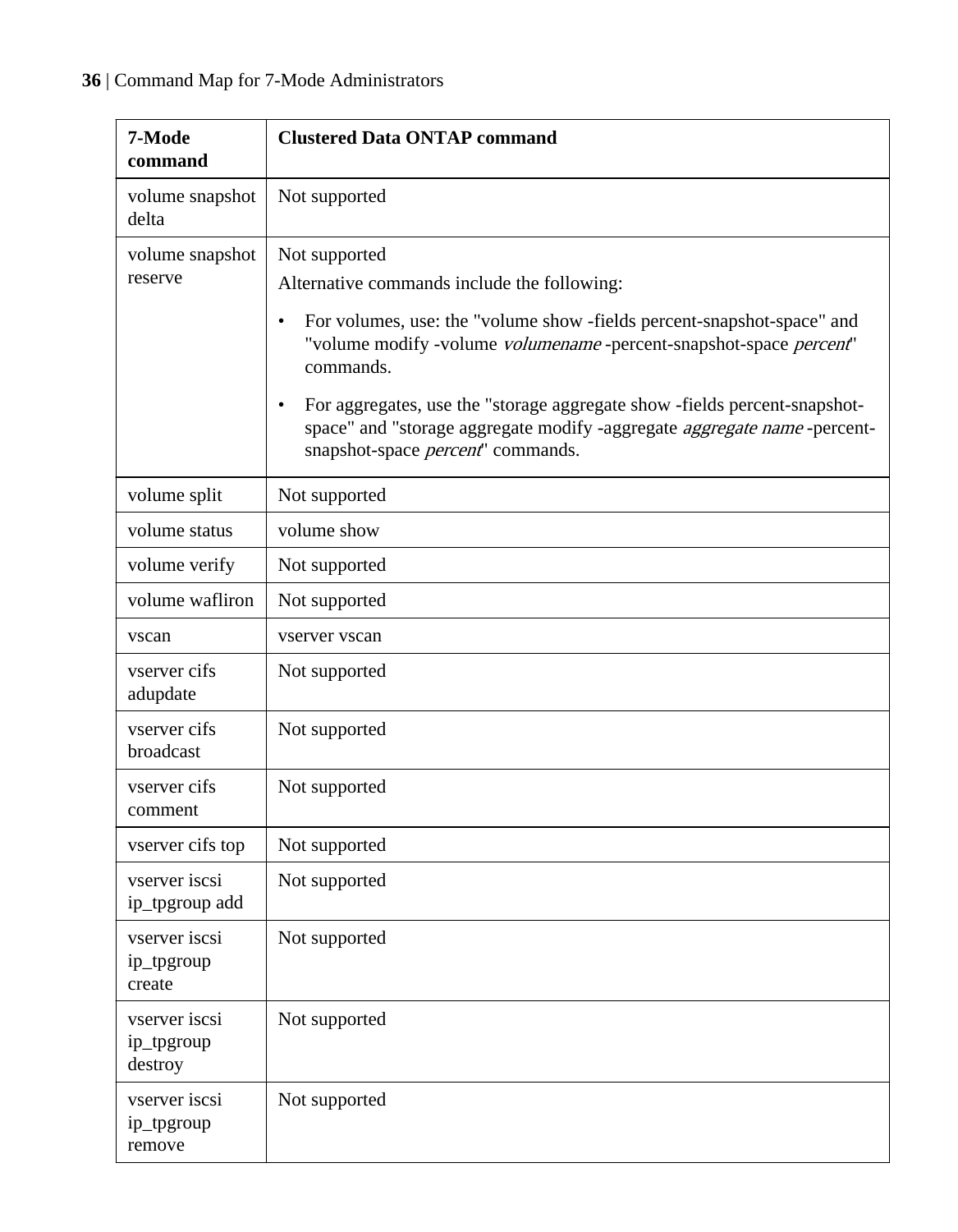<span id="page-36-0"></span>

| 7-Mode<br>command                             | <b>Clustered Data ONTAP command</b> |
|-----------------------------------------------|-------------------------------------|
| vserver iscsi<br>ip_tpgroup show              | Not supported                       |
| vserver iscsi<br>tpgroup alua set             | Not supported                       |
| vserver iscsi<br>tpgroup alua<br>show         | Not supported                       |
| vserver services<br>name-service<br>dns flush | Not supported                       |

### **W**

| 7-Mode<br>command | <b>Clustered Data ONTAP command</b> |
|-------------------|-------------------------------------|
| wrfile            | Not supported                       |

#### **Y**

| 7-Mode<br>command | <b>Clustered Data ONTAP command</b> |  |
|-------------------|-------------------------------------|--|
| ypcat             | Not supported                       |  |
| ypgroup           | Not supported                       |  |
| ypmatch           | Not supported                       |  |
| ypwhich           | Not supported                       |  |

#### **Related concepts**

[How to interpret the clustered Data ONTAP commands, options, and configuration files maps for](#page-3-0) [7-Mode administrators](#page-3-0) on page 4

#### **Related references**

[How 7-Mode options map to clustered Data ONTAP commands](#page-37-0) on page 38 [How 7-Mode configuration files map to clustered Data ONTAP commands](#page-61-0) on page 62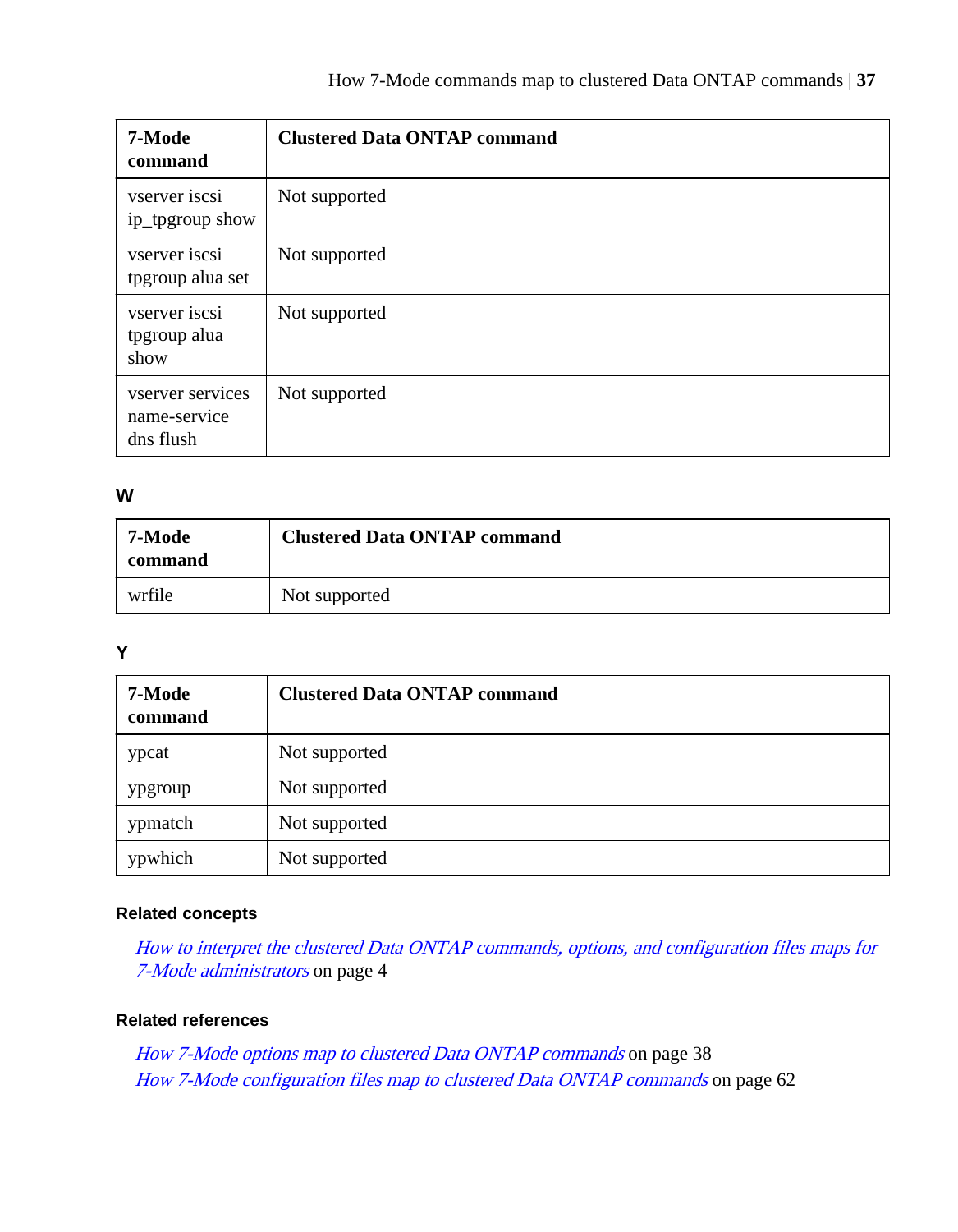# <span id="page-37-0"></span>**How 7-Mode options map to clustered Data ONTAP commands**

In Data ONTAP operating in 7-Mode, you execute the options command to set configurable storage system software options. In clustered Data ONTAP, you use command parameters to set these options. You can use the provided tables to view how 7-Mode commands map to clustered Data ONTAP commands.

In the "7-Mode command" column, the base options command is not shown, for the sake of clarity. Where you see acp.domain, the actual long form of the command is options acp.domain.

For information about how the tables in this chapter are organized, see *[Understanding the 7-Mode to](#page-3-0)* [clustered Data ONTAP command mapping](#page-3-0) on page 4.

| A on page<br>38                     | $B$ on page<br>40    | $C$ on page<br>41           | $D$ on page<br>44    | $E$ on page<br>45      | $F$ on page<br>45        |
|-------------------------------------|----------------------|-----------------------------|----------------------|------------------------|--------------------------|
| G<br>(no<br>entries)                | Hon page<br>47       | I on page<br>47             | J<br>(no<br>entries) | <b>K</b> on page<br>49 | $L$ on page<br>49        |
| $\boldsymbol{M}$<br>(no<br>entries) | $N$ on page<br>52    | $\Omega$<br>(no<br>entries) | Pon page<br>55       | Q on page<br>55        | $R$ on page<br>55        |
| S on page<br>57                     | Ton page<br>60       | U<br>(no<br>entries)        | V<br>(no<br>entries) | $W$ on page<br>61      | $X \$<br>(no<br>entries) |
| Y<br>(no<br>entries)                | Z<br>(no<br>entries) |                             |                      |                        |                          |

#### **Navigation table**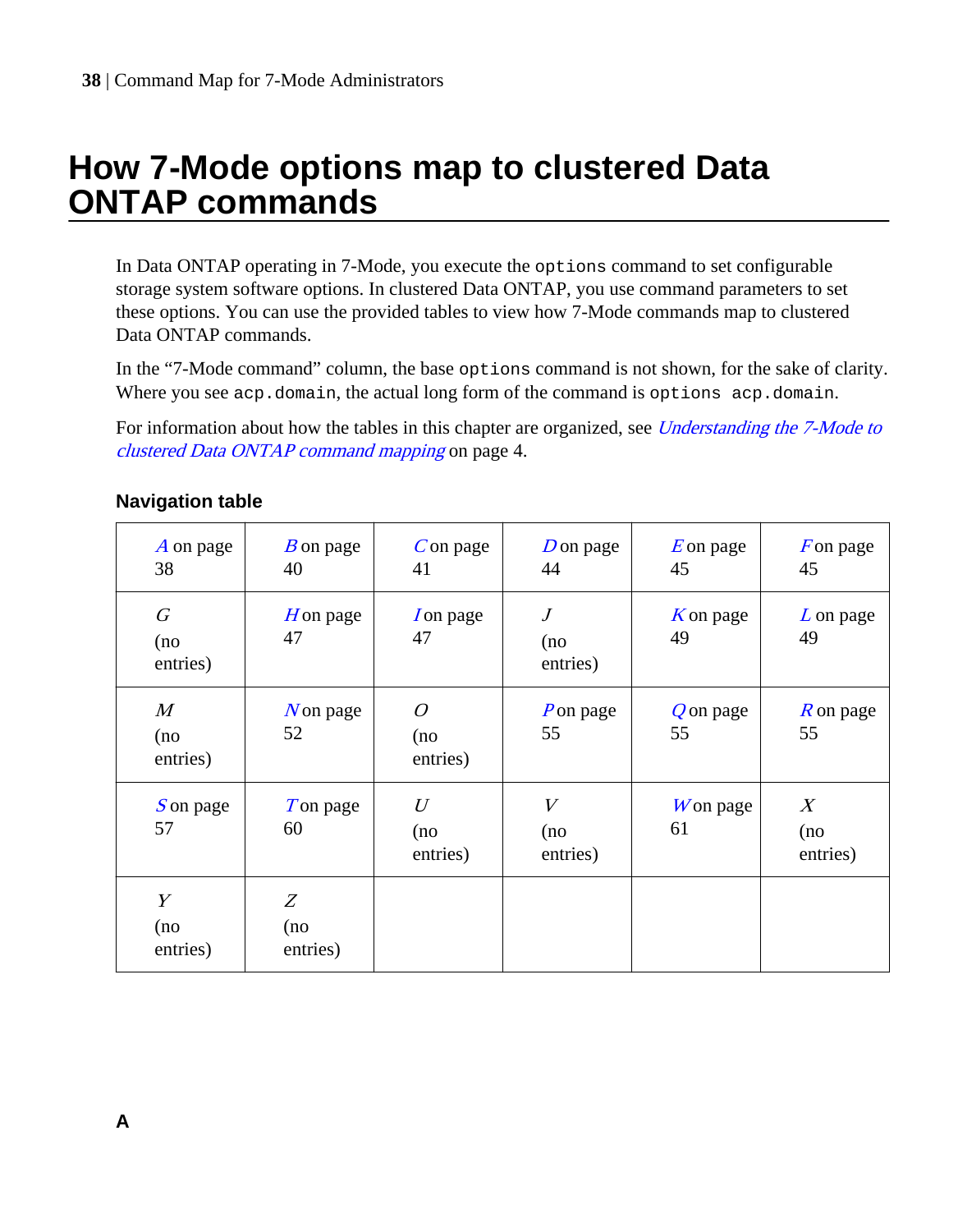| 7-Mode option                | <b>Clustered Data ONTAP command</b>                                                          |
|------------------------------|----------------------------------------------------------------------------------------------|
| acp.domain                   | system node run -node { nodename local } options<br>acp.domain                               |
| acp.enabled                  | system node run -node { nodename local } options<br>acp.enabled                              |
| acp.netmask                  | system node run -node { nodename local } options<br>acp.netmask                              |
| acp.port                     | system node run -node { nodename local } options<br>acp.port                                 |
| auditlog.enable              | security audit                                                                               |
| auditlog.max_file_size       | Not supported                                                                                |
| auditlog.readonly_api.enable | security audit                                                                               |
| autologout.console.enable    | system timeout modify -timeout                                                               |
| autologout.console.timeout   | system timeout modify -timeout                                                               |
| autologout.telnet.enable     | Not supported                                                                                |
| autologout.telnet.timeout    | Not supported                                                                                |
| autosupport.cifs.verbose     | Not supported                                                                                |
| autosupport.content          | system node autosupport modify -node nodename -<br>remove -private -data {true   false}      |
| autosupport.doit             | system node autosupport invoke -node nodename -<br>type $\{ \text{ all }   \text{ test } \}$ |
| autosupport.enable           | system node autosupport modify -node nodename -<br>state { enable   disable }                |
| autosupport.from             | system node autosupport modify -node nodename -<br>from                                      |
| autosupport.local_collection | system node autosupport modify -node nodename -<br>local-collection { true   false }         |
| autosupport.mailhost         | system node autosupport modify -node nodename -<br>mail-hosts                                |
| autosupport.max_http_size    | system node autosupport modify -node nodename -<br>max-http-size                             |
| autosupport.max_smtp_size    | system node autosupport modify -node nodename -<br>max-smtp-size                             |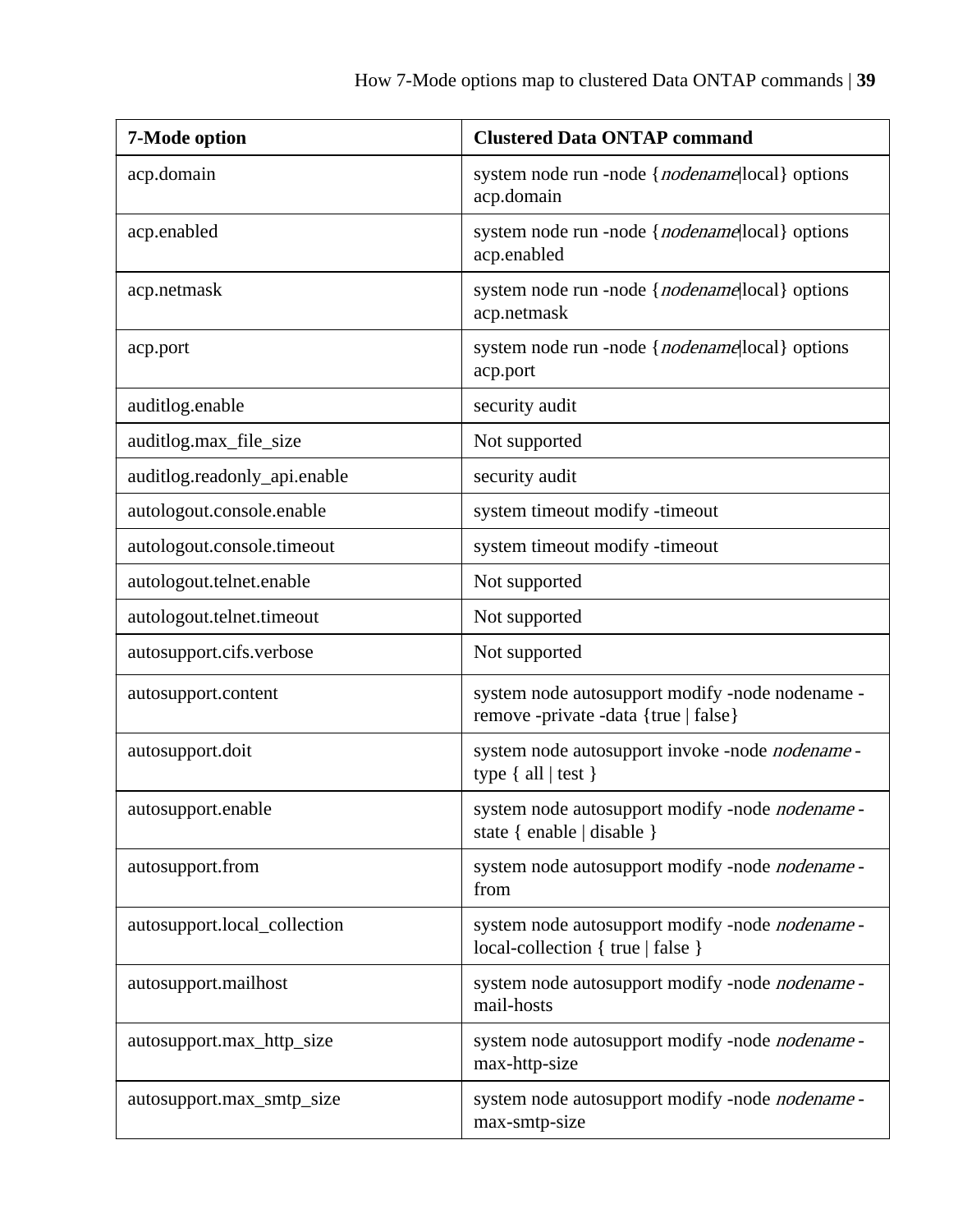<span id="page-39-0"></span>

| 7-Mode option                            | <b>Clustered Data ONTAP command</b>                                                              |
|------------------------------------------|--------------------------------------------------------------------------------------------------|
| autosupport.minimal.subject.id           | system node autosupport modify -node nodename -<br>hostname-subj                                 |
| autosupport.nht_data.enable (not in smf) | autosupport modify -nht                                                                          |
|                                          | system node autosupport modify -nht                                                              |
| autosupport.noteto                       | system node autosupport modify -node nodename -<br>noteto                                        |
| autosupport.partner.to                   | system node autosupport modify -node nodename -<br>partner-address                               |
| autosupport.performance_data.doit        | system node autosupport invoke -node nodename -<br>type performance                              |
| autosupport.performance_data.enable      | system node autosupport modify -node nodename -<br>perf { true   false }                         |
| autosupport.periodic.tx_window           | system node autosupport modify -node nodename -<br>periodic-tx-window                            |
| autosupport.retry.count                  | system node autosupport modify -node nodename -<br>retry-count                                   |
| autosupport.retry.interval               | system node autosupport modify -node nodename -<br>retry-interval                                |
| autosupport.support.enable               | system node autosupport modify -node nodename -<br>support { enable   disable }                  |
| autosupport.support.proxy                | system node autosupport modify -node nodename -<br>proxy-url                                     |
| autosupport.support.reminder             | system node autosupport show -node nodename -<br>fields reminder                                 |
| autosupport.support.transport            | system node autosupport modify -node nodename -<br>transport { http   https   smtp }             |
| autosupport.to                           | system node autosupport modify -node nodename -to                                                |
| autosupport.validate_digital_certificate | system node autosupport modify -node nodename -<br>validate-digital-certificate { true   false } |

**B**

| 7-Mode option     | <b>Clustered Data ONTAP command</b> |
|-------------------|-------------------------------------|
| backup.log.enable | Not supported                       |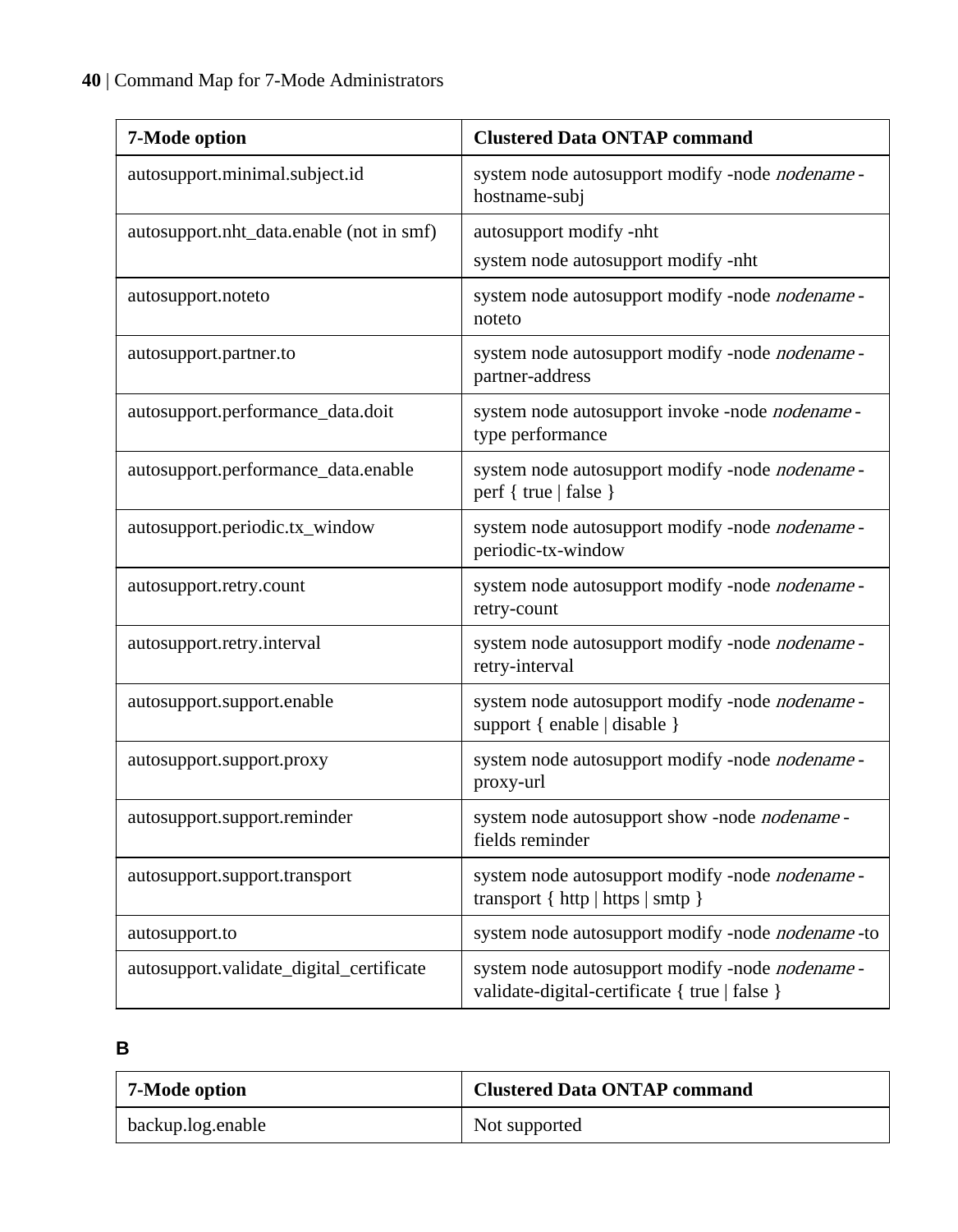| 7-Mode option                                  | <b>Clustered Data ONTAP command</b>                               |
|------------------------------------------------|-------------------------------------------------------------------|
| cdpd.enable                                    | system node run -node { nodename local } options<br>cdpd.enable   |
| cdpd.holdtime                                  | system node run -node { nodename local } options<br>cdpd.holdtime |
| cdpd.interval                                  | system node run -node { nodename local } options<br>cdpd.interval |
| cf.giveback.auto.after.panic.takeover          | storage failover modify -auto-giveback-after-panic                |
| cf.giveback.auto.cancel.on_network_failur<br>e | Not supported                                                     |
| cf.giveback.auto.delay.seconds                 | storage failover modify -delay-seconds                            |
| cf.giveback.auto.enable                        | storage failover modify -auto-giveback                            |
| cf.giveback.auto.override.vetoes               | storage failover modify -auto-giveback-override-<br>vetoes        |
| cf.giveback.auto.terminate.bigjobs             | storage failover modify -abort-operations                         |
| cf.giveback.check.partner                      | storage failover modify -check-partner                            |
| cf.hw assist.enable                            | storage failover modify -hwassist                                 |
| cf.hw_assist.partner.address                   | storage failover modify -hwassist-partner-ip                      |
| cf.hw_assist.partner.port                      | storage failover modify -hwassist-partner-port                    |
| cf.mode                                        | storage failover modify -mode                                     |
| cf.remote_syncmirror.enable                    | Not supported                                                     |
| cf.sfoaggr_maxtime                             | storage failover modify -aggregate-migration-timeout              |
|                                                | Note: Available at the advanced privilege level.                  |
| cf.takeover.bypass_optimization                | storage failover modify -bypass-takeover-<br>optimization         |
| cf.takeover.change_fsid                        | Not supported                                                     |
| cf.takeover.detection.seconds                  | storage failover modify -detection-time                           |
| cf.takeover.on_disk_shelf_miscompare           | Not supported                                                     |
| cf.takeover.on_failure                         | storage failover modify -onfailure                                |
|                                                | Note: Available at the advanced privilege level.                  |

<span id="page-40-0"></span>**C**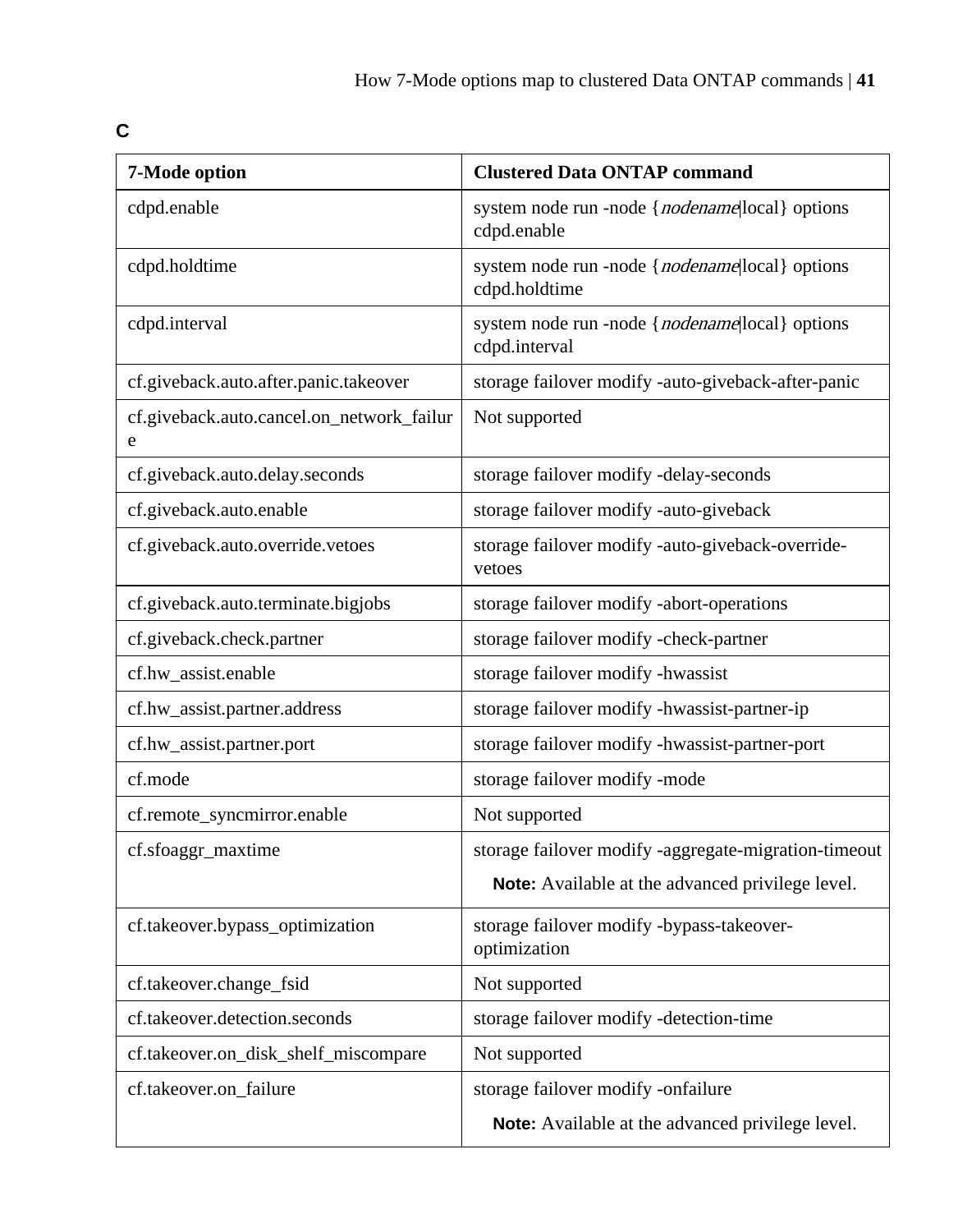| 7-Mode option                                                | <b>Clustered Data ONTAP command</b>                  |
|--------------------------------------------------------------|------------------------------------------------------|
| cf.takeover.on_network_interface_failure                     | Not supported                                        |
| cf.takeover.on_network_interface_failure.<br>policy all_nics | Not supported                                        |
| cf.takeover.on_panic                                         | storage failover modify -onpanic                     |
| cf.takeover.on_reboot                                        | storage failover modify -onreboot                    |
| cf.takeover.on_short_uptime                                  | storage failover modify -onshort-uptime              |
|                                                              | Note: Available at the advanced privilege level.     |
| cifs.LMCompatibilityLevel                                    | vserver cifs security modify -lm-compatibility-level |
| cifs.audit.autosave.file.extension                           | Not supported                                        |
| cifs.audit.autosave.file.limit                               | vserver audit modify -rotate-limit                   |
| cifs.audit.autosave.onsize.enable                            | Not supported                                        |
| cifs.audit.autosave.onsize.threshold                         | Not supported                                        |
| cifs.audit.autosave.ontime.enable                            | Not supported                                        |
| cifs.audit.autosave.ontime.interval                          | Not supported                                        |
| cifs.audit.enable                                            | vserver audit                                        |
| cifs.audit.file_access_events.enable                         | vserver audit modify -events                         |
| cifs.audit.nfs.filter.filename                               | Not supported                                        |
| cifs.audit.logon_events.enable                               | vserver audit modify -events cifs-logon-logoff       |
| cifs.audit.logsize                                           | Not supported                                        |
| cifs.audit.nfs.enable                                        | vserver audit modify -events file-ops                |
| cifs.audit.nfs.filter.filename                               | Not supported                                        |
| cifs.audit.saveas                                            | vserver audit modify -destination                    |
| cifs.bypass_traverse_checking                                | vserver cifs users-and-groups privilege              |
| cifs.comment                                                 | vserver cifs create -comment                         |
| cifs.enable_share_browsing                                   | vserver cifs share                                   |
| cifs.gpo.enable                                              | vserver cifs group-policy                            |
| cifs.gpo.trace.enable                                        | Not supported                                        |
| cifs.grant_implicit_exe_perms                                | vserver cifs options modify -read-grant-exec         |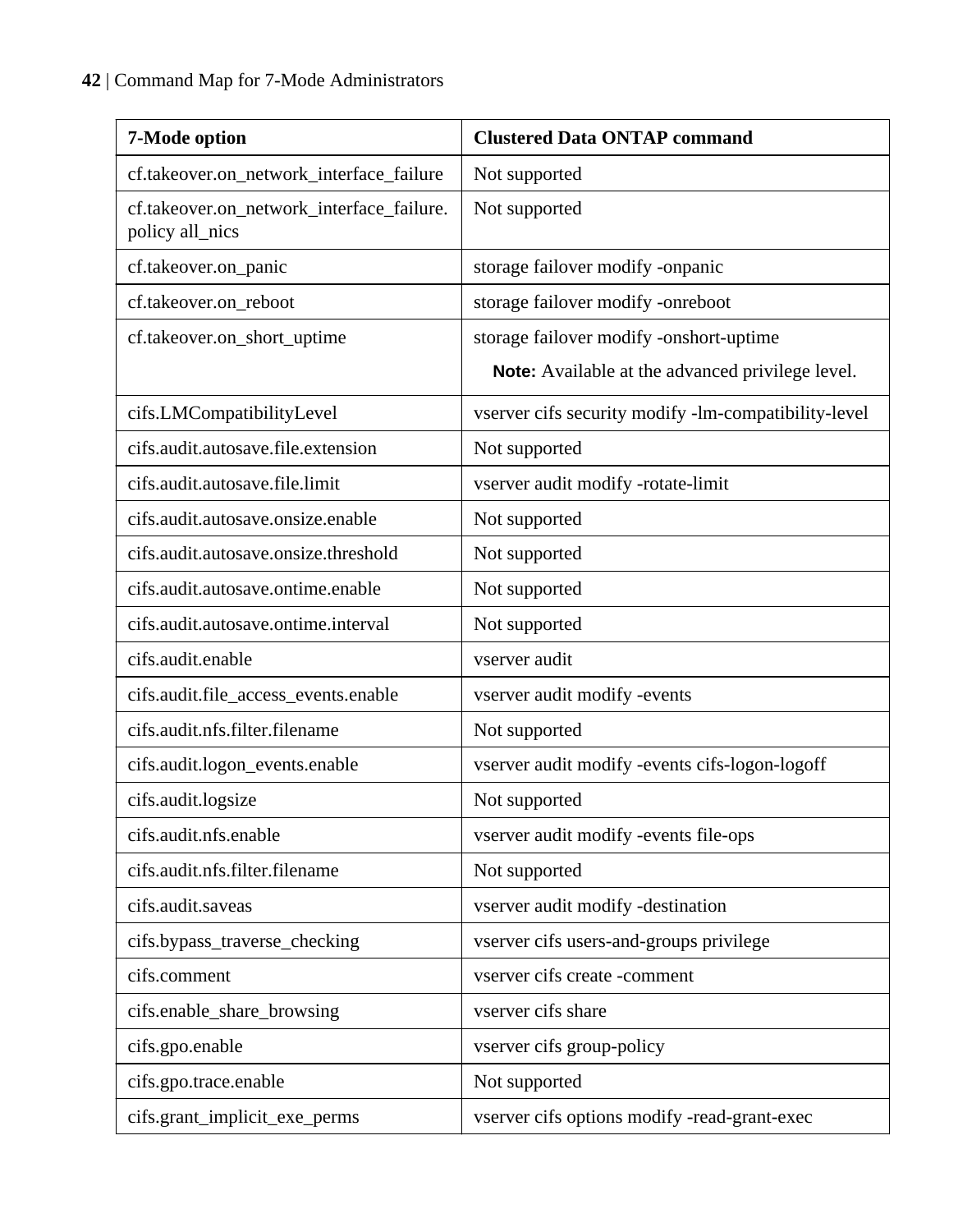| 7-Mode option                      | <b>Clustered Data ONTAP command</b>                                                            |
|------------------------------------|------------------------------------------------------------------------------------------------|
| cifs.guest_account                 | Not supported                                                                                  |
| cifs.home_dir_namestyle            | vserver cifs share create                                                                      |
| cifs.home_dirs_public              | vserver cifs home-directory modify -is-home-dirs-<br>access-for-public-enabled{ true   false } |
|                                    | Note: Available at the advanced privilege level.                                               |
| cifs.home_dirs_public_for_admin    | vserver cifs home-directory modify -is-home-dirs-<br>access-for-public-enabled{ true   false } |
|                                    | Note: Available at the advanced privilege level.                                               |
| cifs.idle_timeout                  | vserver cifs options modify -client-session-timeout                                            |
| cifs.ipv6.enable                   | Not supported                                                                                  |
| cifs.max_mpx                       | vserver cifs options modify -max-mpx                                                           |
| cifs.ms_snapshot_mode              | Not supported                                                                                  |
| cifs.netbios_over_tcp.enable       | Not supported                                                                                  |
| cifs.nfs_root_ignore_acl           | Not supported                                                                                  |
| cifs.ntfs_ignore_unix_security_ops | vserver nfs modify -ntfs-unix-security-ops                                                     |
|                                    | Note: Available at the advanced privilege level.                                               |
| cifs.oplocks.enable                | vserver cifs share modify -share-properties                                                    |
| cifs.oplocks.opendelta *           | Not supported                                                                                  |
| cifs.perm_check_ro_del_ok          | vserver cifs options modify -is-read-only-delete-<br>enabled                                   |
| cifs.perm_check_use_gid            | Not supported                                                                                  |
| cifs.restrict_anonymous            | vserver cifs options modify -restrict-anonymoust                                               |
| cifs.save_case                     | -restrict-anonymous                                                                            |
| cifs.scopeid                       | Not supported                                                                                  |
| cifs.search_domains                | vserver cifs domain name-mapping-search                                                        |
| cifs.show_dotfiles                 | Not supported                                                                                  |
| cifs.show_snapshot                 | vserver cifs share modify -share-properties                                                    |
| cifs.shutdown_msg_level            | Not supported                                                                                  |
| cifs.signing.enable                | vserver cifs security modify -is-signing-required                                              |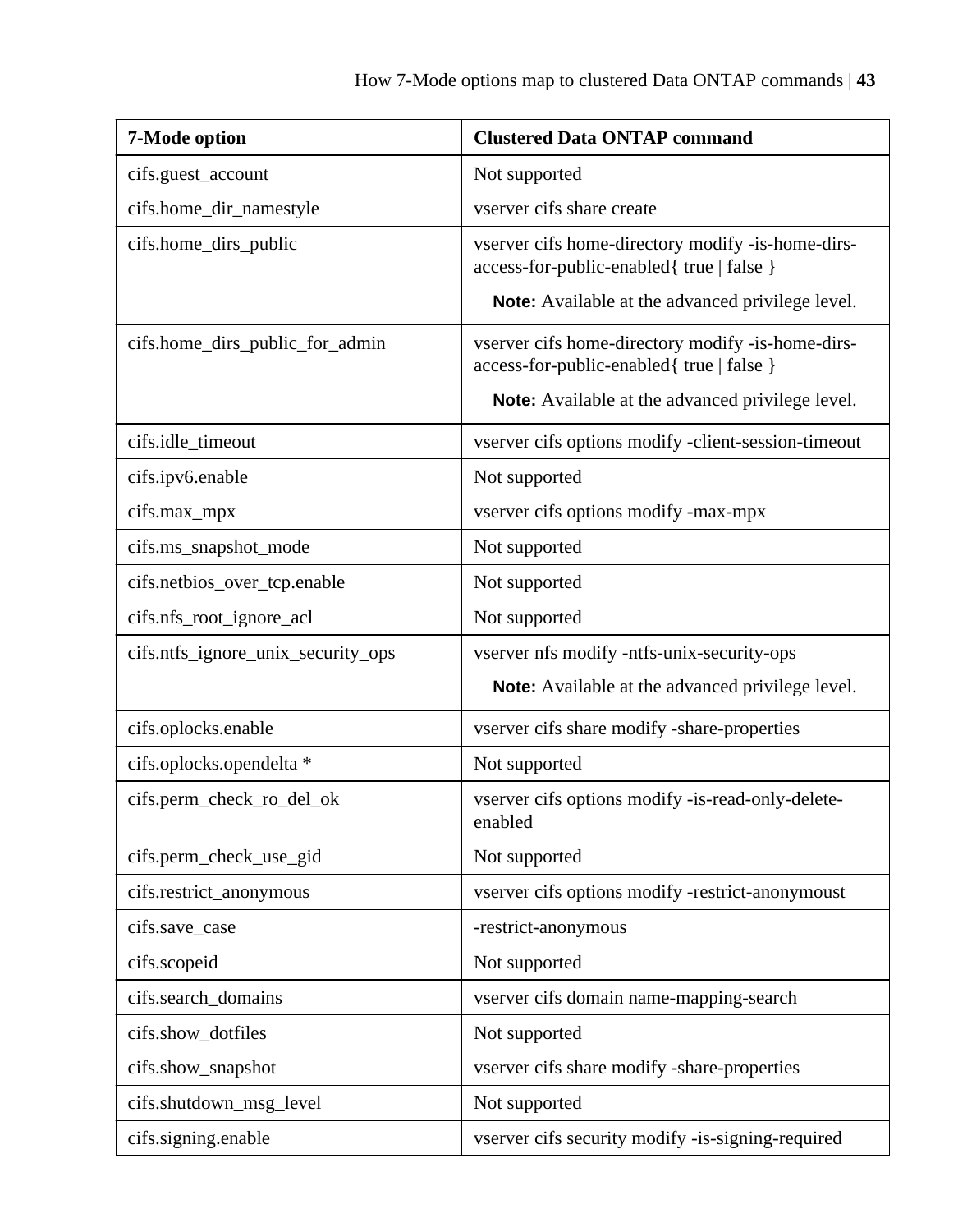<span id="page-43-0"></span>

| 7-Mode option                          | <b>Clustered Data ONTAP command</b>                             |
|----------------------------------------|-----------------------------------------------------------------|
| cifs.smb2.client.enable                | Not supported                                                   |
| cifs.smb2.durable_handle.enable        | Not supported                                                   |
| cifs.smb2.durable_handle.timeout       | Not supported                                                   |
| cifs.smb2.enable                       | vserver cifs options modify -smb2-enabled                       |
| cifs.smb2.signing.required             | vserver cifs options modify -is-signing-required                |
| cifs.smb2_1.branch_cache.enable        | vserver cifs share properties                                   |
| cifs.smb2_1.branch_cache.hash_time_out | Not supported                                                   |
| cifs.snapshot_file_folding.enable      | Not supported                                                   |
| cifs.symlinks.cycleguard               | Not supported                                                   |
| cifs.symlinks.enable                   | vserver cifs share modify -symlink-properties                   |
| cifs.universal_nested_groups.enable    | Not supported                                                   |
| cifs.W2K_password_change               | vserver cifs domain password change                             |
| cifs.W2K_password_change_interval      | vserver cifs domain password change schedule                    |
| cifs.W2K_password_change_within        | vserver cifs domain password change schedule                    |
| cifs.widelink.ttl                      | Not supported                                                   |
| console.encoding                       | Not supported                                                   |
| coredump.dump.attempts                 | system node coredump config modify -coredump-<br>attempts       |
| coredump.metadata_only                 | system node coredump config modify -sparsecore-<br>enabled true |

## **D**

| 7-Mode option                     | <b>Clustered Data ONTAP command</b>                                          |
|-----------------------------------|------------------------------------------------------------------------------|
| disk.asup_on_mp_loss              | system node autosupport trigger modify<br>dsk.redun.fault                    |
| disk.auto_assign                  | storage disk option modify -autoassign                                       |
| disk.auto_assign_shelf            | storage disk option modify -autoassign-shelf                                 |
| disk maint center allowed entries | Not supported                                                                |
| disk.maint_center.enable          | system node run -node { nodename local } options<br>disk.maint center.enable |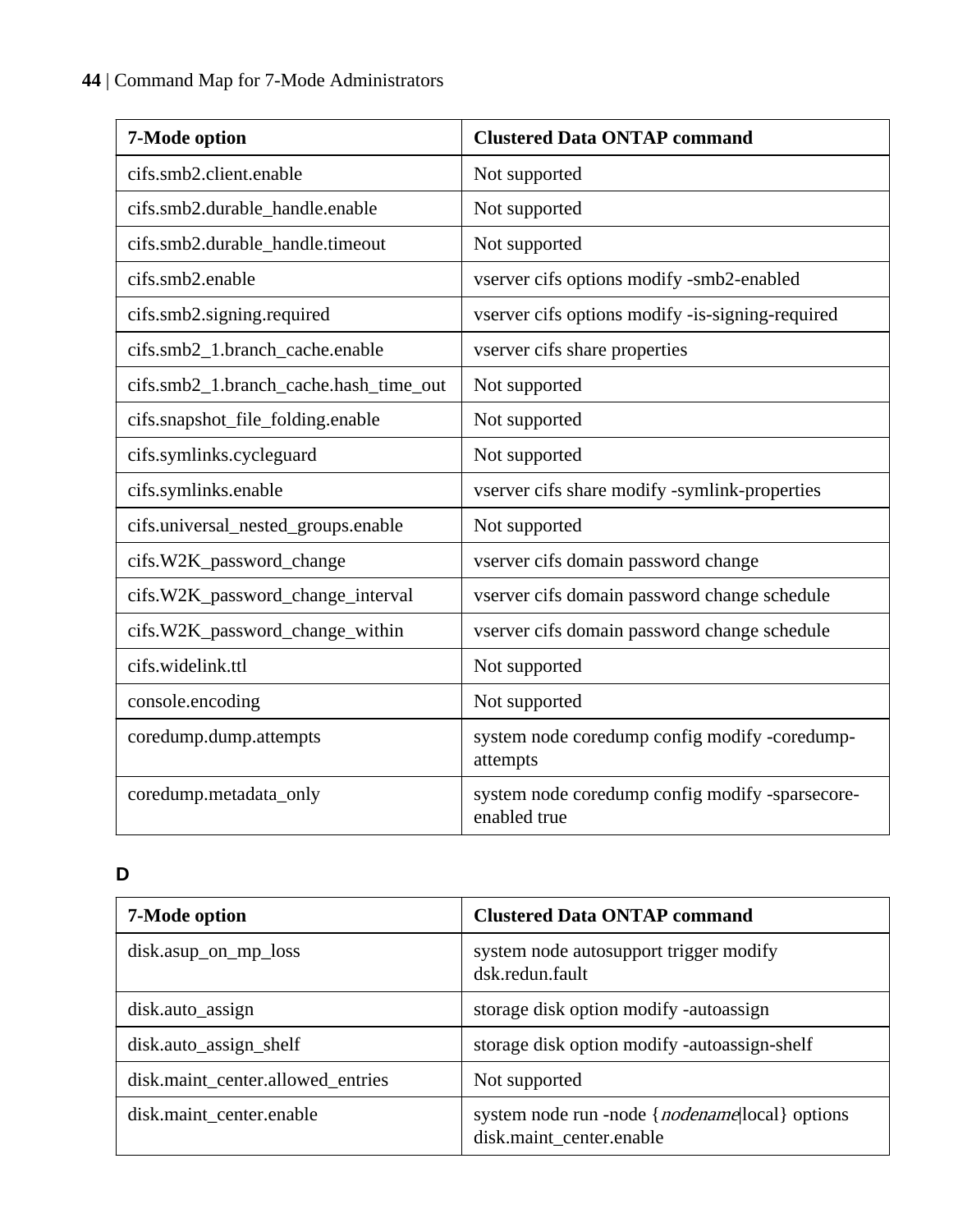<span id="page-44-0"></span>

| 7-Mode option                         | <b>Clustered Data ONTAP command</b>                                                       |
|---------------------------------------|-------------------------------------------------------------------------------------------|
| disk.maint_center.max_disks           | system node run -node { <i>nodename</i> local } options<br>disk.maint_center.max_disks    |
| disk.maint_center.rec_allowed_entries | system node run -node { nodename local } options<br>disk.maint_center.rec_allowed_entries |
| disk.maint_center.spares_check        | system node run -node { <i>nodename</i> local } options<br>disk.maint_center.spares_check |
| disk.powercycle.enable                | system node run -node { <i>nodename</i> local } options<br>disk.powercycle.enable         |
| disk.recovery_needed.count            | Not supported                                                                             |
| disk.target_port.cmd_queue_depth      | storage array modify -name array_name -max-queue-<br>depth                                |
| dns.cache.enable                      | Not supported                                                                             |
| dns.domainname                        | vserver services name-service dns modify -domains                                         |
| dns.enable                            | vserver services name-service dns modify -state                                           |
| dns.update.enable                     | Not supported                                                                             |
| dns.update.ttl                        | Not supported                                                                             |

# **E**

| 7-Mode option           | <b>Clustered Data ONTAP command</b>                     |
|-------------------------|---------------------------------------------------------|
| ems.autosuppress.enable | event config modify -suppression {on off}               |
|                         | <b>Note:</b> Available at the advanced privilege level. |

## **F**

| 7-Mode option              | <b>Clustered Data ONTAP command</b> |
|----------------------------|-------------------------------------|
| fcp.enable                 | fcp start                           |
| flexcache.access           | Not supported                       |
| flexcache.deleg.high_water | Not supported                       |
| flexcache.deleg.low_water  | Not supported                       |
| flexcache.enable           | Not supported                       |
| flexcache.per_client_stats | Not supported                       |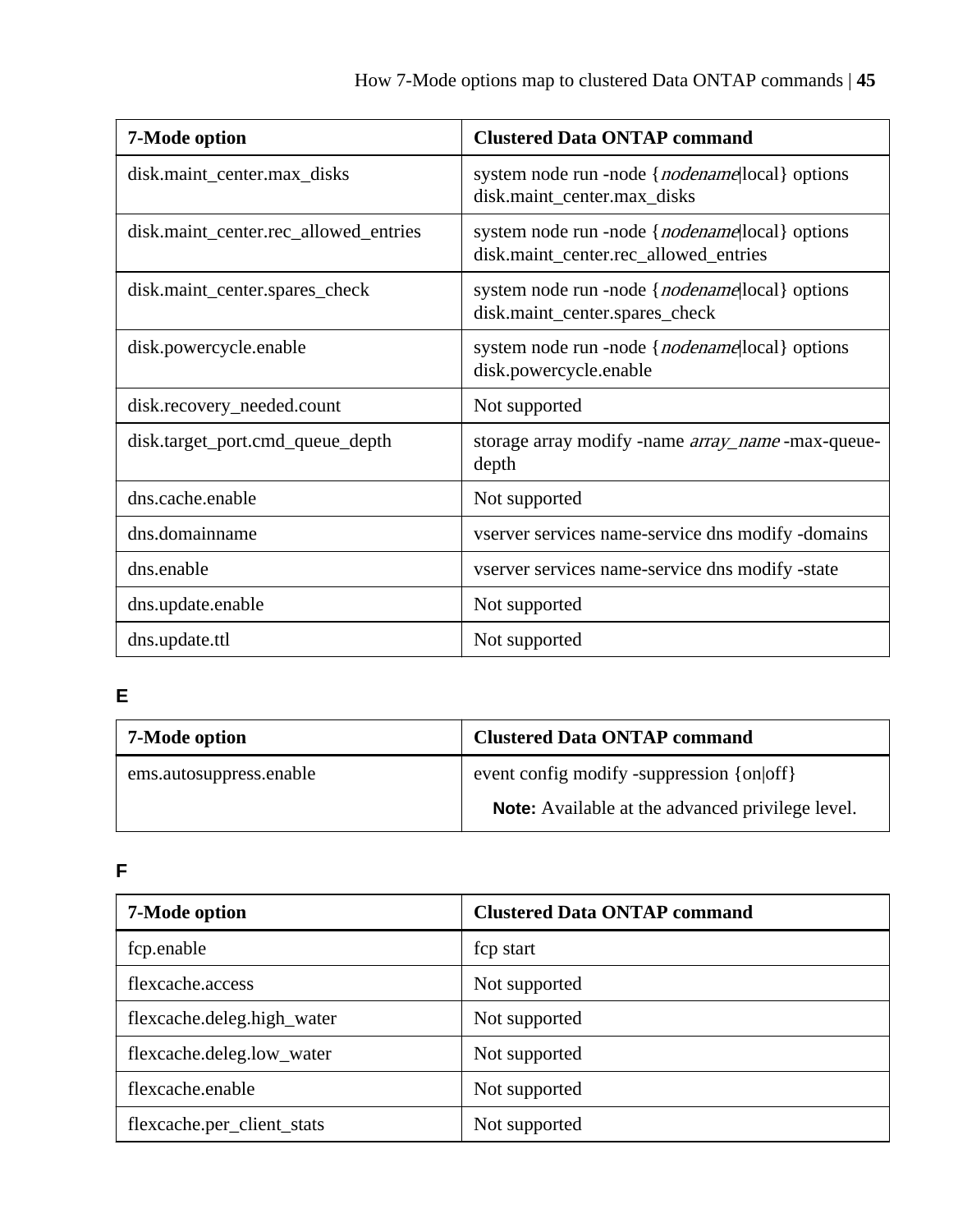| 7-Mode option                        | <b>Clustered Data ONTAP command</b>                                            |
|--------------------------------------|--------------------------------------------------------------------------------|
| flexscale.enable                     | system node run -node { nodename local } options<br>flexscale.enable           |
| flexscale.lopri_blocks               | system node run -node { nodename local } options<br>flexscale.lopri_blocks     |
| flexscale.normal_data_blocks         | system node run -node {nodename local} options<br>flexscale.normal_data_blocks |
| flexscale.pcs_high_res               | system node run -node { nodename local } options<br>flexscale.pcs_high_res     |
| flexscale.pcs_size                   | system node run -node { nodename local } options<br>flexscale.pcs_size         |
| flexscale.rewarm                     | system node run -node { nodename local } options<br>flexscale.rewarm           |
| fpolicy.enable                       | vserver fpolicy enable                                                         |
| fpolicy.i2p_ems_interval             | Not supported                                                                  |
| fpolicy.multiple_pipes               | Not supported                                                                  |
| ftpd.3way.enable                     | Not supported                                                                  |
| ftpd.anonymous.enable                | Not supported                                                                  |
| ftpd.anonymous.home_dir              | Not supported                                                                  |
| ftpd.anonymous.name                  | Not supported                                                                  |
| ftpd.auth_style                      | Not supported                                                                  |
| ftpd.bypass_traverse_checking        | Not supported                                                                  |
| ftpd.dir.override                    | Not supported                                                                  |
| ftpd.dir.restriction                 | Not supported                                                                  |
| ftpd.enable                          | Not supported                                                                  |
| ftpd.explicit.allow_secure_data_conn | Not supported                                                                  |
| ftpd.explicit.enable                 | Not supported                                                                  |
| ftpd.idle_timeout                    | Not supported                                                                  |
| ftpd.implicit.enable                 | Not supported                                                                  |
| ftpd.ipv6.enable                     | Not supported                                                                  |
| ftpd.locking                         | Not supported                                                                  |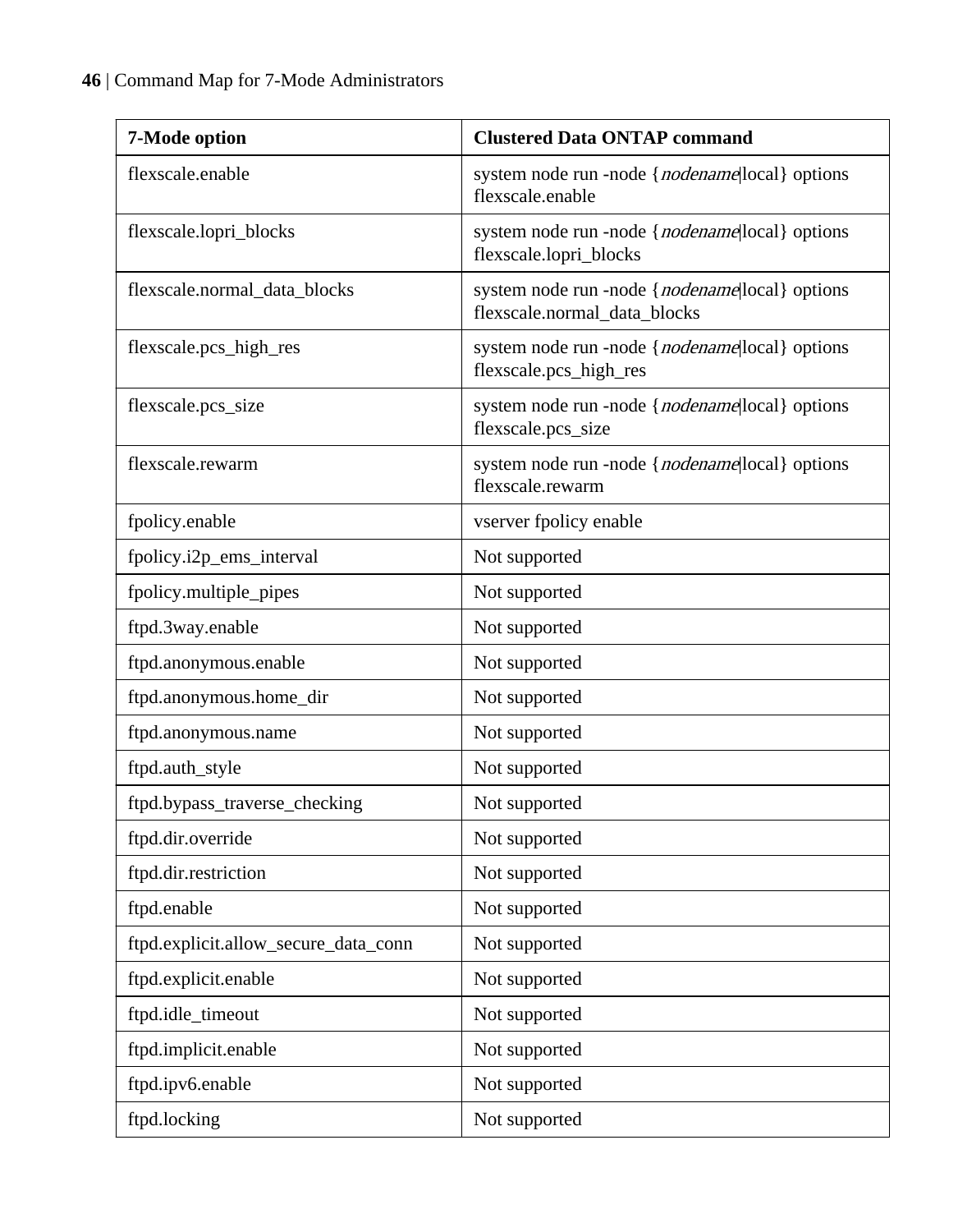<span id="page-46-0"></span>

| 7-Mode option                  | <b>Clustered Data ONTAP command</b> |
|--------------------------------|-------------------------------------|
| ftpd.log.enable                | Not supported                       |
| ftpd.log.filesize              | Not supported                       |
| ftpd.log.nfiles                | Not supported                       |
| ftpd.max_connections           | Not supported                       |
| ftpd.max_connections_threshold | Not supported                       |
| ftpd.tcp_window_size           | Not supported                       |

# **H**

| 7-Mode option                       | <b>Clustered Data ONTAP command</b>               |
|-------------------------------------|---------------------------------------------------|
| httpd.access                        | Not supported                                     |
| httpd.admin.access                  | Not supported                                     |
| httpd.admin.enable                  | vserver services web modify -enabled {true false} |
| httpd.admin.hostsequiv.enable       | Not supported                                     |
| httpd.admin.max_connections         | Not supported                                     |
| httpd.admin.ssl.enable              | security ssl                                      |
| httpd.admin.top-page.authentication | Not supported                                     |
| httpd.bypass_traverse_checking      | Not supported                                     |
| httpd.enable                        | Not supported                                     |
| httpd.ipv6.enable                   | Not supported                                     |
| httpd.log.format                    | Not supported                                     |
| httpd.method.trace.enable           | Not supported                                     |
| httpd.rootdir                       | Not supported                                     |
| httpd.timeout                       | Not supported                                     |
| httpd.timewait.enable               | Not supported                                     |

**I**

| 7-Mode option                | <b>Clustered Data ONTAP command</b>     |
|------------------------------|-----------------------------------------|
| ifgrp.failover.link_degraded | Not supported                           |
| interface.blocked.cifs       | network interface create -data-protocol |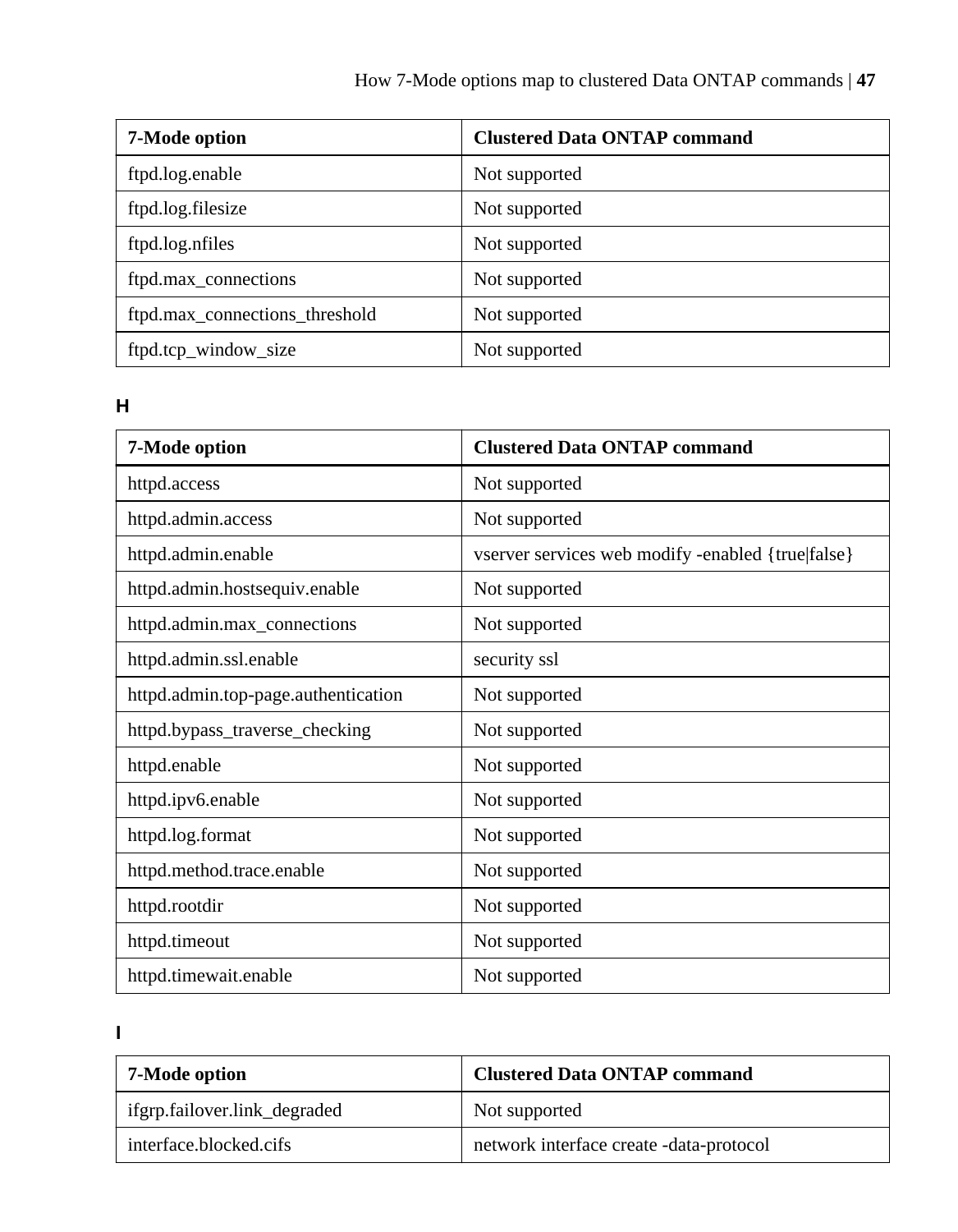| 7-Mode option                       | <b>Clustered Data ONTAP command</b>                                                 |
|-------------------------------------|-------------------------------------------------------------------------------------|
| interface.blocked.iscsi             | network interface create -data-protocol                                             |
| interface.blocked.mgmt_data_traffic | network interface create -role                                                      |
| interface.blocked.ndmp              | system services firewall policy modify -policy policy<br>name-service ndmp          |
| interface.blocked.nfs               | network interface create -data-protocol                                             |
| interface.blocked.snapmirror        | network interface create -role                                                      |
| ip.fastpath.enable                  | system node run -node { nodename local } options<br>ip.fastpath.enable              |
| ip.ipsec.enable                     | Not supported                                                                       |
| ip.match_any_ifaddr                 | Not supported                                                                       |
| ip.path_mtu_discovery.enable        | system node run -node { nodename local } options<br>ip.path_mtu_discovery.enable    |
| ip.ping_throttle.alarm_interval     | system node run -node { nodename local } options<br>ip.ping_throttle.alarm_interval |
| ip.ping_throttle.drop_level         | system node run -node { nodename local } options<br>ip.ping_throttle.drop.level     |
| ip.tcp.abc.enable                   | system node run -node { nodename local } options<br>ip.tcp.abc.enable               |
| ip.tcp.abc.l_limit                  | system node run -node { nodename local } options<br>ip.tcp.abc.l_limit              |
| ip.tcp.batching.enable              | system node run -node { nodename local } options<br>ip.tcp.batching.enable          |
| ip.tcp.newreno.enable               | Not supported                                                                       |
| ip.tcp.rfc3390.enable               | system node run -node { nodename local } options<br>ip.tcp.rfc3390.enable           |
| ip.tcp.sack.enable                  | system node run -node { nodename local } options<br>ip.tcp.sack.enable              |
| ip.v6.enable                        | network options ipv6 modify                                                         |
| ip.v6.ra_enable                     | Not supported                                                                       |
| iscsi.auth.radius.enable            | Not supported                                                                       |
| iscsi.enable                        | iscsi start                                                                         |
| iscsi.max_connections_per_session   | iscsi modify -max -conn-per-session                                                 |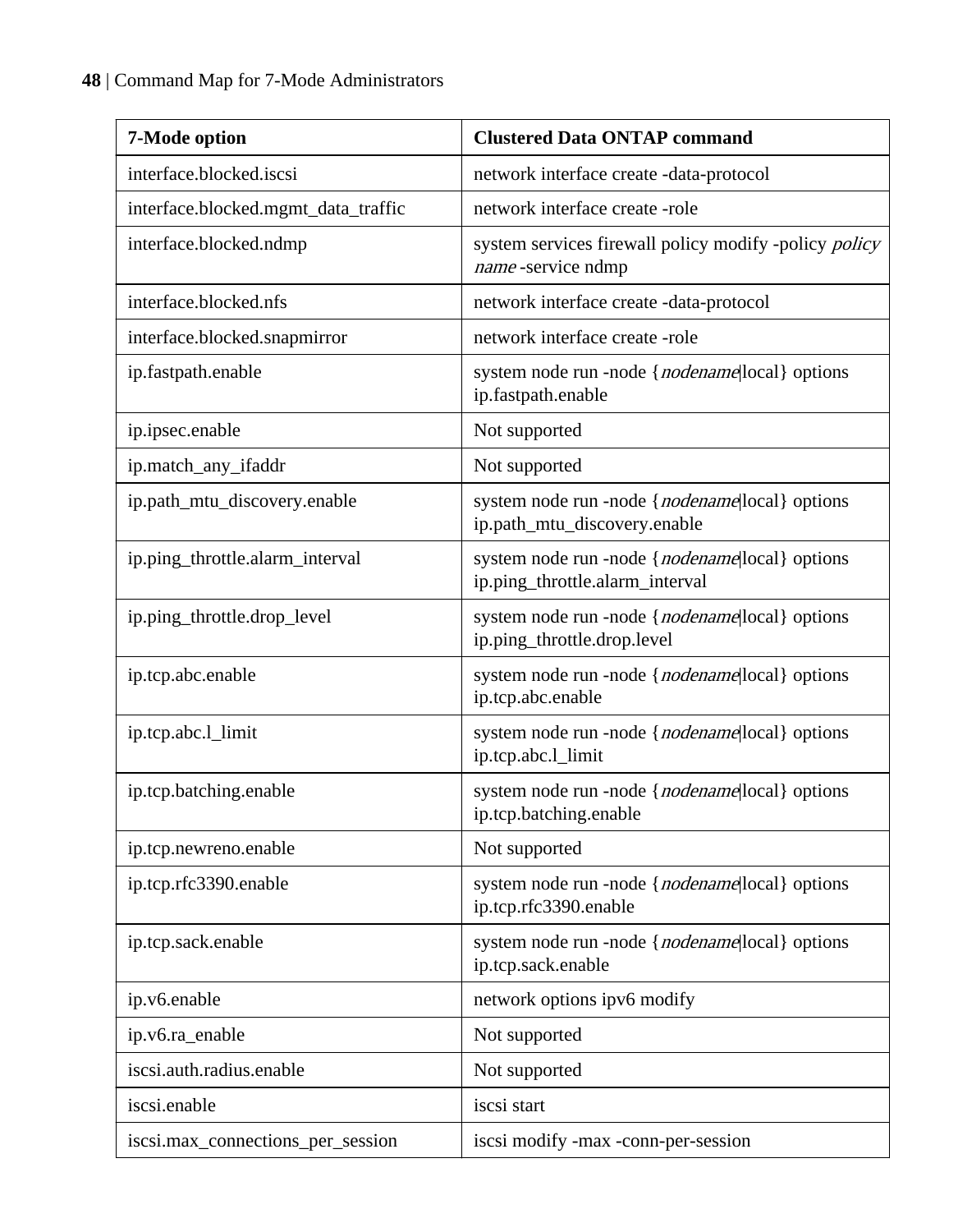<span id="page-48-0"></span>

| 7-Mode option                  | <b>Clustered Data ONTAP command</b>    |
|--------------------------------|----------------------------------------|
| iscsi.max_error_recovery_level | iscsi modify -max-error-recovery-level |

# **K**

| 7-Mode option                  | <b>Clustered Data ONTAP command</b> |
|--------------------------------|-------------------------------------|
| kerberos.file_keytab.principal | Not supported                       |
| kerberos.file_keytab.realmipal | Not supported                       |

## **L**

| 7-Mode option                   | <b>Clustered Data ONTAP command</b>                                  |
|---------------------------------|----------------------------------------------------------------------|
| ldap.ADdomain                   | vserver services name-service Idap client modify -ad-<br>domain      |
| ldap.base                       | vserver services name-service Idap client modify -<br>base-dn        |
| ldap.base.group                 | Idap client modify -group-dn Idap DN-group-scope                     |
|                                 | <b>Note:</b> Available at the advanced privilege level.              |
| ldap.base.netgroup              | Idap client modify -netgroup-dn <i>Idap DN</i> -netgroup-<br>scope   |
|                                 | Note: Available at the advanced privilege level.                     |
| ldap.base.passwd                | vserver services Idap client modify -user-dn                         |
|                                 | Note: Available at the advanced privilege level.                     |
| ldap.enable                     | vserver services name-service Idap modify                            |
| ldap.minimum_bind_level         | vserver services name-service Idap client modify -<br>min-bind-level |
| ldap.name                       | vserver services name-service Idap client modify -<br>bind-dn        |
| ldap.nssmap.attribute.gecos     | Idap client schema modify -gecos-attribute                           |
|                                 | Note: Available at the advanced privilege level.                     |
| ldap.nssmap.attribute.gidNumber | Idap client schema modify -gid-number-attribute                      |
|                                 | Note: Available at the advanced privilege level.                     |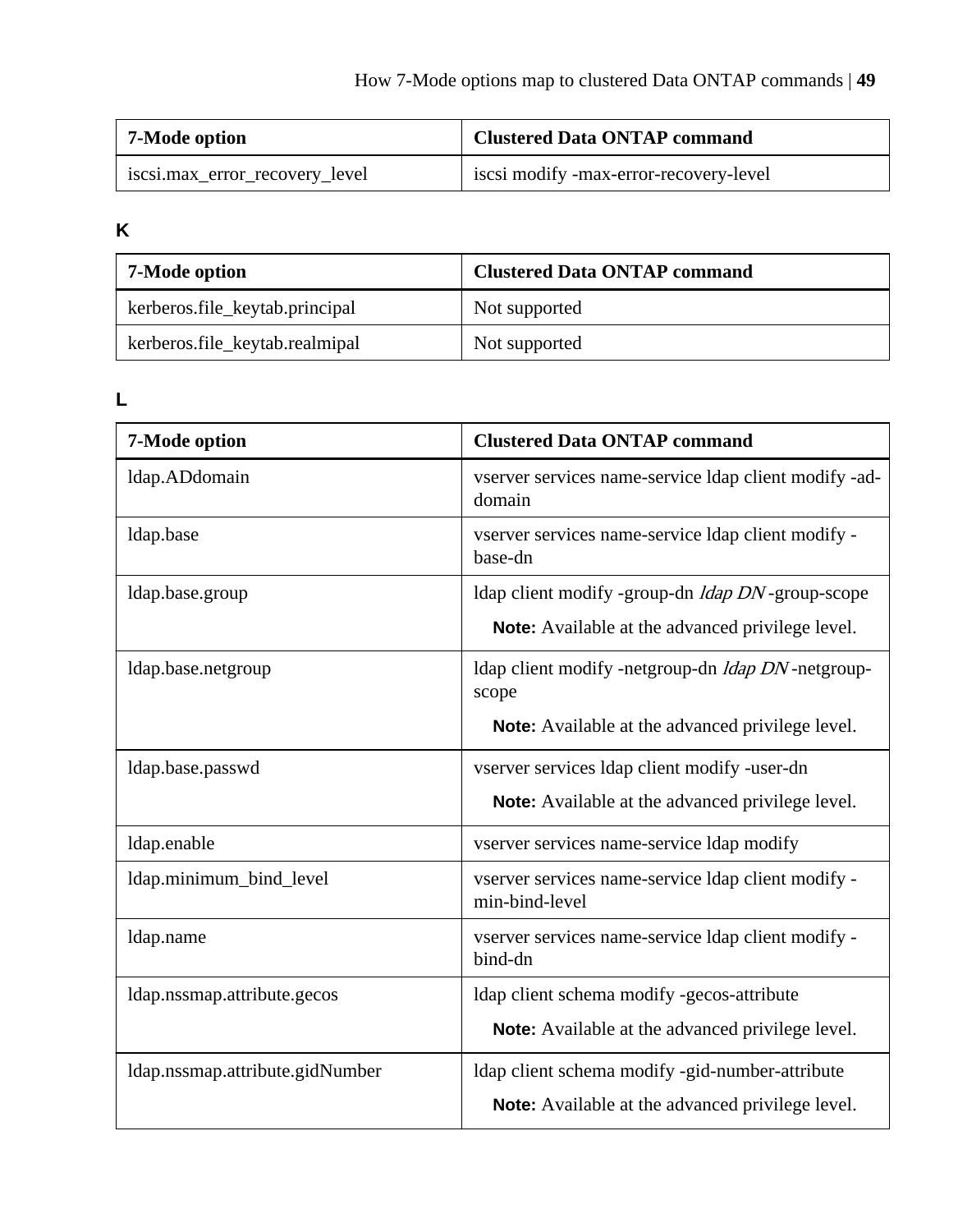| 7-Mode option                           | <b>Clustered Data ONTAP command</b>                          |
|-----------------------------------------|--------------------------------------------------------------|
| ldap.nssmap.attribute.groupname         | Idap client schema modify -cn-group-attribute                |
|                                         | Note: Available at the advanced privilege level.             |
| Idap.nssmap.attribute.homeDirectory     | Idap client schema modify -home-directory-attribute          |
|                                         | Note: Available at the advanced privilege level.             |
| ldap.nssmap.attribute.loginShell        | Idap client schema modify -login-shell-attribute             |
|                                         | Note: Available at the advanced privilege level.             |
| ldap.nssmap.attribute.memberNisNetgroup | Idap client schema modify -member-nis-netgroup-<br>attribute |
|                                         | Note: Available at the advanced privilege level.             |
| ldap.nssmap.attribute.memberUid         | Idap client schema modify -member-uid-attribute              |
|                                         | Note: Available at the advanced privilege level.             |
| ldap.nssmap.attribute.netgroupname      | Idap client schema modify -cn-netgroup-attribute             |
|                                         | Note: Available at the advanced privilege level.             |
| ldap.nssmap.attribute.nisNetgroupTriple | Idap client schema modify -nis-netgroup-triple-<br>attribute |
|                                         | Note: Available at the advanced privilege level.             |
| ldap.nssmap.attribute.uid               | Idap client schema modify -uid-attribute                     |
|                                         | Note: Available at the advanced privilege level.             |
| ldap.nssmap.attribute.uidNumber         | Idap client schema modify -uid-number-attribute              |
|                                         | Note: Available at the advanced privilege level.             |
| Idap.nssmap.attribute.userPassword      | Idap client schema modify -user-password-attribute           |
|                                         | Note: Available at the advanced privilege level.             |
| ldap.nssmap.objectClass.nisNetgroup     | Idap client schema modify -nis-netgroup-object-class         |
|                                         | Note: Available at the advanced privilege level.             |
| ldap.nssmap.objectClass.posixAccount    | Idap client schema modify -posix-account-object-<br>class    |
|                                         | Note: Available at the advanced privilege level.             |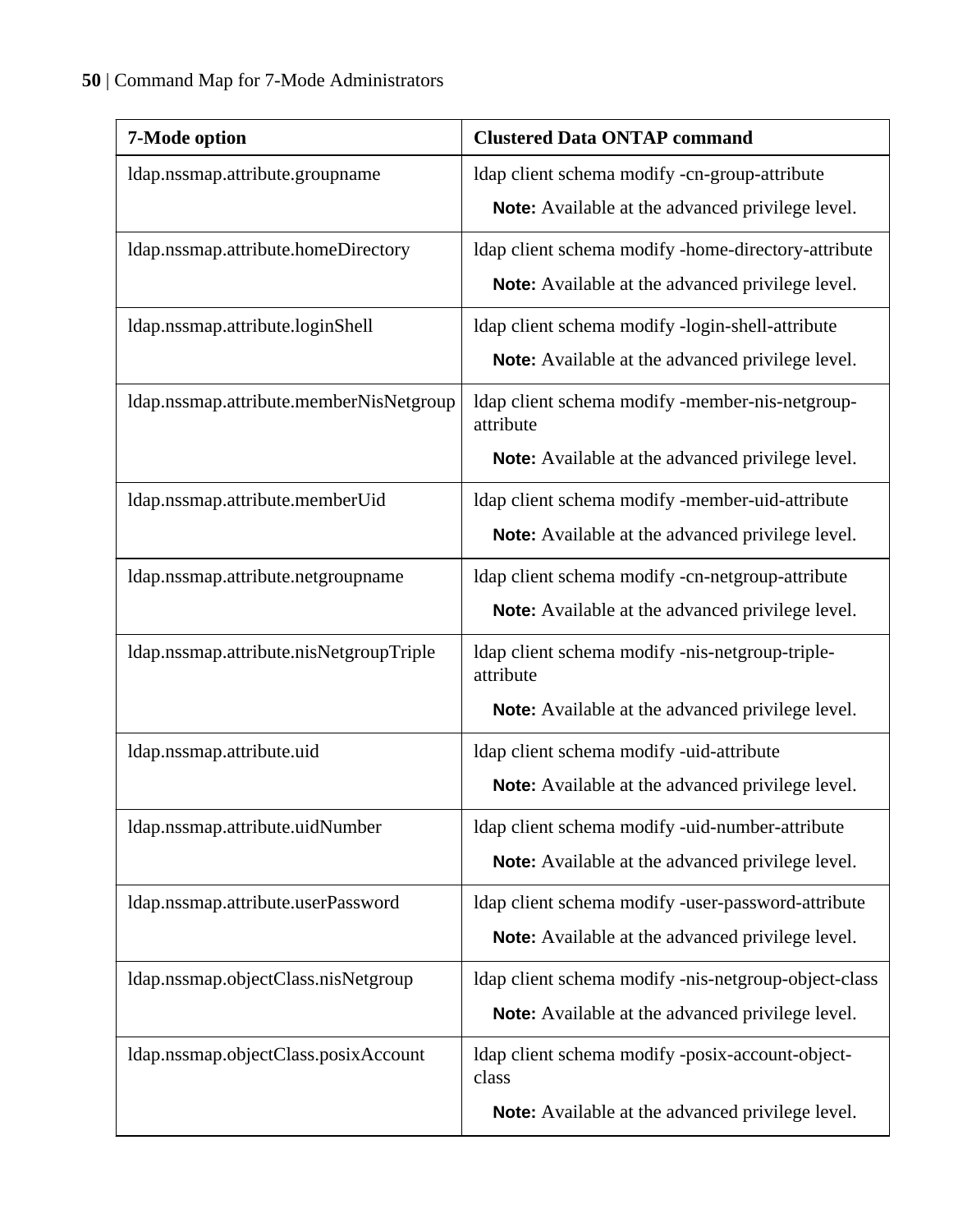| 7-Mode option                            | <b>Clustered Data ONTAP command</b>                                        |
|------------------------------------------|----------------------------------------------------------------------------|
| ldap.nssmap.objectClass.posixGroup       | Idap client schema modify -posix-group-object-class                        |
|                                          | Note: Available at the advanced privilege level.                           |
| ldap.passwd                              | vserver services name-service Idap client modify-<br>bind-password         |
| ldap.port                                | vserver services name-service Idap client modify -<br>port                 |
| ldap.servers                             | vserver services name-service Idap client modify -<br>servers              |
| ldap.servers.preferred                   | vserver services name-service Idap client modify -<br>preferred-ad-servers |
| ldap.ssl.enable                          | Not supported                                                              |
| ldap.timeout                             | vserver services name-service Idap client modify -<br>query-timeout        |
| ldap.usermap.attribute.windowsaccount    | Idap client schema modify -windows-account-<br>attribute                   |
|                                          | Note: Available at the advanced privilege level.                           |
| ldap.usermap.base                        | Idap client modify -user-dn <i>Idap DN</i> -user-scope                     |
|                                          | Note: Available at the advanced privilege level.                           |
| ldap.usermap.enable                      | Not supported                                                              |
| licensed_feature.fcp.enable              | Not supported                                                              |
| licensed_feature.flex_clone.enable       | Not supported                                                              |
| licensed_feature.flexcache_nfs.enable    | Not supported                                                              |
| licensed_feature.iscsi.enable            | Not supported                                                              |
| licensed_feature.multistore.enable       | Not supported                                                              |
| licensed_feature.nearstore_option.enable | Not supported                                                              |
| licensed_feature.vld.enable              | Not supported                                                              |
| locking.grace_lease_seconds              | vserver nfs modify -v4-grace-seconds                                       |
| lun.clone_restore                        | Not supported                                                              |
| lun.partner_unreachable.linux.asc        | Not supported                                                              |
| lun.partner_unreachable.linux.ascq       | Not supported                                                              |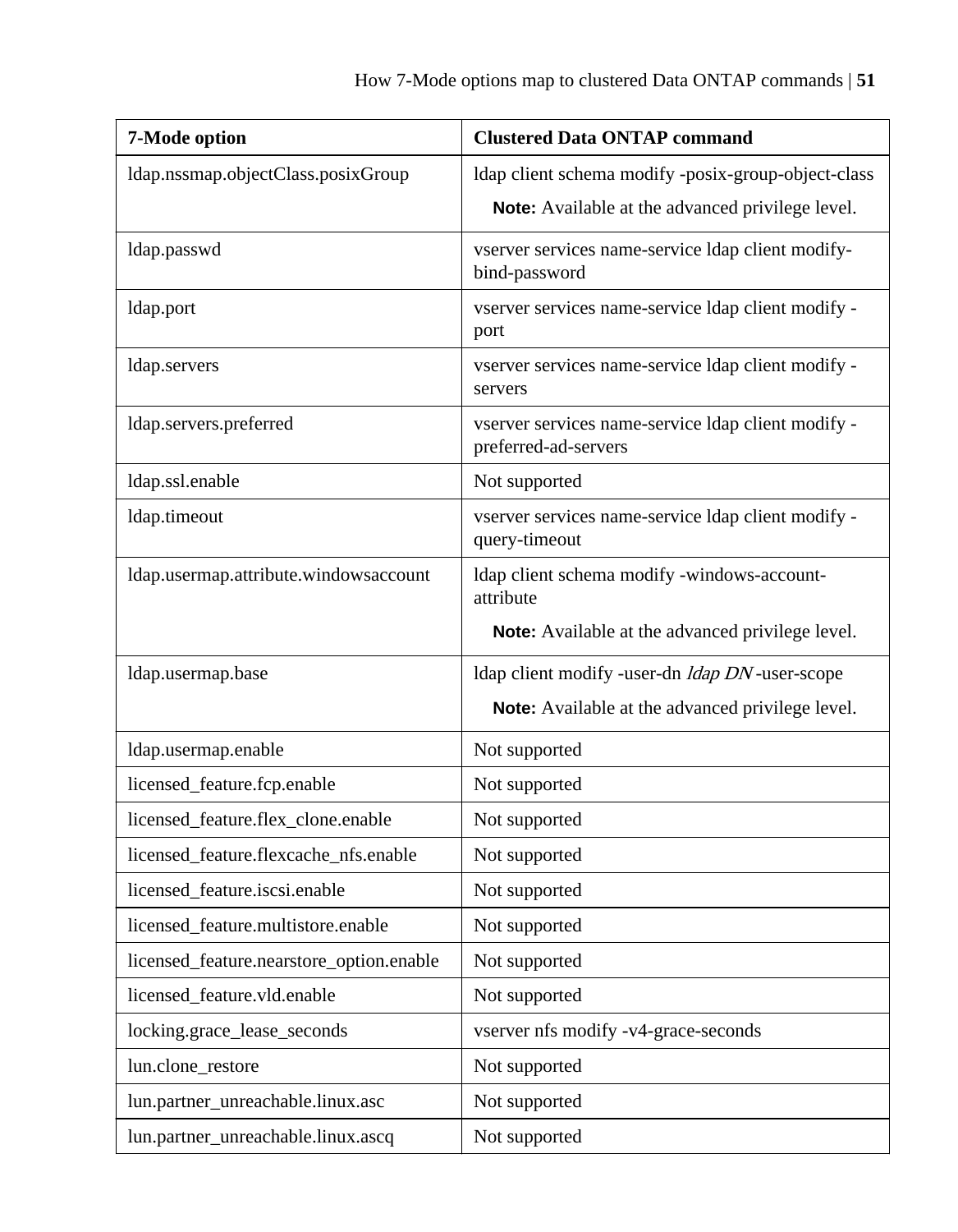<span id="page-51-0"></span>

| 7-Mode option                             | <b>Clustered Data ONTAP command</b> |
|-------------------------------------------|-------------------------------------|
| lun.partner_unreachable.linux.behavior    | Not supported                       |
| lun.partner_unreachable.linux.hold_time   | Not supported                       |
| lun.partner_unreachable.linux.scsi_status | Not supported                       |
| lun.partner_unreachable.linux.skey        | Not supported                       |
| lun.partner_unreachable.vmware.behavior   | Not supported                       |
| lun.partner_unreachable.vmware.hold_tim   | Not supported                       |
| e                                         |                                     |

## **N**

| 7-Mode option                         | <b>Clustered Data ONTAP command</b>                                           |
|---------------------------------------|-------------------------------------------------------------------------------|
| ndmpd.abort_on_disk_error             | options ndmpd.abort_on_disk_error                                             |
|                                       | Note: Available at the advanced privilege level.                              |
| ndmpd.access                          | system services firewall policy modify -policy *-<br>service ndmp -allow-list |
| ndmpd.authtype                        | system services ndmpd modify -clear-text                                      |
| ndmpd.connectlog.enabled              | Not supported                                                                 |
| ndmpd.data_port_range                 | Not supported                                                                 |
| ndmpd.enable                          | Not supported                                                                 |
| ndmpd.ignore_ctime.enabled            | Not supported                                                                 |
| ndmpd.maxversion                      | Not supported                                                                 |
| ndmpd.offset_map.enable               | Not supported                                                                 |
| ndmpd.password_length                 | Not supported                                                                 |
| ndmpd.preferred_interface             | Not supported                                                                 |
| ndmpd.tcpnodelay.enable               | Not supported                                                                 |
| ndmpd.tcpwinsize                      | Not supported                                                                 |
| nfs.assist.queue.limit                | Not supported                                                                 |
| nfs.authsys.extended_groups_ns.enable | vserver nfs modify -auth-sys-extended-groups                                  |
|                                       | <b>Note:</b> Available at the advanced privilege level.                       |
| nfs.export.allow_provisional_access   | Not supported                                                                 |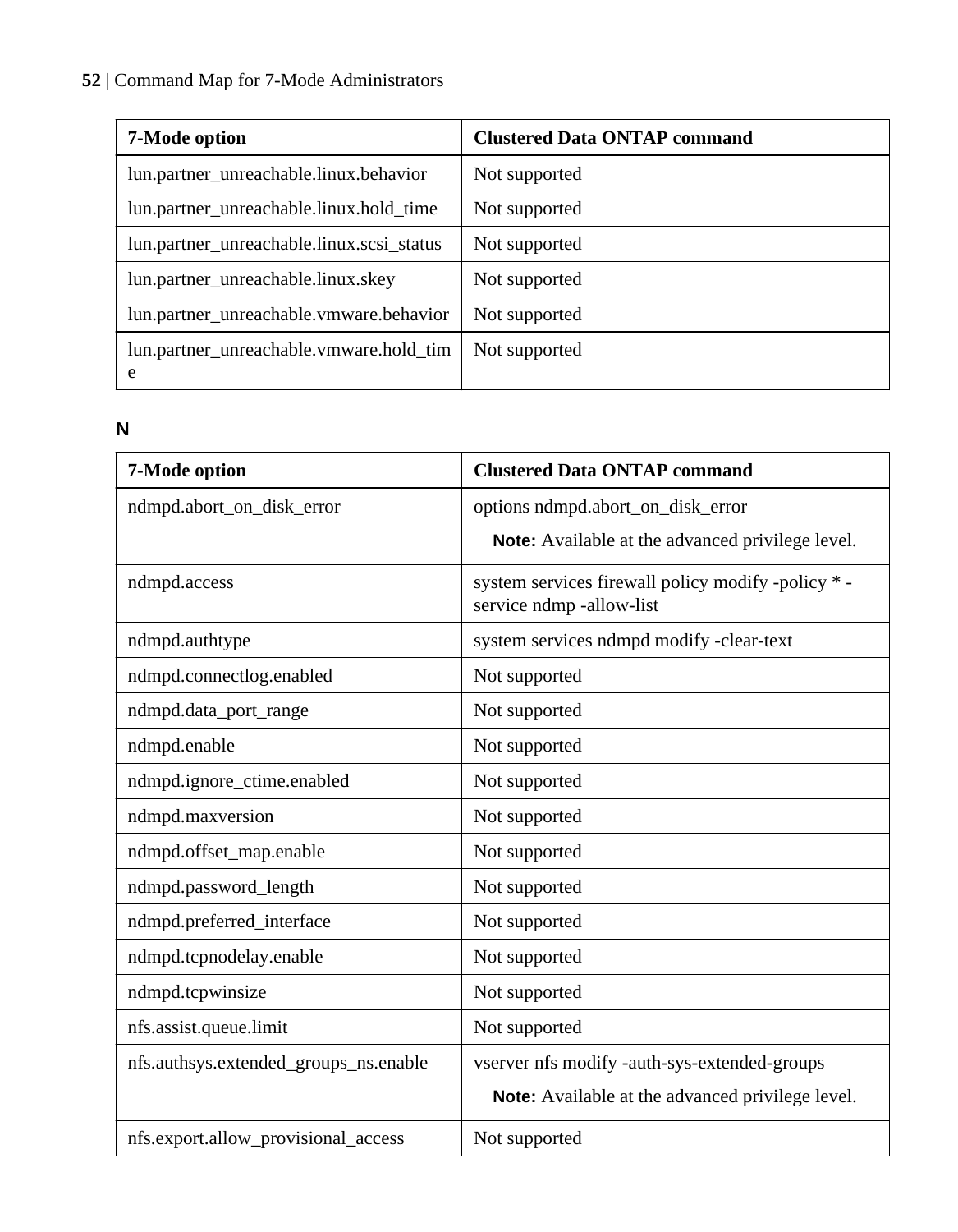| 7-Mode option                         | <b>Clustered Data ONTAP command</b>                     |
|---------------------------------------|---------------------------------------------------------|
| nfs.export.auto-update                | Not supported                                           |
| nfs.export.exportfs_comment_on_delete | Not supported                                           |
| nfs.export.harvest.timeout            | Not supported                                           |
| nfs.export.neg.timeout                | Not supported                                           |
| nfs.kerberos.enable                   | vserver nfs kerberos realm create                       |
| nfs.kerberos.file_keytab.enable       | Not supported                                           |
| nfs.kerberos.file_keytab.principal    | vserver nfs kerberos realm create                       |
| nfs.kerberos.file_keytab.realm        | vserver nfs kerberos realm create                       |
| nfs.max_num_aux_groups                | vserver nfs { show   modify } -extended-groups-limit    |
| nfs.mount_rootonly                    | vserver nfs modify -mount-rootonly                      |
| nfs.netgroup.strict                   | Not supported                                           |
| nfs.nfs_rootonly                      | vserver nfs modify -nfs-rootonly                        |
| nfs.per_client_stats.enable           | statistics settings modify -client stats                |
|                                       | Note: Available at the advanced privilege level.        |
| nfs.require_valid_mapped_uid          | vserver name-mapping create                             |
| nfs.response.trace                    | vserver nfs modify -trace-enabled                       |
|                                       | Note: Available at the advanced privilege level.        |
| nfs.response.trigger                  | vserver nfs modify -trigger                             |
|                                       | Note: Available at the advanced privilege level.        |
| nfs.rpcsec.ctx.high                   | nfs modify -rpcsec-ctx-high                             |
|                                       | <b>Note:</b> Available at the advanced privilege level. |
| nfs.rpcsec.ctx.idle                   | nfs modify -rpcsec-ctx-idle                             |
|                                       | Note: Available at the advanced privilege level.        |
| nfs.tcp.enable                        | vserver nfs modify -tcp                                 |
| nfs.thin_prov.ejuke                   | vserver nfs modify -enable-ejukebox                     |
|                                       | Note: Available at the advanced privilege level.        |
| nfs.udp.enable                        | vserver nfs modify -udp                                 |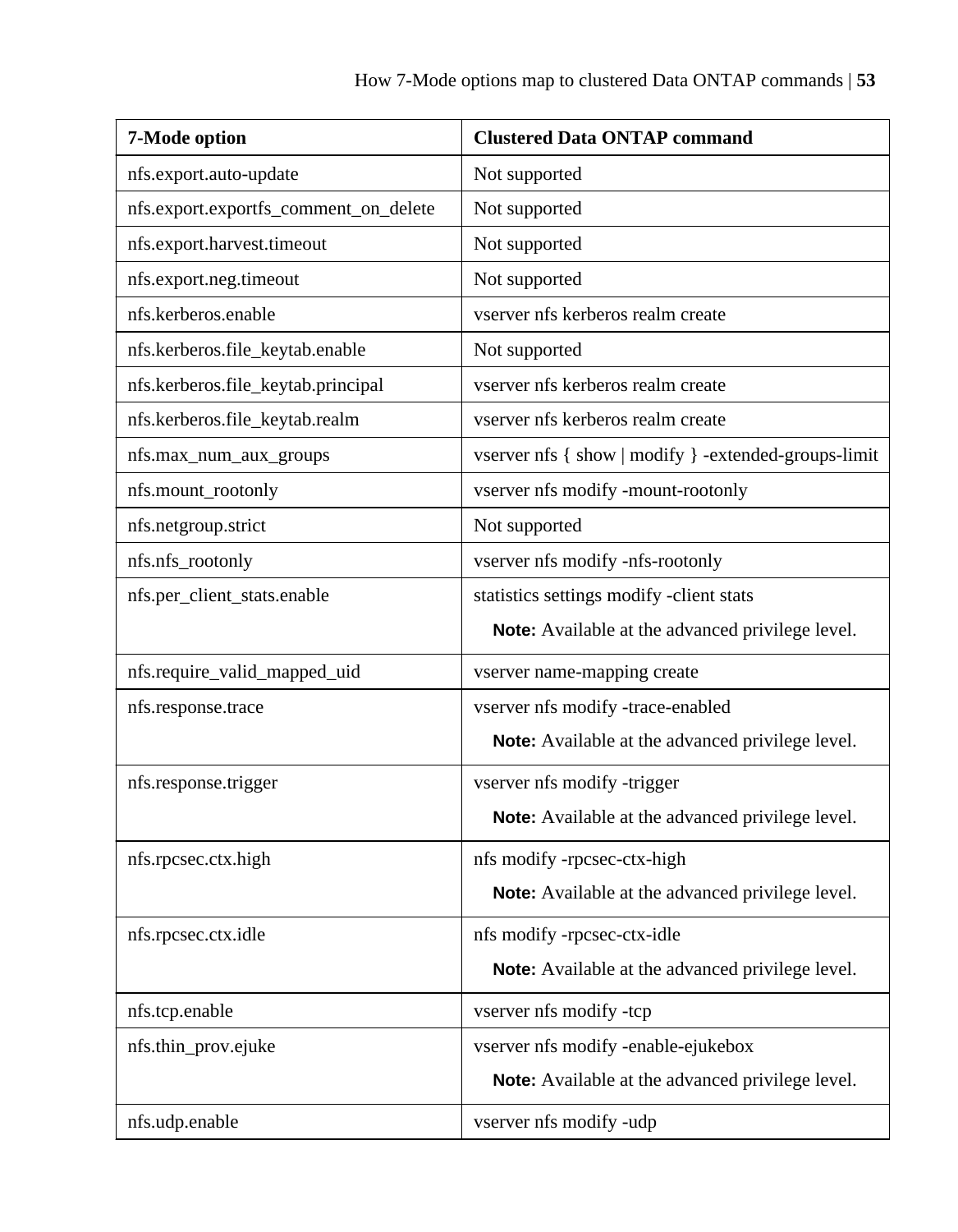| 7-Mode option                     | <b>Clustered Data ONTAP command</b>                          |
|-----------------------------------|--------------------------------------------------------------|
| nfs.udp.xfersize                  | vserver nfs modify -udp-max-xfer-size                        |
|                                   | Note: Available at the advanced privilege level.             |
| nfs.v2.df_2gb_lim                 | Not supported                                                |
| nfs.v2.enable                     | Not supported                                                |
| nfs.v3.enable                     | vserver nfs modify -v3                                       |
| nfs.v4.acl.enable                 | vserver nfs modify -v4.0-acl                                 |
| nfs.v4.enable                     | vserver nfs modify -v4.0                                     |
| nfs.v4.id.allow_numerics          | vserver nfs modify -v4-numeric-ids                           |
| nfs.v4.id.domain                  | vserver nfs modify -v4-id-domain                             |
| nfs.v4.read_delegation            | vserver nfs modify -v4.0-read-delegation                     |
| nfs.v4.write_delegation           | vserver nfs modify -v4.0-write-delegation                    |
| nfs.vstorage.enable               | vserver nfs modify -vstorage                                 |
| nfs.webnfs.enable                 | Not supported                                                |
| nfs.webnfs.rootdir                | Not supported                                                |
| nfs.webnfs.rootdir.set            | Not supported                                                |
| nis.domainname                    | vserver services name-service nis-domain modify -<br>domain  |
| nis.enable                        | vserver services name-service nis-domain modify -<br>active  |
| nis.group_update.enable           | Not supported                                                |
| nis.group_update_schedule         | Not supported                                                |
| nis.netgroup.domain_search.enable | Not supported                                                |
| nis.servers                       | vserver services name-service nis-domain modify -<br>servers |
| nis.slave.enable                  | Not supported                                                |
| nlm.cleanup.timeout               | Not supported                                                |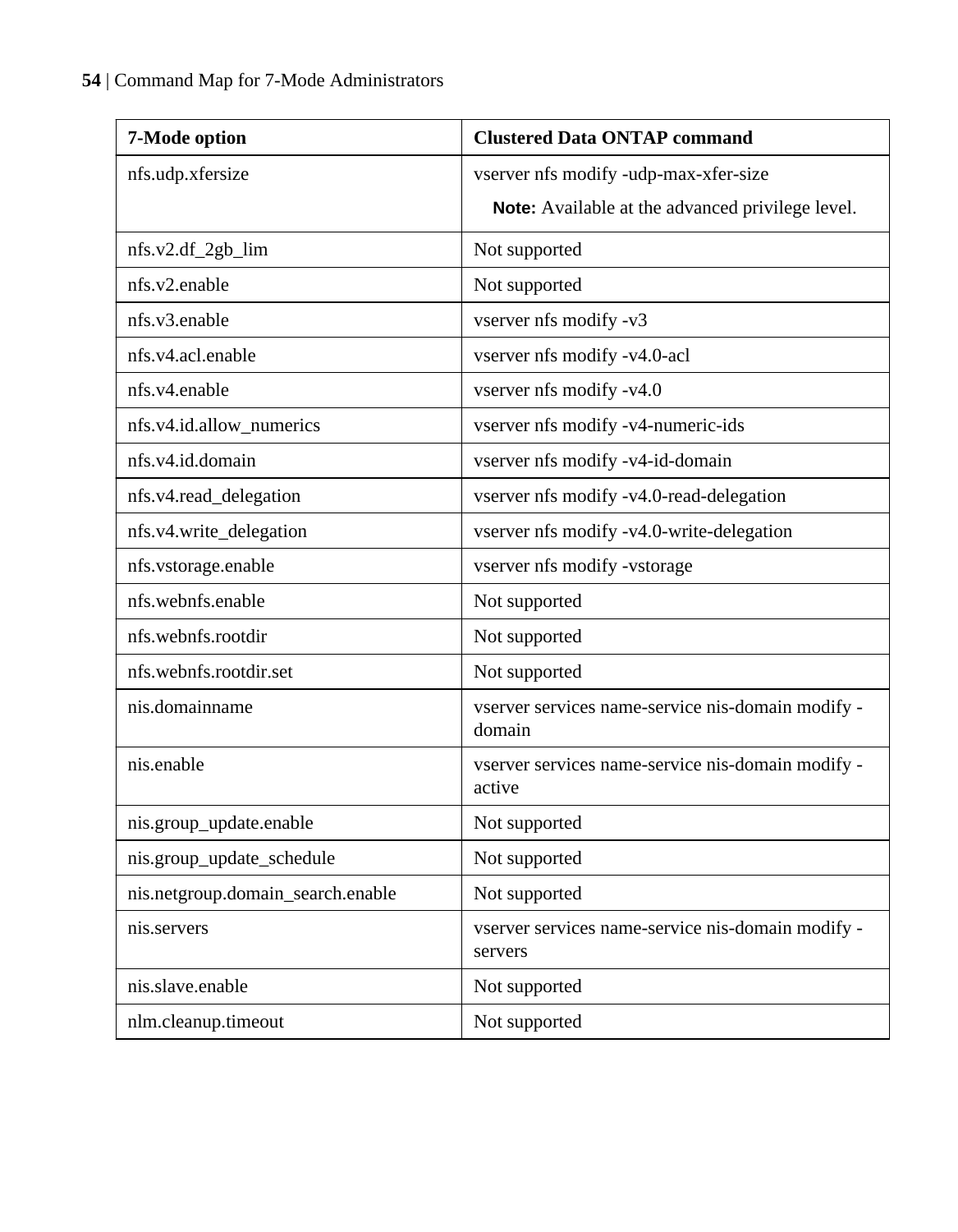<span id="page-54-0"></span>

| - |    |   |
|---|----|---|
|   | ۰. | I |
|   |    |   |

| 7-Mode option | <b>Clustered Data ONTAP command</b> |
|---------------|-------------------------------------|
| pcnfsd.enable | Not supported                       |
| pcnfsd.umask  | Not supported                       |

**Q**

| 7-Mode option                  | <b>Clustered Data ONTAP command</b> |
|--------------------------------|-------------------------------------|
| qos.classify.count_all_matches | Not supported                       |

## **R**

**Note:** All raid options have 7-Mode-compatible nodeshell shortcuts of the form **options** optionname.

| 7-Mode option                         | <b>Clustered Data ONTAP command</b>                                                 |
|---------------------------------------|-------------------------------------------------------------------------------------|
| raid                                  | storage raid-options { modify   show }                                              |
| raid.background_disk_fw_update.enable | storage disk option modify -bkg-firmware-update                                     |
| raid.disk.copy.auto.enable            | storage raid-options modify -<br>raid.disk.copy.auto.enable                         |
| raid disk timeout enable              | system node run -node { <i>nodename</i> local } options<br>raid.disk.timeout.enable |
| raid.disktype.enable                  | Not supported                                                                       |
| raid.lost_write.enable                | raid-options modify raid.lost_write.enable                                          |
|                                       | <b>Note:</b> Available at the advanced privilege level.                             |
| raid.media scrub.enable               | storage raid-options { modify   show } -name<br>raid.media_scrub.enable             |
| raid.media_scrub.rate                 | storage raid-options { modify   show } -name<br>raid.media_scrub.rate               |
| raid.min spare count                  | storage raid-options { modify   show } -name<br>raid.min_spare_count                |
| raid.mix.hdd.disktype.capacity        | storage raid-options { modify   show } -name<br>raid.mix.hdd.disktype.capacity      |
| raid.mix.hdd.disktype.performance     | storage raid-options { modify   show } -name<br>raid.mix.hdd.disktype.performance   |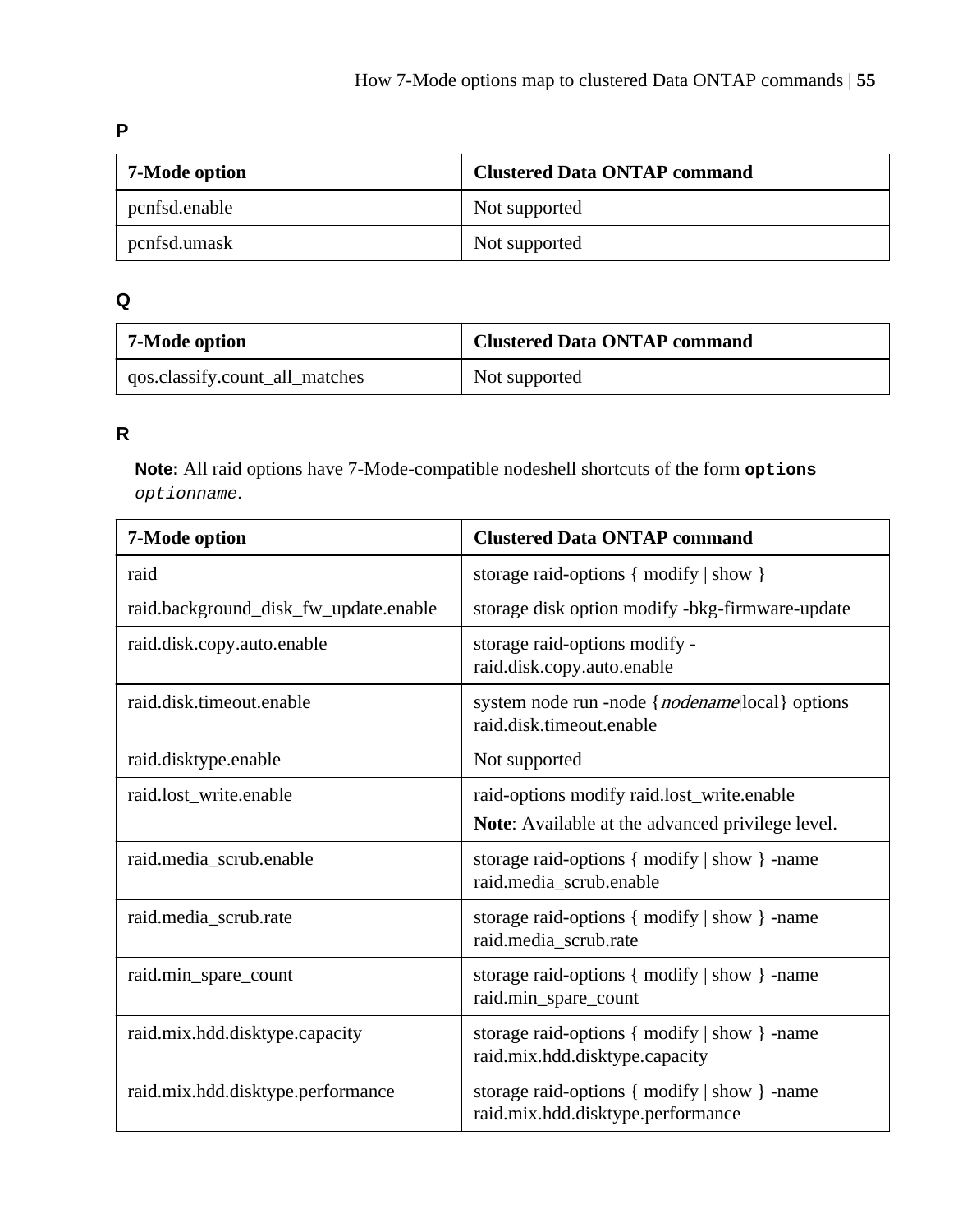| 7-Mode option                          | <b>Clustered Data ONTAP command</b>                                          |
|----------------------------------------|------------------------------------------------------------------------------|
| raid.mix.hdd.rpm.capacity              | storage raid-options { modify   show } -name<br>raid.mix.hdd.rpm.capacity    |
| raid.mix.hdd.rpm.performance           | storage raid-options { modify   show } -name<br>raid.mix.hdd.rpm.performance |
| raid.mirror_read_plex_pref             | storage raid-options { modify   show } -name<br>raid.mirror_read_plex_pref   |
| raid.reconstruct.perf_impact           | storage raid-options { modify   show } -name<br>raid.reconstruct.perf_impact |
| raid.resync.perf_impact                | storage raid-options { modify   show } -name<br>raid.resync.perf_impact      |
| raid.rpm.ata.enable                    | Not supported                                                                |
| raid.rpm.fcal.enable                   | Not supported                                                                |
| raid.scrub.duration                    | storage raid-options { modify   show } -name<br>raid.scrub.duration          |
| raid.scrub.perf_impact                 | storage raid-options { modify   show } -name<br>raid.scrub.perf_impact       |
| raid.scrub.schedule                    | storage raid-options { modify   show } -name<br>raid.scrub.schedule          |
| raid.timeout                           | storage raid-options { modify   show } -name<br>raid.timeout                 |
| raid.verify.perf_impact                | storage raid-options { modify   show } -name<br>raid.verify.perf_impact      |
| replication.logical.reserved_transfers | snapmirror set-options -xdp-source-xfer-reserve-pct                          |
| replication.throttle.enable            | snapmirror modify -throttle                                                  |
| replication.volume.reserved_transfers  | snapmirror set-options -dp-source-xfer-reserve-pct                           |
| replication.volume.use_auto_resync     | Not supported                                                                |
| rpc.mountd.tcp.port                    | vserver nfs modify -mountd-port                                              |
|                                        | Note: Available at the advanced privilege level.                             |
| rpc.mountd.udp.port                    | vserver nfs modify -mountd-port                                              |
|                                        | Note: Available at the advanced privilege level.                             |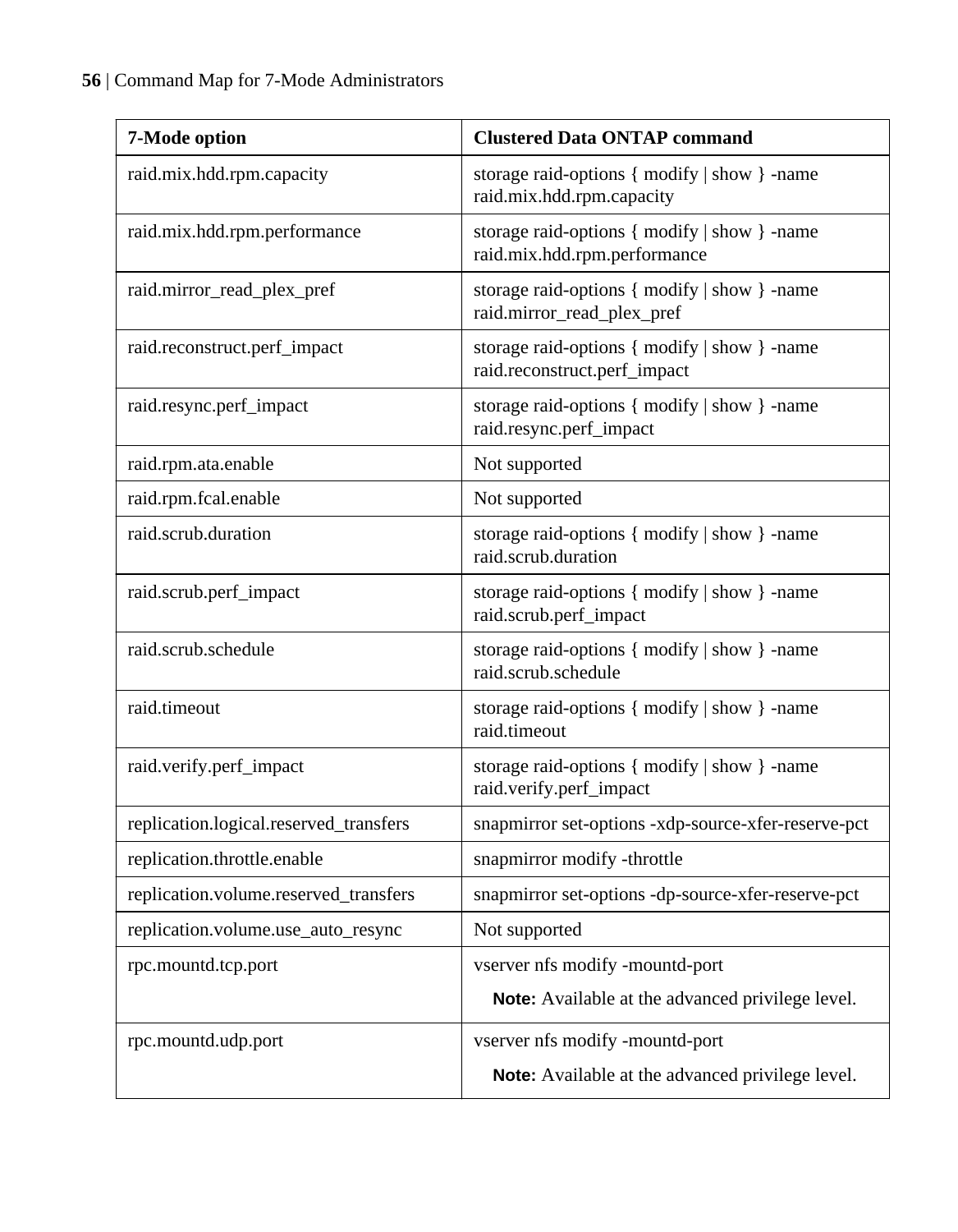<span id="page-56-0"></span>

| 7-Mode option        | <b>Clustered Data ONTAP command</b>                                              |
|----------------------|----------------------------------------------------------------------------------|
| rpc.nlm.tcp.port     | vserver nfs modify -nlm-port                                                     |
|                      | Note: Available at the advanced privilege level.                                 |
| rpc.nlm.udp.port     | vserver nfs modify -nlm-port                                                     |
|                      | <b>Note:</b> Available at the advanced privilege level.                          |
| rpc.nsm.tcp.port     | vserver nfs modify -nsm-port                                                     |
|                      | <b>Note:</b> Available at the advanced privilege level.                          |
| rpc.nsm.udp.port     | vserver nfs modify -nsm-port                                                     |
|                      | Note: Available at the advanced privilege level.                                 |
| rpc.pcnfsd.tcp.port  | Not supported                                                                    |
| rpc.pcnfsd.udp.port  | Not supported                                                                    |
| rpc.rquotad.udp.port | vserver nfs modify -rquotad-port                                                 |
|                      | Note: Available at the advanced privilege level.                                 |
| rquotad.enable       | vserver nfs modify -rquota                                                       |
| rsh.access           | system services firewall policy create -policy mgmt -<br>service rsh -allow-list |
| rsh.enable           | system services firewall policy create -policy mgmt -<br>service rsh -allow-list |

# **S**

| 7-Mode option                     | <b>Clustered Data ONTAP command</b> |
|-----------------------------------|-------------------------------------|
| security.admin.authentication     | security login modify               |
| security.admin.nsswitchgroup      | vserver modify                      |
| security.passwd.firstlogin.enable | security login role config modify   |
| security.passwd.lockout.numtries  | security login role config modify   |
| security.passwd.rootaccess.enable | Not supported                       |
| security.passwd.rules.enable      | security login role config modify   |
| security.passwd.rules.everyone    | security login role config modify   |
| security.passwd.rules.history     | security login role config modify   |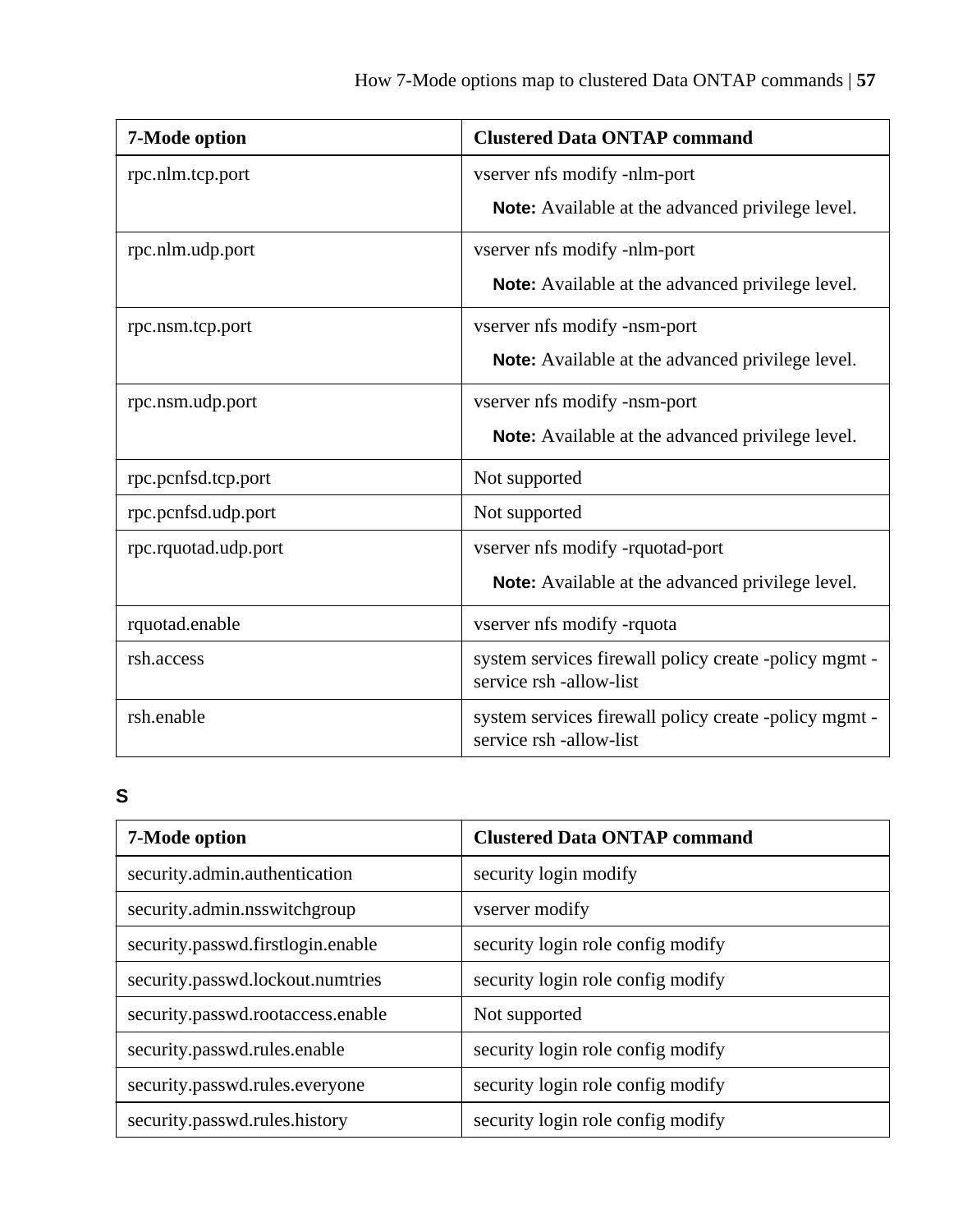| 7-Mode option                            | <b>Clustered Data ONTAP command</b>                                               |
|------------------------------------------|-----------------------------------------------------------------------------------|
| security.passwd.rules.maximum            | security login role config modify                                                 |
| security.passwd.rules.minimum            | security login role config modify                                                 |
| security.passwd.rules.minimum.alphabetic | Not supported                                                                     |
| security.passwd.rules.minimum.digit      | Not supported                                                                     |
| security.passwd.rules.minimum.symbol     | Not supported                                                                     |
| sftp.auth_style                          | Not supported                                                                     |
| sftp.dir_override                        | Not supported                                                                     |
| sftp.dir_restriction                     | Not supported                                                                     |
| sftp.enable                              | Not supported                                                                     |
| sftp.idle_timeout                        | Not supported                                                                     |
| sftp.locking                             | Not supported                                                                     |
| sftp.log_enable                          | Not supported                                                                     |
| sftp.log_filesize                        | Not supported                                                                     |
| sftp.log_nfiles                          | Not supported                                                                     |
| sftp.max_connections                     | Not supported                                                                     |
| sftp.max_connections_threshold           | Not supported                                                                     |
| sftp.override_client_permissions         | Not supported                                                                     |
| shelf.atfcx.auto.reset.enable            | system node run -node { nodename local } options<br>shelf.atfcx.auto.reset.enable |
| shelf.esh4.auto.reset.enable             | system node run -node { nodename local } options<br>shelf.esh4.auto.reset.enable  |
| shelf.fw.ndu.enable                      | system node run -node { nodename local } options<br>shelf.fw.ndu.enable           |
| sis.max_vfiler_active_ops                | Not supported                                                                     |
| snaplock.autocommit_period               | Not supported                                                                     |
| snaplock.compliance.write_verify         | Not supported                                                                     |
| snaplock.log.default_retention           | Not supported                                                                     |
| snaplock.log.maximum_size                | Not supported                                                                     |
| snapmirror.access                        | snapmirror create                                                                 |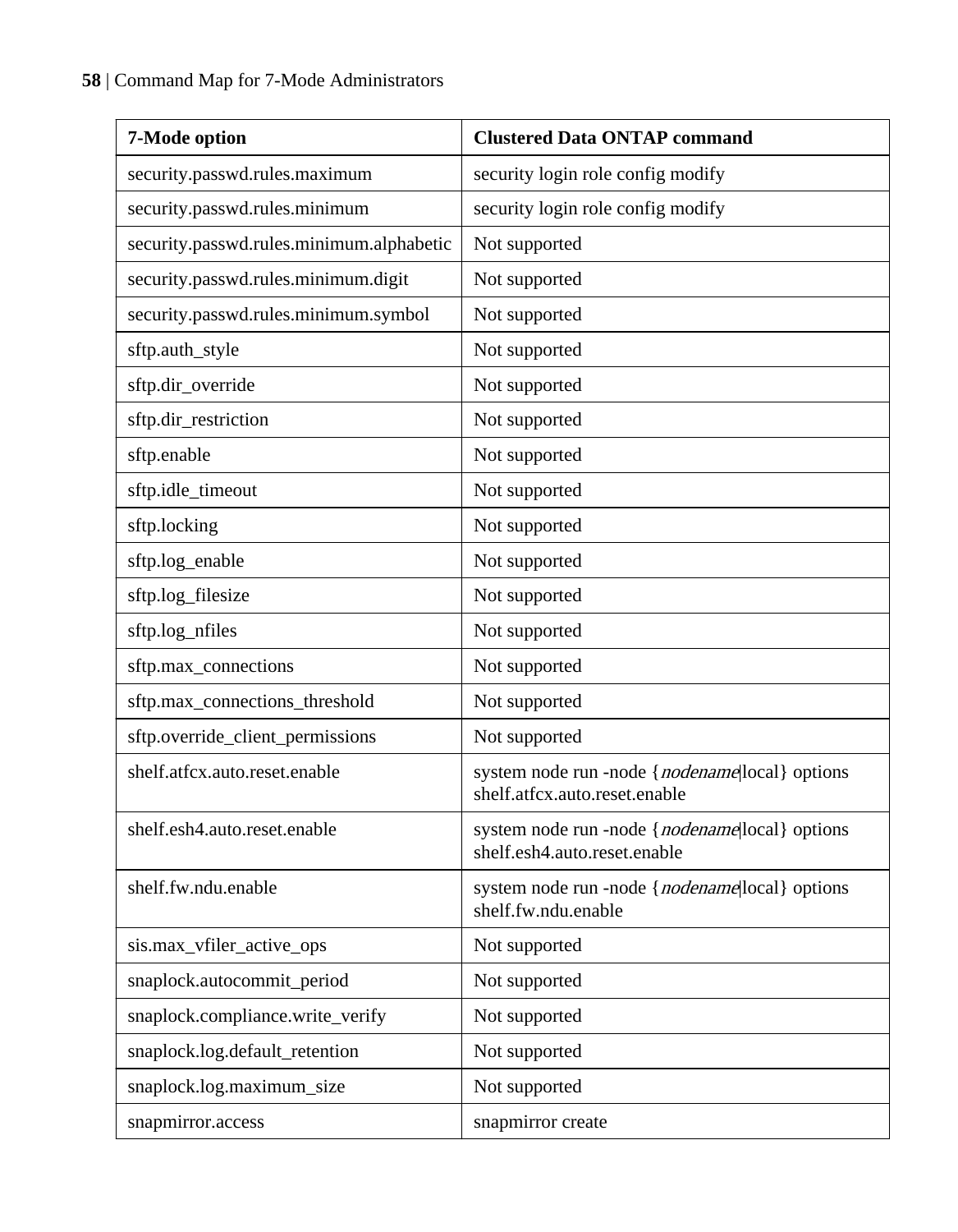| 7-Mode option                        | <b>Clustered Data ONTAP command</b>                                                                                                                             |
|--------------------------------------|-----------------------------------------------------------------------------------------------------------------------------------------------------------------|
| snapmirror.checkip.enable            | Not supported                                                                                                                                                   |
| snapmirror.cmode.suspend             | snapmirror quiesce                                                                                                                                              |
| snapmirror.delayed_acks.enable       | Not supported                                                                                                                                                   |
| snapmirror.vsm.volread.smtape_enable | Not supported                                                                                                                                                   |
| snapvalidator.version                | Not supported                                                                                                                                                   |
| snapvault.access                     | vserver peer                                                                                                                                                    |
| snapvault.enable                     | Not supported                                                                                                                                                   |
| snapvault.lockvault_log_volume       | Not supported                                                                                                                                                   |
| snapvault.preservesnap               | snapmirror policy                                                                                                                                               |
| snapvault.snapshot_for_dr_backup     | Not supported                                                                                                                                                   |
| snmp.access                          | system services firewall policy modify -policy policy<br>name-service snmp-allow-list                                                                           |
| snmp.enable                          | Not supported                                                                                                                                                   |
| ssh.access                           | system services firewall policy modify -policy policy<br>name-service ssh-allow-list                                                                            |
| ssh.enable                           | system services firewall policy modify -policy policy<br>name-service ssh-allow-list                                                                            |
| ssh.idle.timeout                     | Not supported                                                                                                                                                   |
| ssh.passwd_auth.enable               | security login { show   create   delete } -user-or-<br>group-name <i>username</i> -application ssh -authmethod<br>publickey -role rolename -vserver vservername |
| ssh.pubkey_auth.enable               | security login modify -authmethod publickey                                                                                                                     |
| ssh1.enable                          | Not supported                                                                                                                                                   |
| ssh2.enable                          | Not supported                                                                                                                                                   |
| ssl.enable                           | security ssl modify -server -enabled                                                                                                                            |
| ssl.v2.enable                        | system services web modify -sslv2-enabled                                                                                                                       |
| ssl.v3.enable                        | system services web modify -sslv3-enabled                                                                                                                       |
| stats.archive.frequency_config       | Not supported                                                                                                                                                   |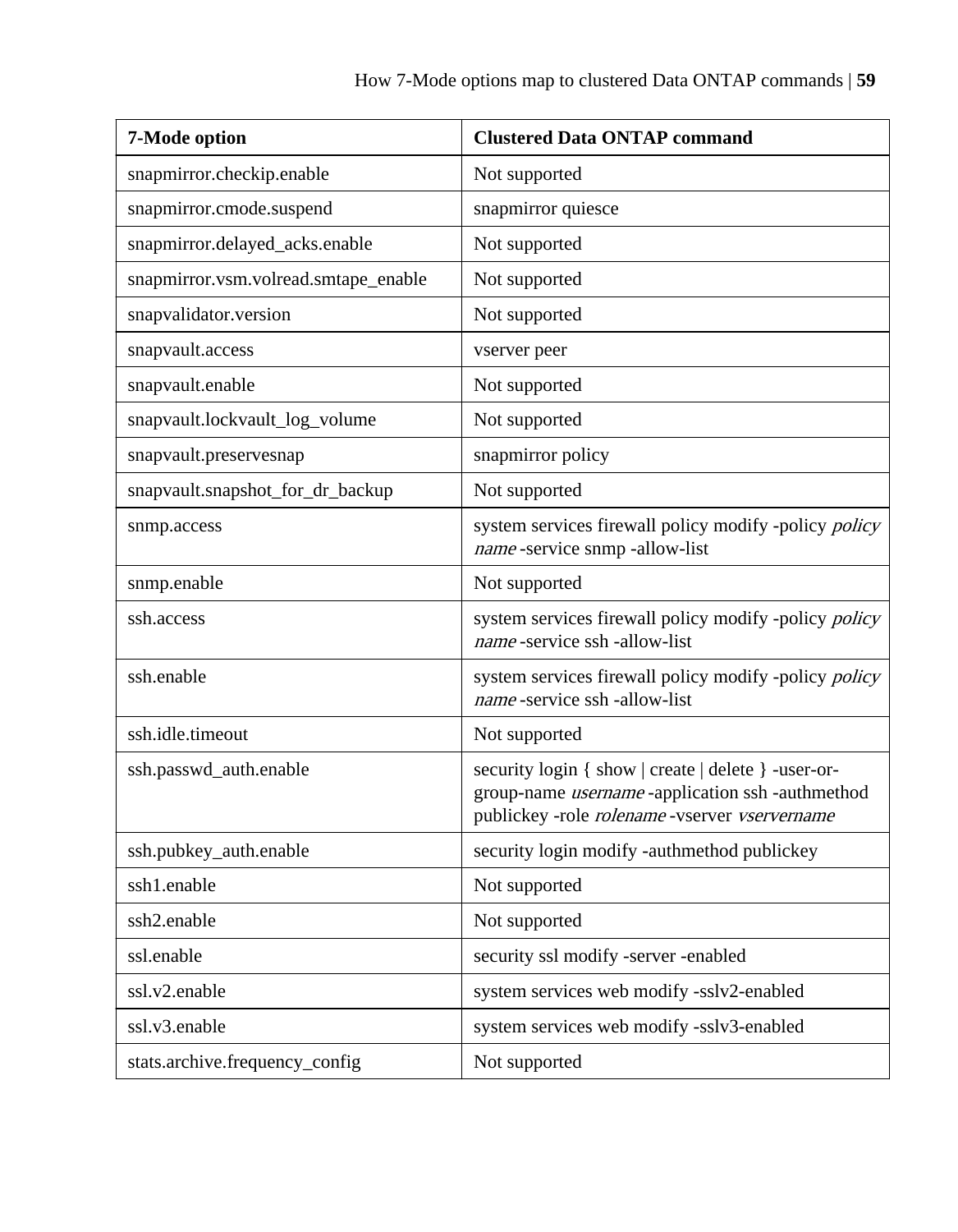<span id="page-59-0"></span>

| _ |  |
|---|--|
|   |  |
|   |  |
|   |  |
|   |  |

| 7-Mode option          | <b>Clustered Data ONTAP command</b>                                                 |
|------------------------|-------------------------------------------------------------------------------------|
| tape.reservations      | options tape.reservations                                                           |
| telnet.access          | system services firewall policy create -policy mgmt -<br>service telnet -allow-list |
| telnet.distinct.enable | Not supported                                                                       |
| telnet.enable          | system services firewall policy create -policy mgmt -<br>service telnet -allow-list |
| tftpd.enable           | Not supported                                                                       |
| tftpd.logging          | Not supported                                                                       |
| tftpd.max_connections  | Not supported                                                                       |
| tftpd.rootdir          | Not supported                                                                       |
| timed.enable           | system services ntp config modify -enabled                                          |
| timed.log              | Not supported                                                                       |
| timed.max_skew         | Not supported                                                                       |
| timed.min skew         | Not supported                                                                       |
| timed.proto            | Not supported                                                                       |
| timed.sched            | Not supported                                                                       |
| timed.servers          | cluster time-service ntp server                                                     |
| timed.window           | Not supported                                                                       |
| trusted.hosts          | Not supported                                                                       |

## **V**

| 7-Mode option                         | <b>Clustered Data ONTAP command</b> |
|---------------------------------------|-------------------------------------|
| vol.move.cutover.cpu.busy.limit       | Not supported                       |
| vol.move.cutover.disk.busy.limit      | Not supported                       |
| vsm.smtape.concurrent.cascade.support | Not supported                       |
|                                       |                                     |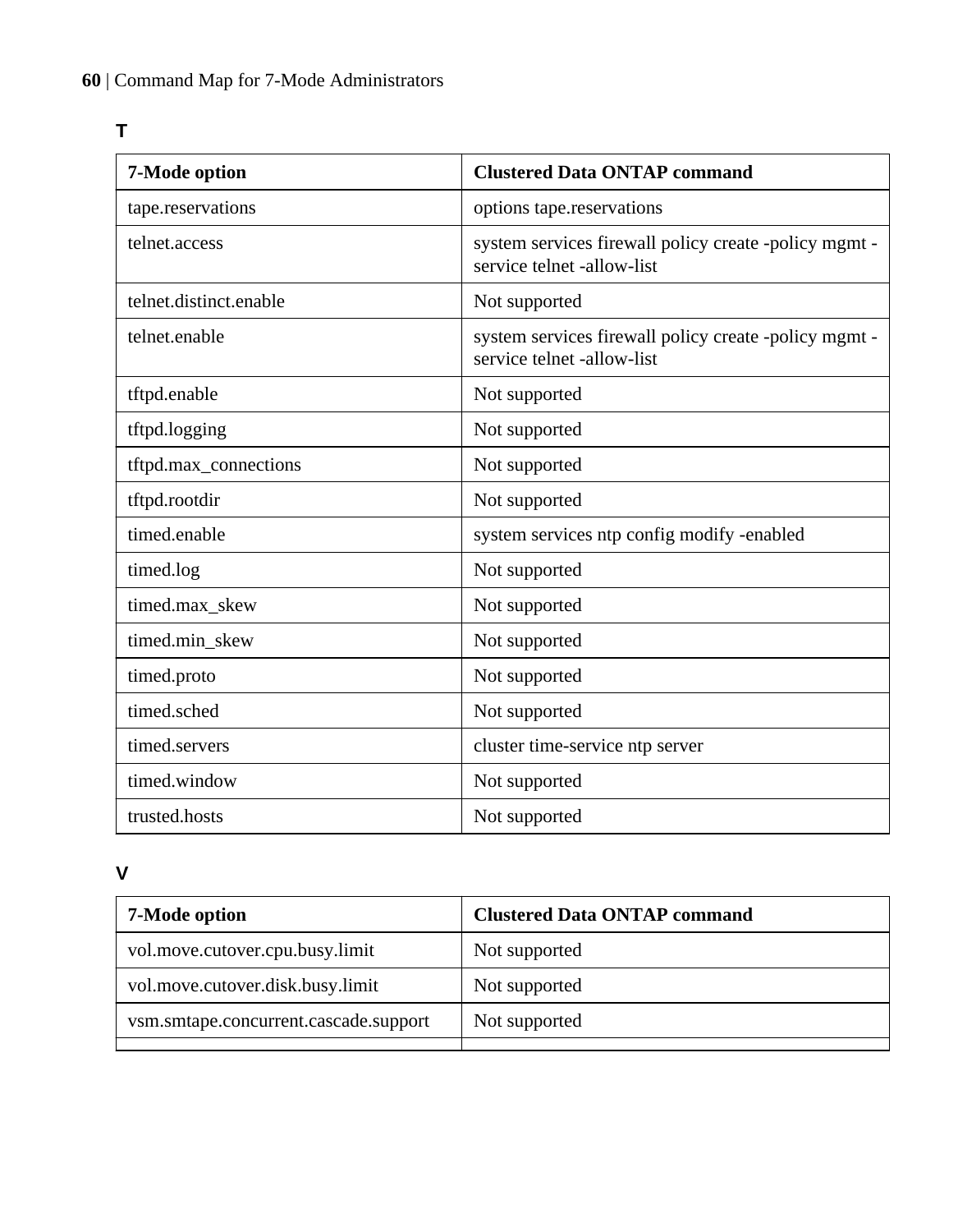| 7-Mode option                         | <b>Clustered Data ONTAP command</b>                                                              |
|---------------------------------------|--------------------------------------------------------------------------------------------------|
| wafl.default_nt_user                  | vserver nfs modify -default-win-user                                                             |
| wafl.default_unix_user                | vserver cifs options modify -default-unix-user                                                   |
| wafl.group_cp                         | system node run -node { <i>nodename</i> local } options<br>wafl.group_cp                         |
| wafl.inconsistent.asup_frequency.blks | system node run -node { <i>nodename</i> local } options<br>wafl.inconsistent.asup_frequency.blks |
| wafl.inconsistent.asup_frequency.time | system node run -node { <i>nodename</i> local } options<br>wafl.inconsistent.asup_frequency.time |
| wafl.inconsistent.ems_suppress        | system node run -node { nodename local } options<br>wafl.inconsistent.ems_suppress               |
| wafl.maxdirsize                       | vol create -maxdir-size                                                                          |
|                                       | <b>Note:</b> Available at the advanced privilege level.                                          |
| wafl.nt_admin_priv_map_to_root        | vserver name-mapping create                                                                      |
| wafl.root_only_chown                  | vserver nfs modify -chown-mode                                                                   |
|                                       | <b>Note:</b> Available at the advanced privilege level.                                          |
| wafl.wcc_minutes_valid                | Not supported                                                                                    |
| webday.enable                         | Not supported                                                                                    |

<span id="page-60-0"></span>**W**

### **Related concepts**

[How to interpret the clustered Data ONTAP commands, options, and configuration files maps for](#page-3-0) [7-Mode administrators](#page-3-0) on page 4

#### **Related references**

[How 7-Mode commands map to clustered Data ONTAP commands](#page-5-0) on page 6 [How 7-Mode configuration files map to clustered Data ONTAP commands](#page-61-0) on page 62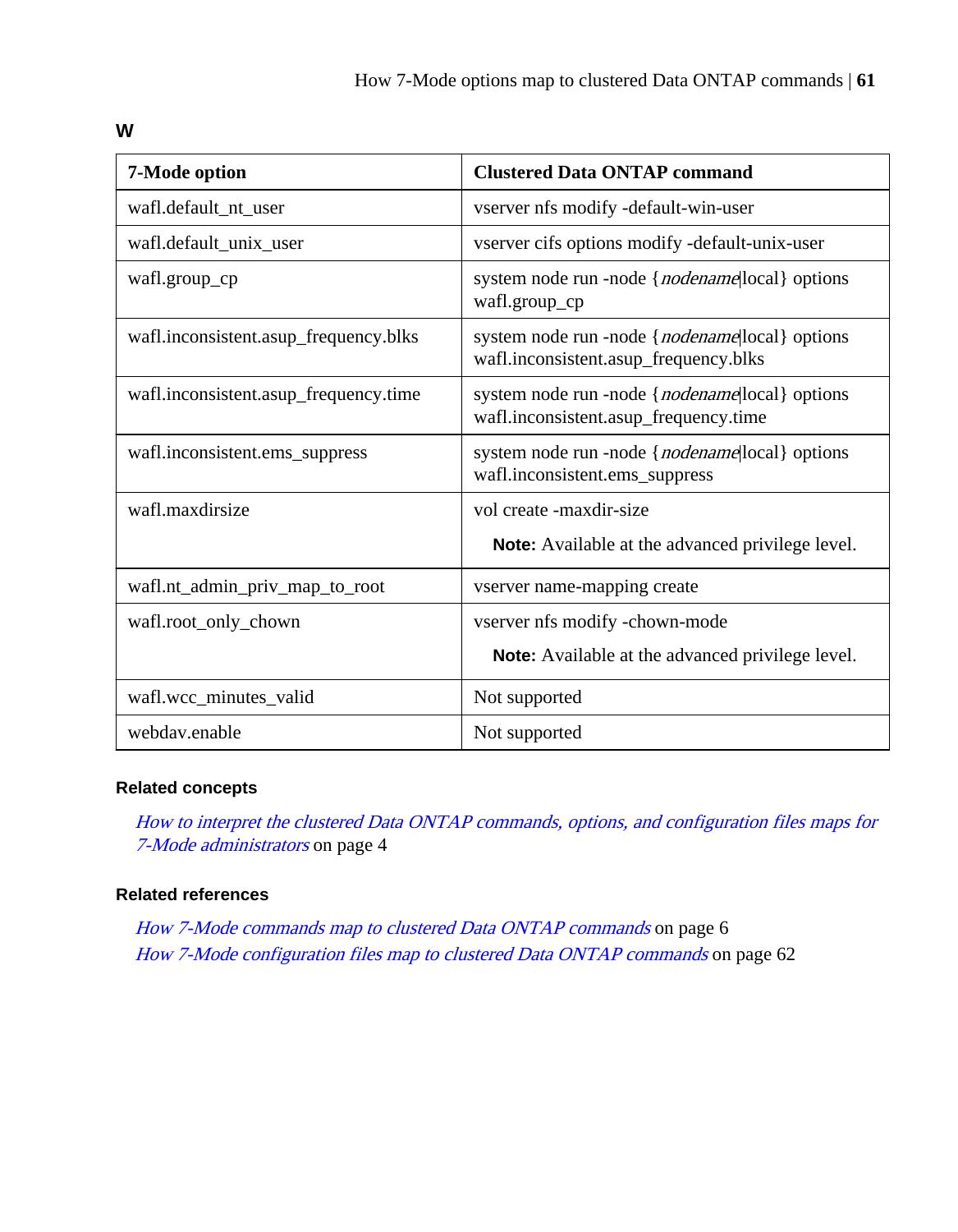# <span id="page-61-0"></span>**How 7-Mode configuration files map to clustered Data ONTAP commands**

In Data ONTAP operating in 7-Mode, you typically use flat files to configure the storage system. In clustered Data ONTAP, you use configuration commands. The table below shows how 7-Mode configuration files map to clustered Data ONTAP configuration commands.

| 7-Mode configuration file     | <b>Clustered Data ONTAP configuration command</b>                                                                                                                                                                                                                                                                                                                                              |
|-------------------------------|------------------------------------------------------------------------------------------------------------------------------------------------------------------------------------------------------------------------------------------------------------------------------------------------------------------------------------------------------------------------------------------------|
| /etc/cifs_homedir.cfq         | vserver cifs home-directory search-path                                                                                                                                                                                                                                                                                                                                                        |
| /etc/exports                  | vserver export-policy                                                                                                                                                                                                                                                                                                                                                                          |
| /etc/hosts                    | vserver services dns hosts                                                                                                                                                                                                                                                                                                                                                                     |
| /etc/hosts.equiv              | Not applicable. Use security login commands to create<br>user access profiles.                                                                                                                                                                                                                                                                                                                 |
| /etc/messages                 | event log show                                                                                                                                                                                                                                                                                                                                                                                 |
| /etc/motd                     | Not applicable.                                                                                                                                                                                                                                                                                                                                                                                |
| /etc/nsswitch.conf            | vserver modify                                                                                                                                                                                                                                                                                                                                                                                 |
| /etc/rc                       | In clustered Data ONTAP, the retention of node configuration<br>information processed at boot is transferred to other internal<br>files that retain the configuration information. This contrasts<br>with Data ONTAP operating in 7-Mode, in which features<br>configured in memory are also retained in the /etc/rc file to<br>be replayed at boot and reconfigured.                          |
| /etc/quotas                   | volume quota                                                                                                                                                                                                                                                                                                                                                                                   |
| /etc/resolv.conf              | vserver services dns modify                                                                                                                                                                                                                                                                                                                                                                    |
| /etc/snapmirror.allow         | Intercluster relationships exist between two clusters.<br>Intracluster relationships exist between two nodes on the same<br>cluster. Authentication of the remote cluster occurs during the<br>creation of the cluster peering relationship. Intracluster<br>snapmirror create can be performed only by the cluster<br>administrator to enforce per Storage Virtual Machine (SVM)<br>security. |
| /etc/snapmirror.conf          | snapmirror create                                                                                                                                                                                                                                                                                                                                                                              |
| /etc/<br>symlink.translations | vserver cifs symlink                                                                                                                                                                                                                                                                                                                                                                           |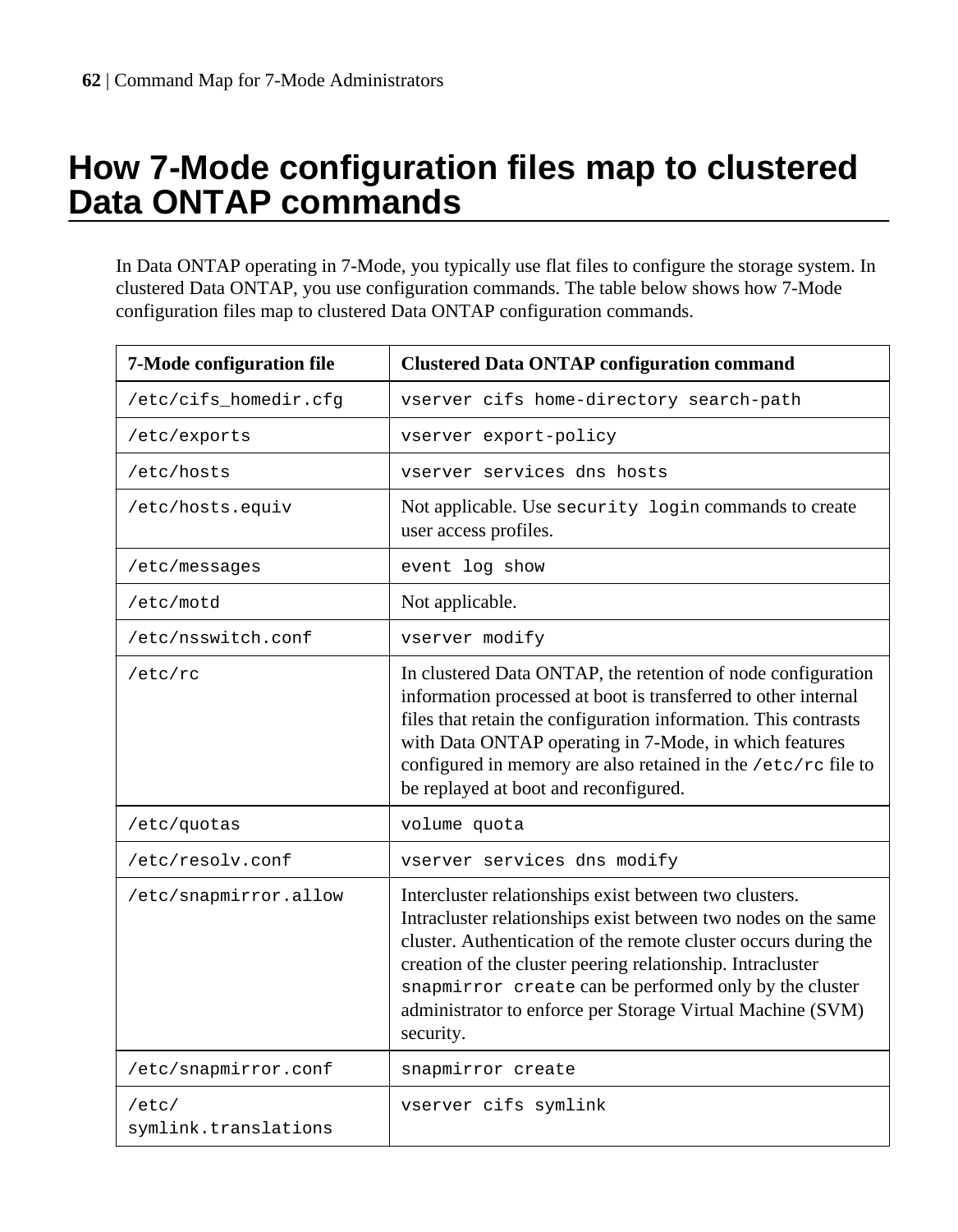| 7-Mode configuration file | <b>Clustered Data ONTAP configuration command</b> |
|---------------------------|---------------------------------------------------|
| /etc/usermap.cfq          | vserver name-mapping create                       |

#### **Related concepts**

[How to interpret the clustered Data ONTAP commands, options, and configuration files maps for](#page-3-0) [7-Mode administrators](#page-3-0) on page 4

#### **Related references**

[How 7-Mode commands map to clustered Data ONTAP commands](#page-5-0) on page 6 [How 7-Mode options map to clustered Data ONTAP commands](#page-37-0) on page 38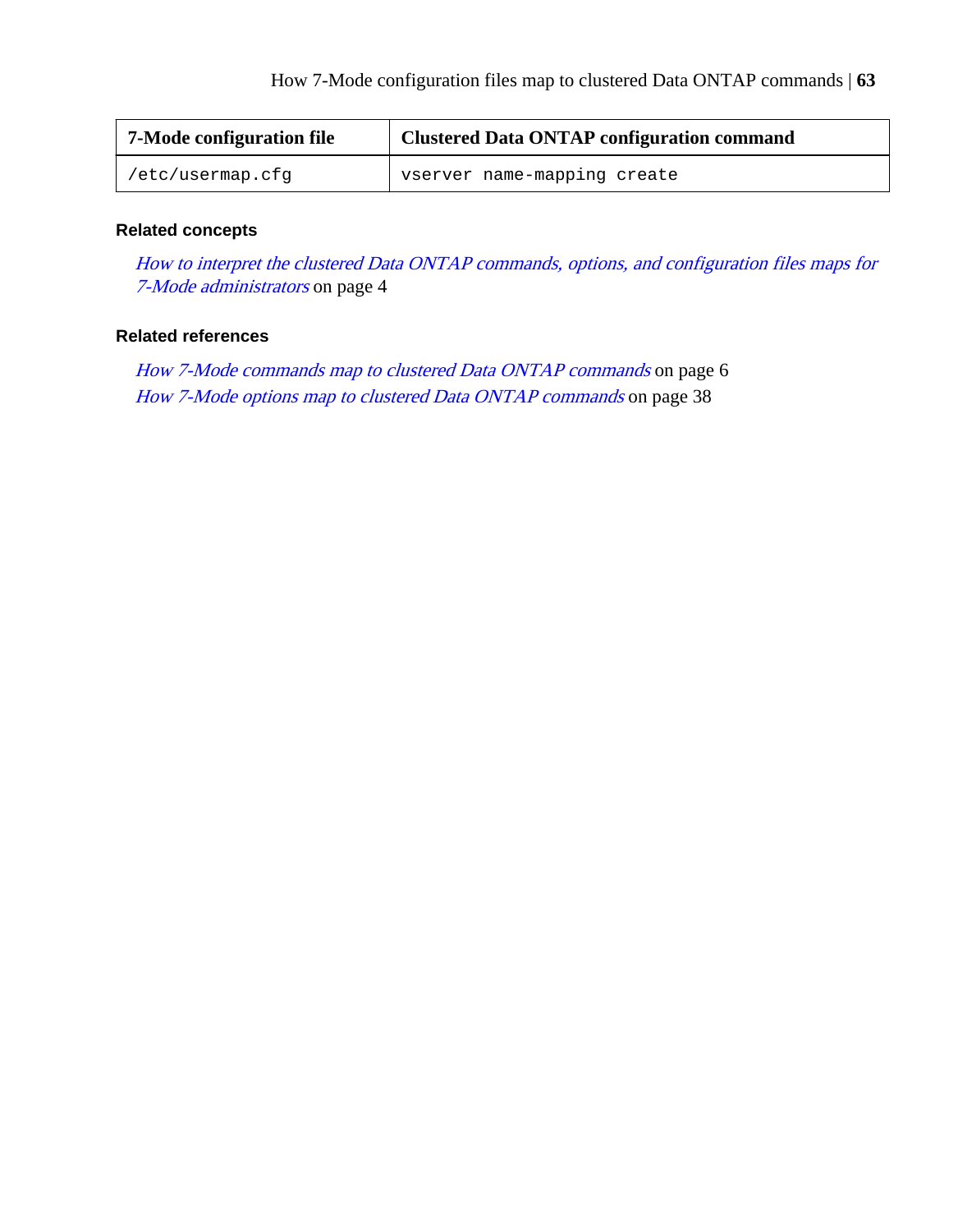# <span id="page-63-0"></span>**Copyright information**

Copyright © 1994–2015 NetApp, Inc. All rights reserved. Printed in the U.S.

No part of this document covered by copyright may be reproduced in any form or by any means graphic, electronic, or mechanical, including photocopying, recording, taping, or storage in an electronic retrieval system—without prior written permission of the copyright owner.

Software derived from copyrighted NetApp material is subject to the following license and disclaimer:

THIS SOFTWARE IS PROVIDED BY NETAPP "AS IS" AND WITHOUT ANY EXPRESS OR IMPLIED WARRANTIES, INCLUDING, BUT NOT LIMITED TO, THE IMPLIED WARRANTIES OF MERCHANTABILITY AND FITNESS FOR A PARTICULAR PURPOSE, WHICH ARE HEREBY DISCLAIMED. IN NO EVENT SHALL NETAPP BE LIABLE FOR ANY DIRECT, INDIRECT, INCIDENTAL, SPECIAL, EXEMPLARY, OR CONSEQUENTIAL DAMAGES (INCLUDING, BUT NOT LIMITED TO, PROCUREMENT OF SUBSTITUTE GOODS OR SERVICES; LOSS OF USE, DATA, OR PROFITS; OR BUSINESS INTERRUPTION) HOWEVER CAUSED AND ON ANY THEORY OF LIABILITY, WHETHER IN CONTRACT, STRICT LIABILITY, OR TORT (INCLUDING NEGLIGENCE OR OTHERWISE) ARISING IN ANY WAY OUT OF THE USE OF THIS SOFTWARE, EVEN IF ADVISED OF THE POSSIBILITY OF SUCH DAMAGE.

NetApp reserves the right to change any products described herein at any time, and without notice. NetApp assumes no responsibility or liability arising from the use of products described herein, except as expressly agreed to in writing by NetApp. The use or purchase of this product does not convey a license under any patent rights, trademark rights, or any other intellectual property rights of NetApp.

The product described in this manual may be protected by one or more U.S. patents, foreign patents, or pending applications.

RESTRICTED RIGHTS LEGEND: Use, duplication, or disclosure by the government is subject to restrictions as set forth in subparagraph  $(c)(1)(ii)$  of the Rights in Technical Data and Computer Software clause at DFARS 252.277-7103 (October 1988) and FAR 52-227-19 (June 1987).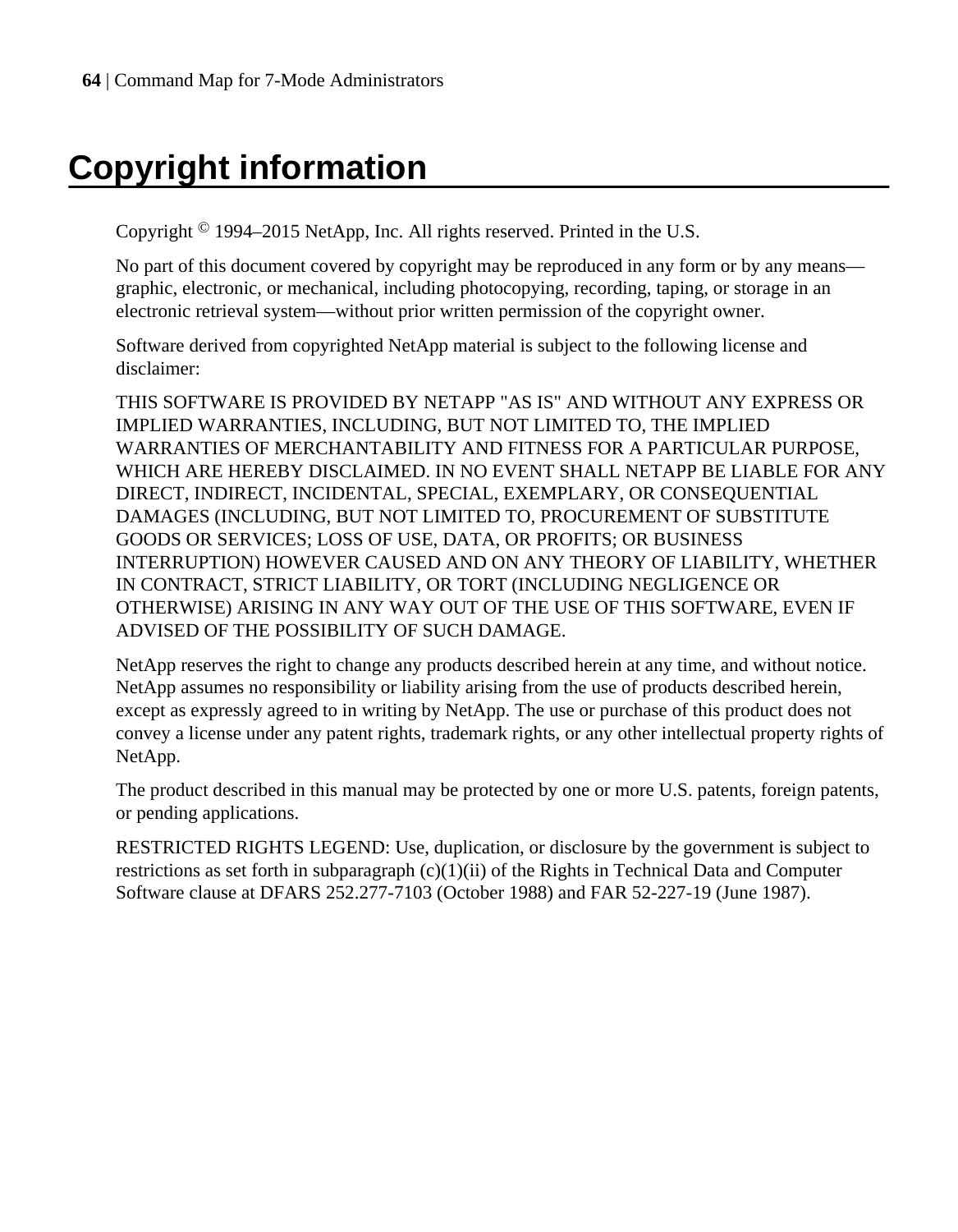# <span id="page-64-0"></span>**Trademark information**

NetApp, the NetApp logo, Go Further, Faster, ASUP, AutoSupport, Campaign Express, Cloud ONTAP, clustered Data ONTAP, Customer Fitness, Data ONTAP, DataMotion, Fitness, Flash Accel, Flash Cache, Flash Pool, FlashRay, FlexArray, FlexCache, FlexClone, FlexPod, FlexScale, FlexShare, FlexVol, FPolicy, GetSuccessful, LockVault, Manage ONTAP, Mars, MetroCluster, MultiStore, NetApp Insight, OnCommand, ONTAP, ONTAPI, RAID DP, SANtricity, SecureShare, Simplicity, Simulate ONTAP, Snap Creator, SnapCopy, SnapDrive, SnapIntegrator, SnapLock, SnapManager, SnapMirror, SnapMover, SnapProtect, SnapRestore, Snapshot, SnapValidator, SnapVault, StorageGRID, Tech OnTap, Unbound Cloud, and WAFL are trademarks or registered trademarks of NetApp, Inc., in the United States, and/or other countries. A current list of NetApp trademarks is available on the web at <http://www.netapp.com/us/legal/netapptmlist.aspx>.

Cisco and the Cisco logo are trademarks of Cisco in the U.S. and other countries. All other brands or products are trademarks or registered trademarks of their respective holders and should be treated as such.